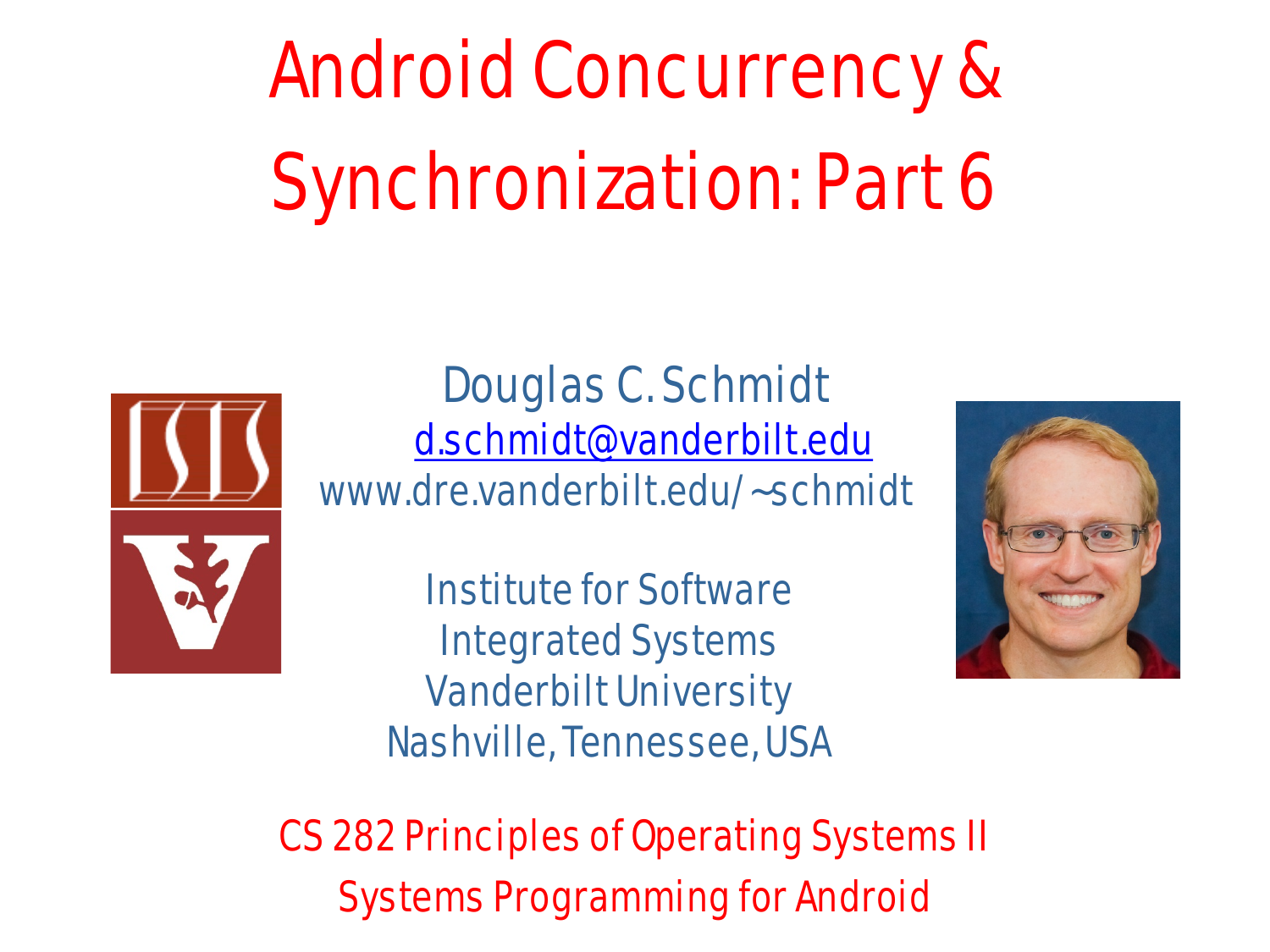### Learning Objectives in this Part of the Module

• Understand Android concurrency idioms & associated programming mechanisms



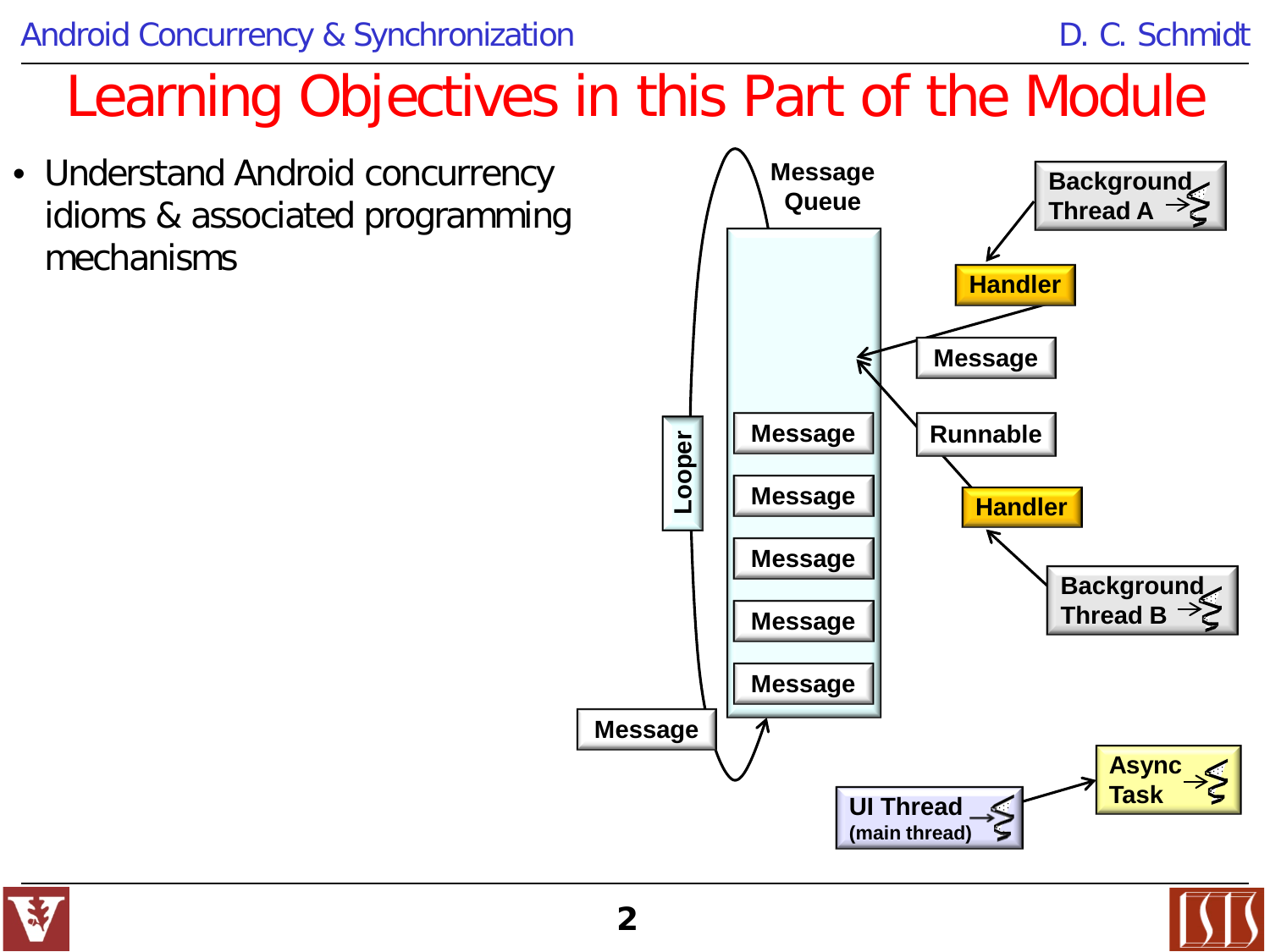### Motivating Android Concurrency Idioms

- Android's UI has several design constraints
	- An "Application Not Responding" (ANR) dialog is generated if app's UI Thread doesn't respond to user input within a short time

| S<br>ThreadedDownload<br>Enter URI - |      | http://www.dre.vanderbilt.edu/<br>~schmidt/ka.png |            |    |                |
|--------------------------------------|------|---------------------------------------------------|------------|----|----------------|
| Run                                  |      | <b>Run</b><br>Runnable Messages Async             | <b>Bun</b> |    | Reset<br>Image |
|                                      |      | BuggyApp isn't responding.                        |            |    |                |
|                                      |      |                                                   |            |    |                |
|                                      |      | Do you want to close it?                          |            |    |                |
|                                      | Wait |                                                   |            | OK |                |
|                                      |      |                                                   |            |    |                |
|                                      |      |                                                   |            |    |                |
|                                      |      |                                                   |            |    |                |

**3** See [developer.android.com/training/articles/perf-anr.html](http://developer.android.com/training/articles/perf-anr.html) for more on ANRs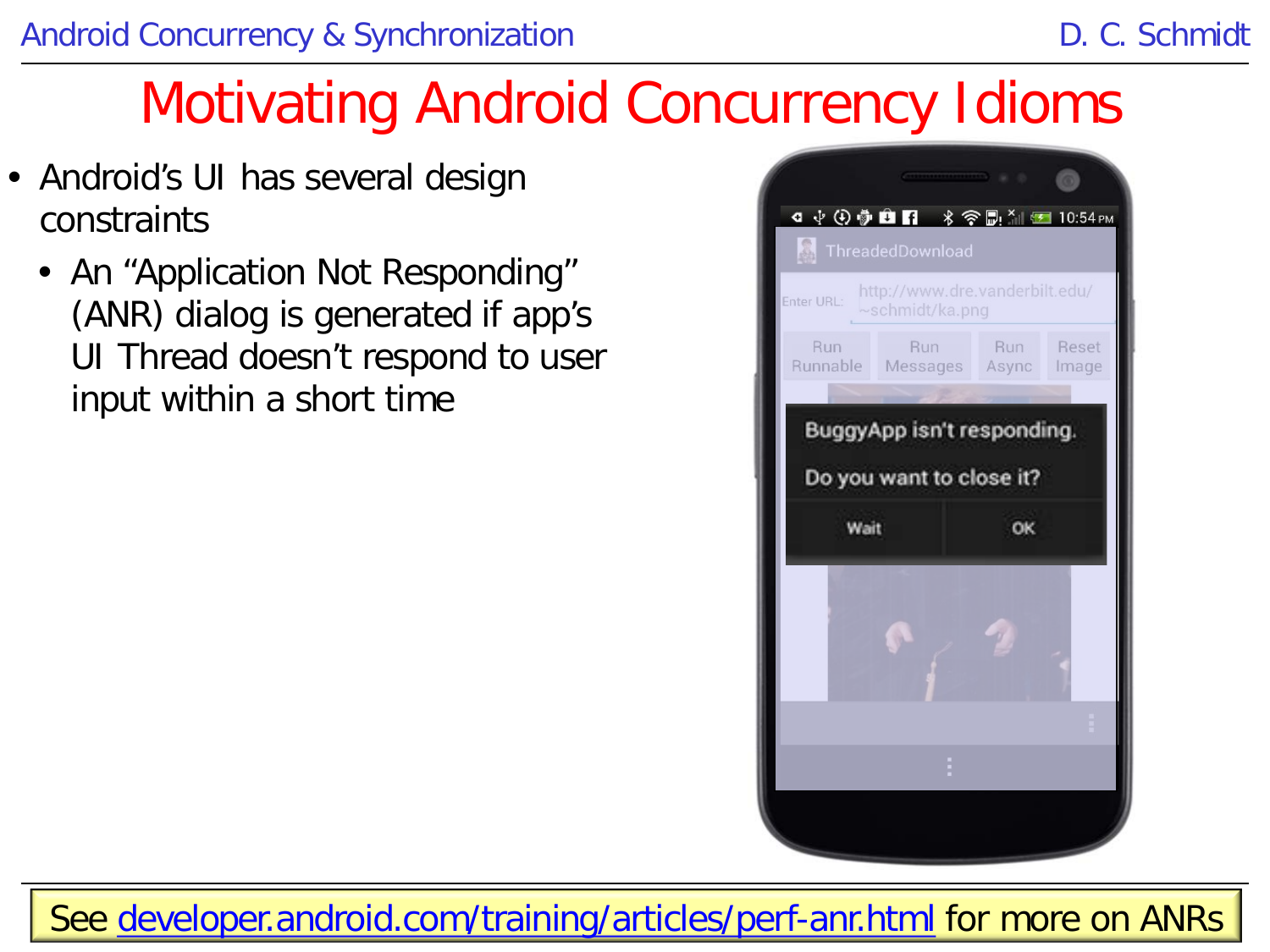### Motivating Android Concurrency Idioms

- Android's UI has several design constraints
	- An "Application Not Responding" (ANR) dialog is generated if app's UI Thread doesn't respond to user input within a short time
	- Non-UI Threads can't access widgets in the UI toolkit since it's not thread-safe



**4** [android-developers.blogspot.com/2009/05/painless-threading.html](http://android-developers.blogspot.com/2009/05/painless-threading.html) has more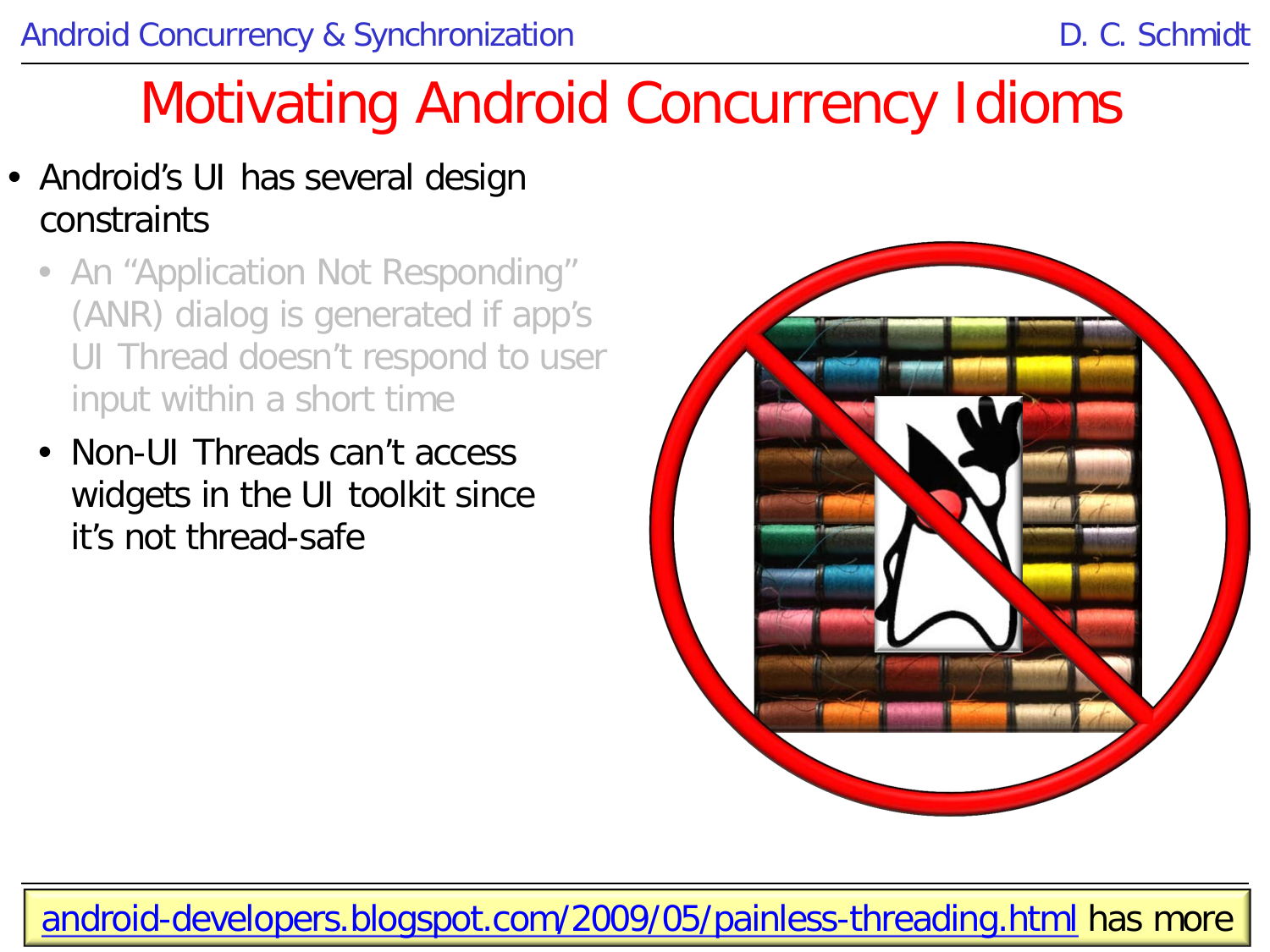

**5** See [developer.android.com/training/multiple-threads/communicate-ui.html](https://developer.android.com/training/multiple-threads/communicate-ui.html)

**(main thread)**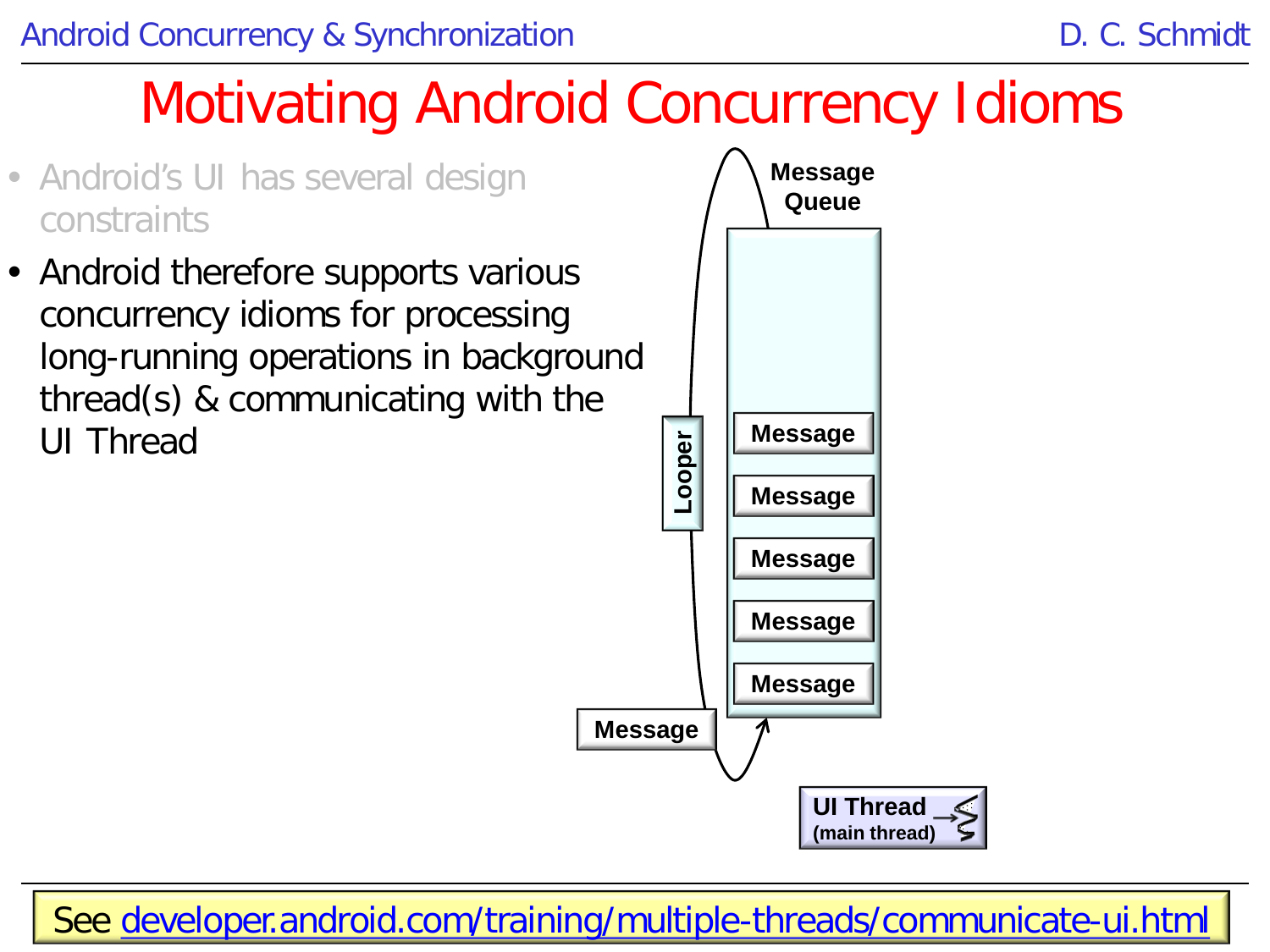### Motivating Android Concurrency Idioms



- Android therefore supports various concurrency idioms for processing long-running operations in background thread(s) & communicating with the UI Thread
	- **Handlers, Messages, & Runnables**
		- Allows an app to spawn threads that perform background operations & publish results on the UI thread



[www.vogella.com/articles/AndroidBackgroundProcessing/article.html](http://www.vogella.com/articles/AndroidBackgroundProcessing/article.html) has more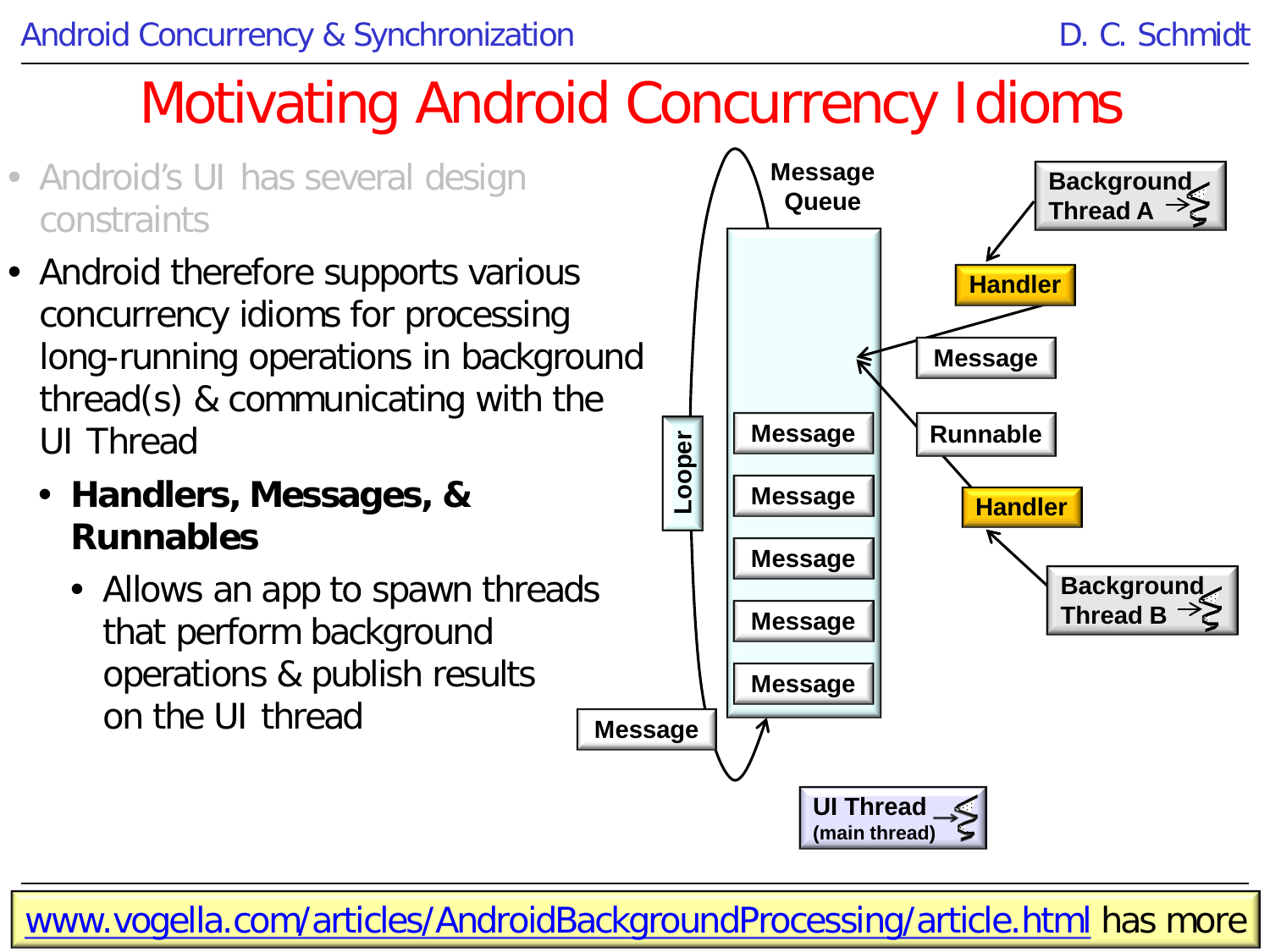### Motivating Android Concurrency Idioms



**7** [www.vogella.com/articles/AndroidBackgroundProcessing/article.html](http://www.vogella.com/articles/AndroidBackgroundProcessing/article.html) has more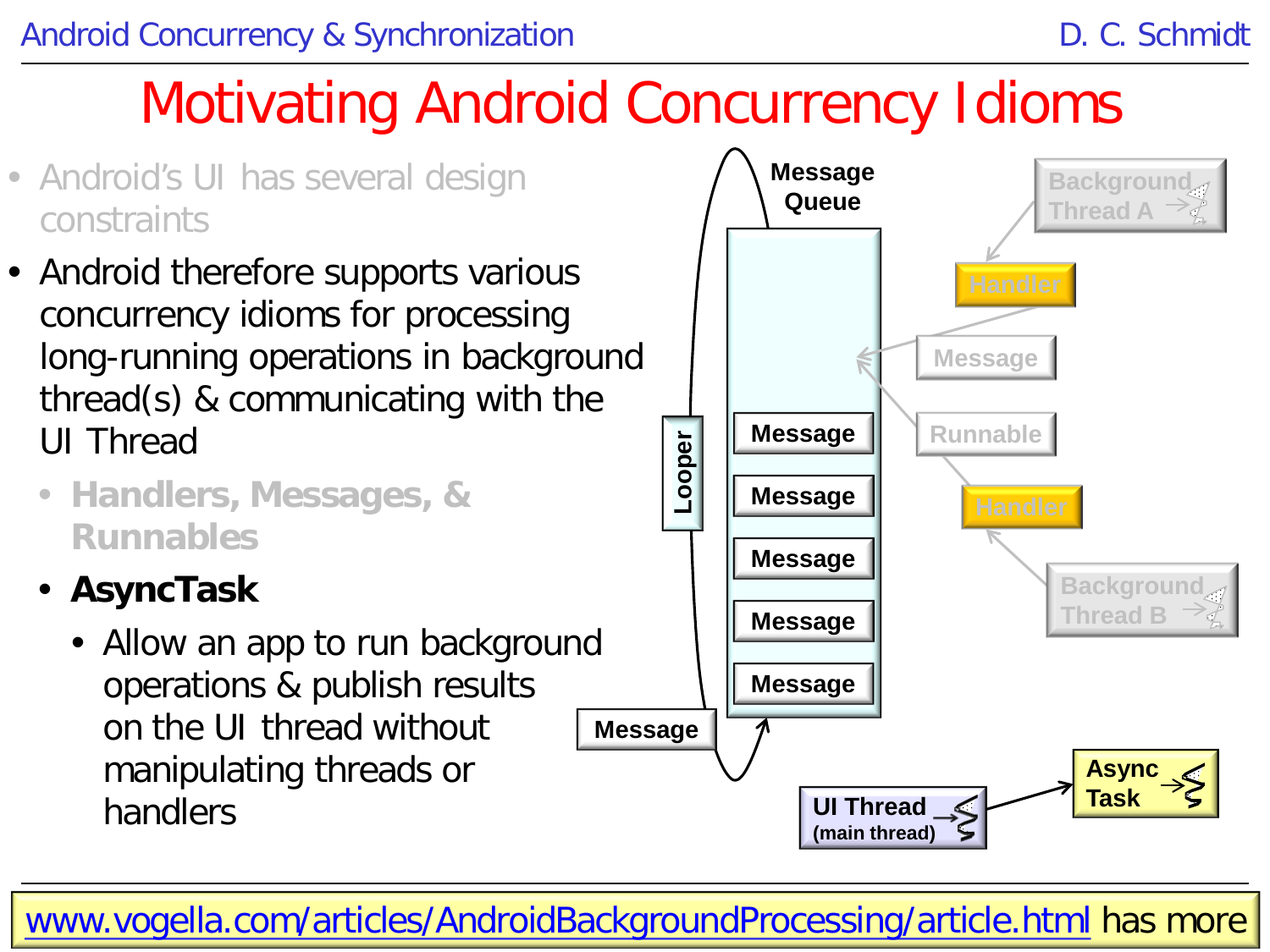

developer.android.com/reference/android/os/Looper.html has more info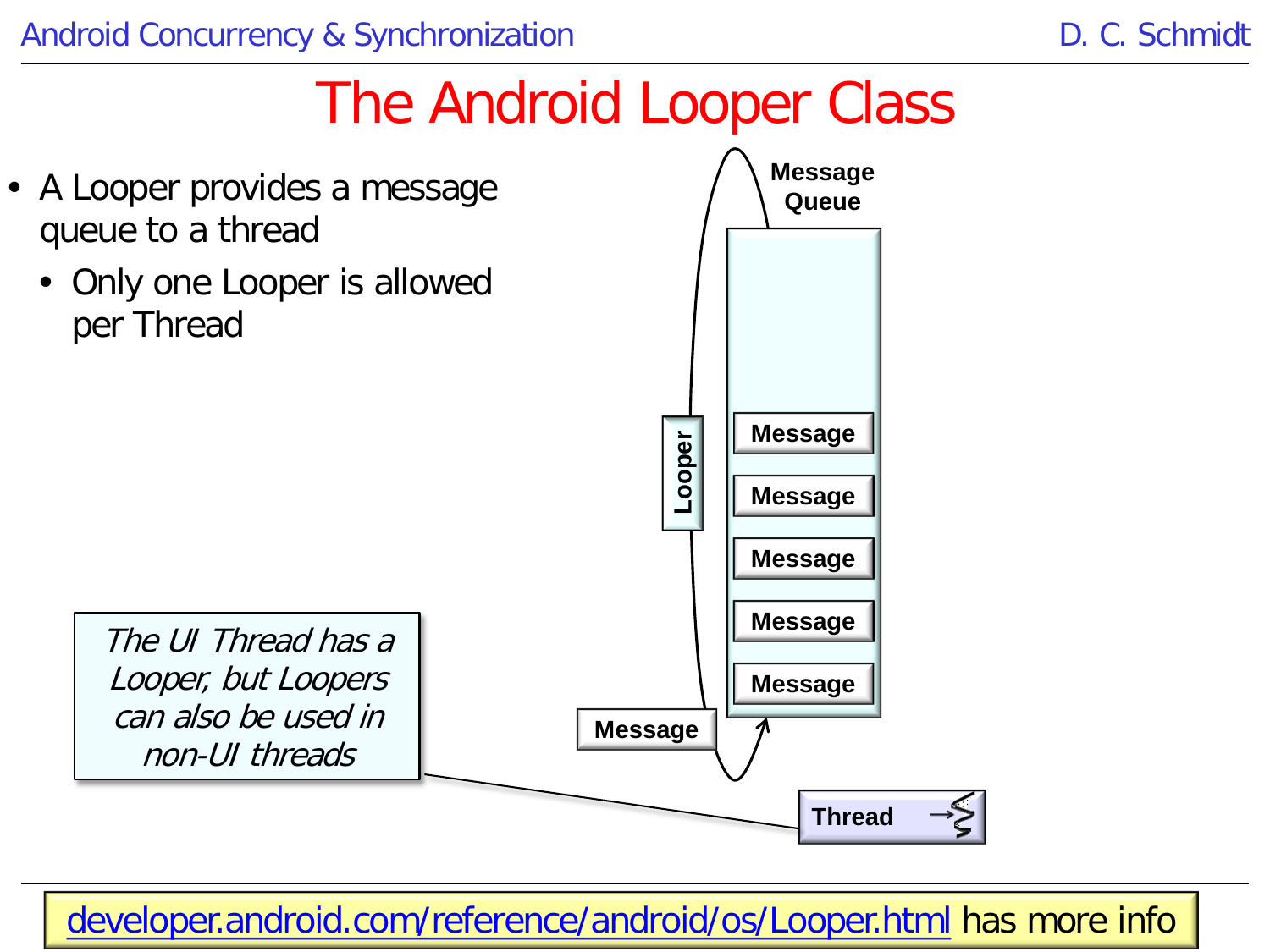- A Looper provides a message queue to a thread
	- Only one Looper is allowed per Thread
	- The Looper.loop() method runs a Thread's main event loop, which waits for Messages & dispatches them to their Handlers

```
public class Looper {
 ...
   final MessageQueue mQueue;
   public static void loop() {
.....
     for (;;) {
       Message msg = 
         queue.next();
 .....
       msg.target.
         dispatchMessage(msg);
 .....
  }
  ...
```


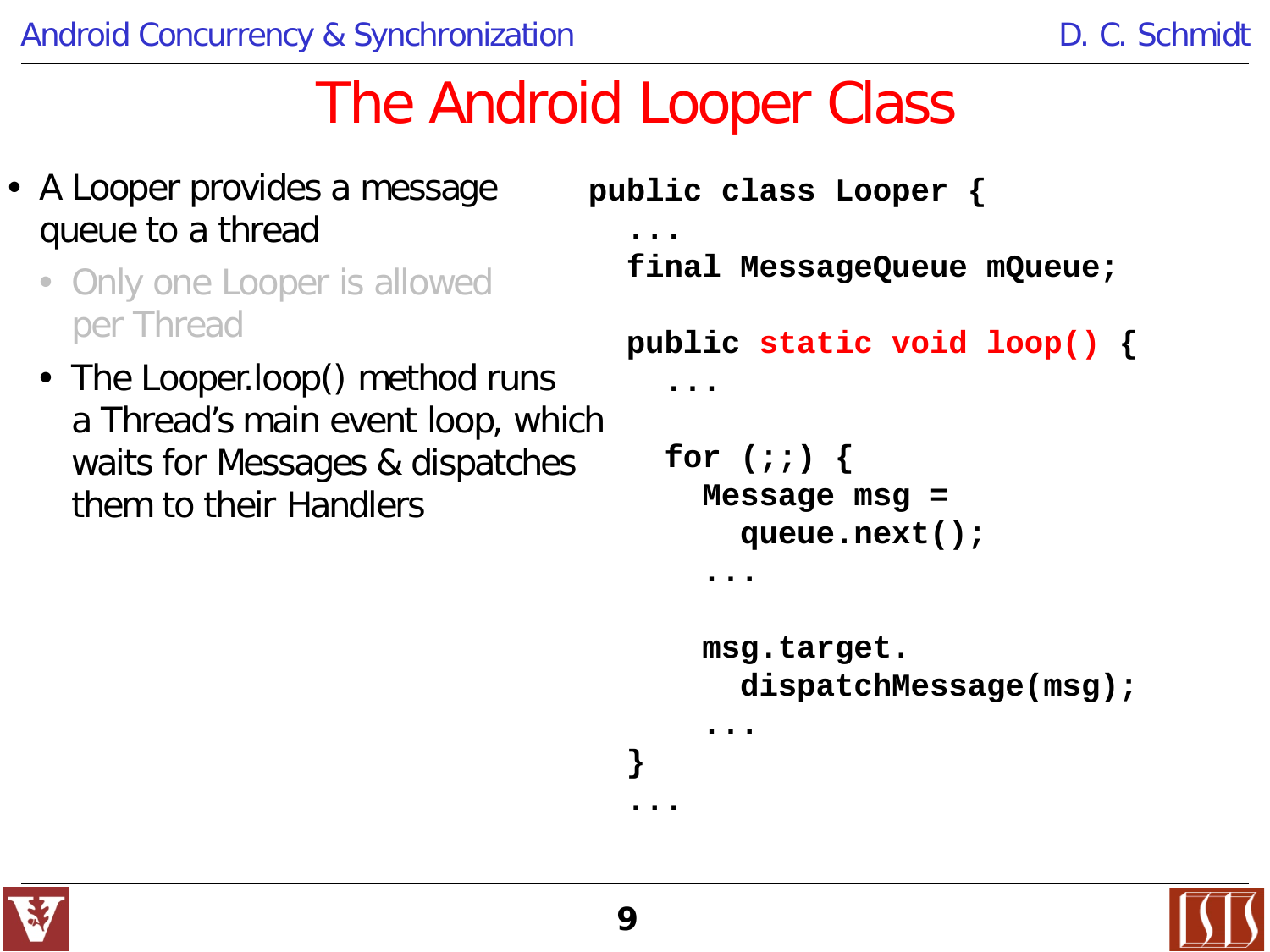- A Looper provides a message queue to a thread
	- Only one Looper is allowed per Thread
	- The Looper.loop() method runs a Thread's main event loop, which waits for Messages & dispatches them to their Handlers

This call can block

```
public class Looper {
 ...
   final MessageQueue mQueue;
   public static void loop() {
.....
     for (;;) {
       Message msg = 
         queue.next();
  ...
       msg.target.
         dispatchMessage(msg);
 .....
  }
```


**...**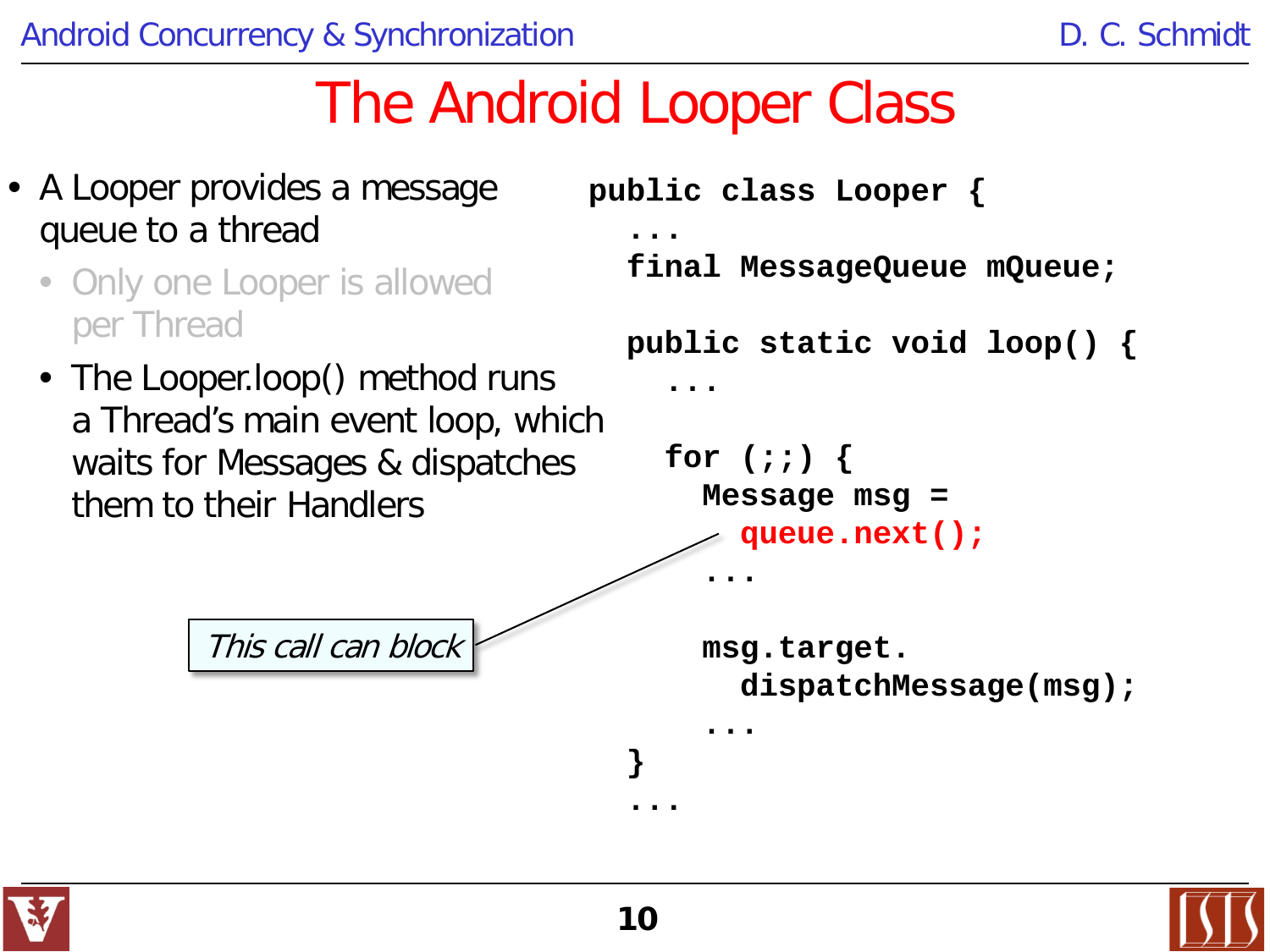- A Looper provides a message queue to a thread
	- Only one Looper is allowed per Thread
	- The Looper.loop() method runs a Thread's main event loop, which waits for Messages & dispatches them to their Handlers

```
public class Looper {
 ...
   final MessageQueue mQueue;
   public static void loop() {
.....
     for (;;) {
       Message msg = 
         queue.next();
 .....
```


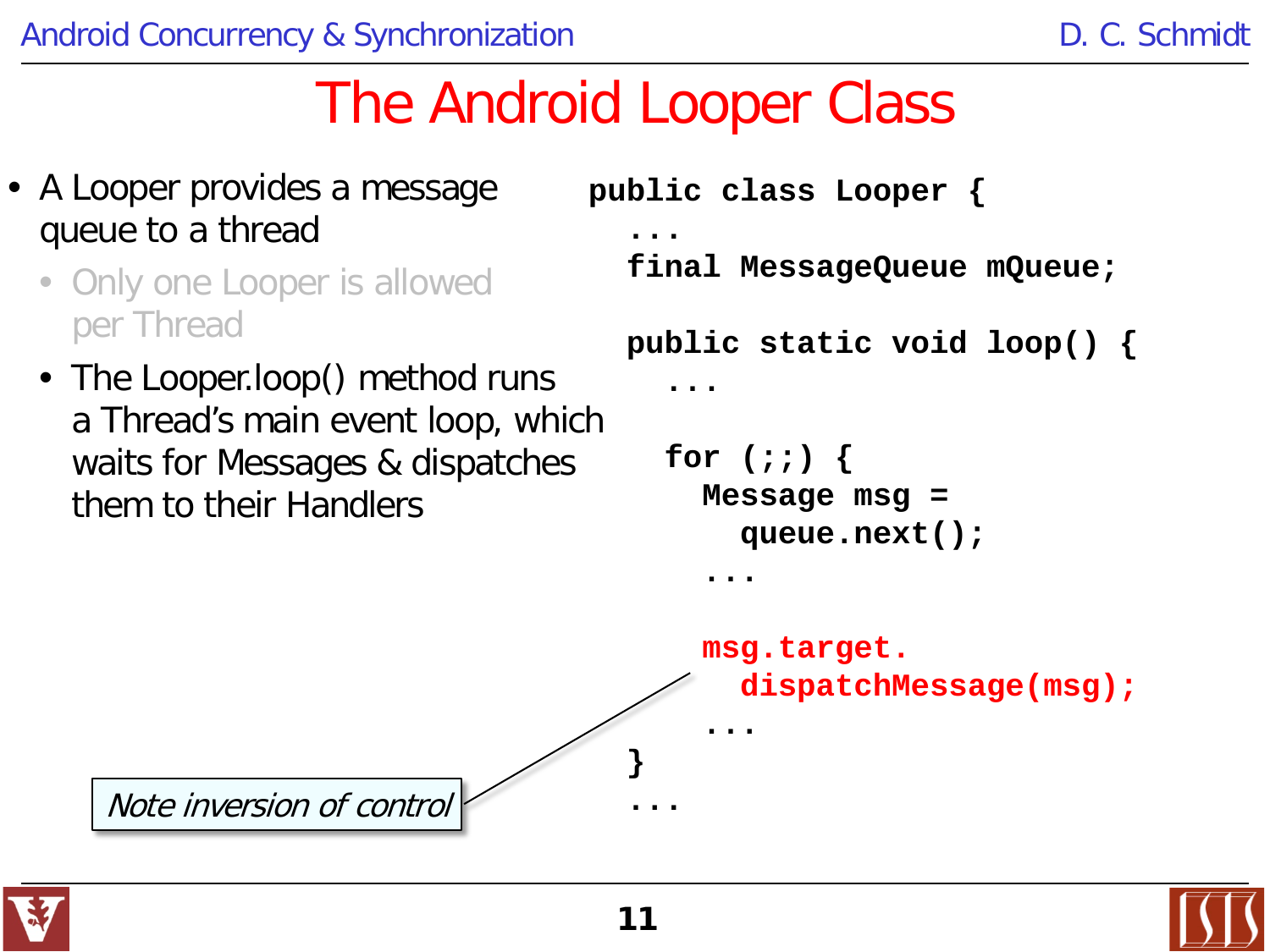- A Looper provides a message queue to a thread
	- Only one Looper is allowed per Thread
	- The Looper.loop() method runs a Thread's main event loop, which waits for Messages & dispatches them to their Handlers

```
public class Looper {
 ...
   public void prepare() { 
... ...
   }
   public static void loop() { 
... ...
 }
  public void quit() {
.....
  }
 ...
```
[frameworks/base/core/java/android/os/Looper.java](http://frameworks/base/core/java/android/os) has the source code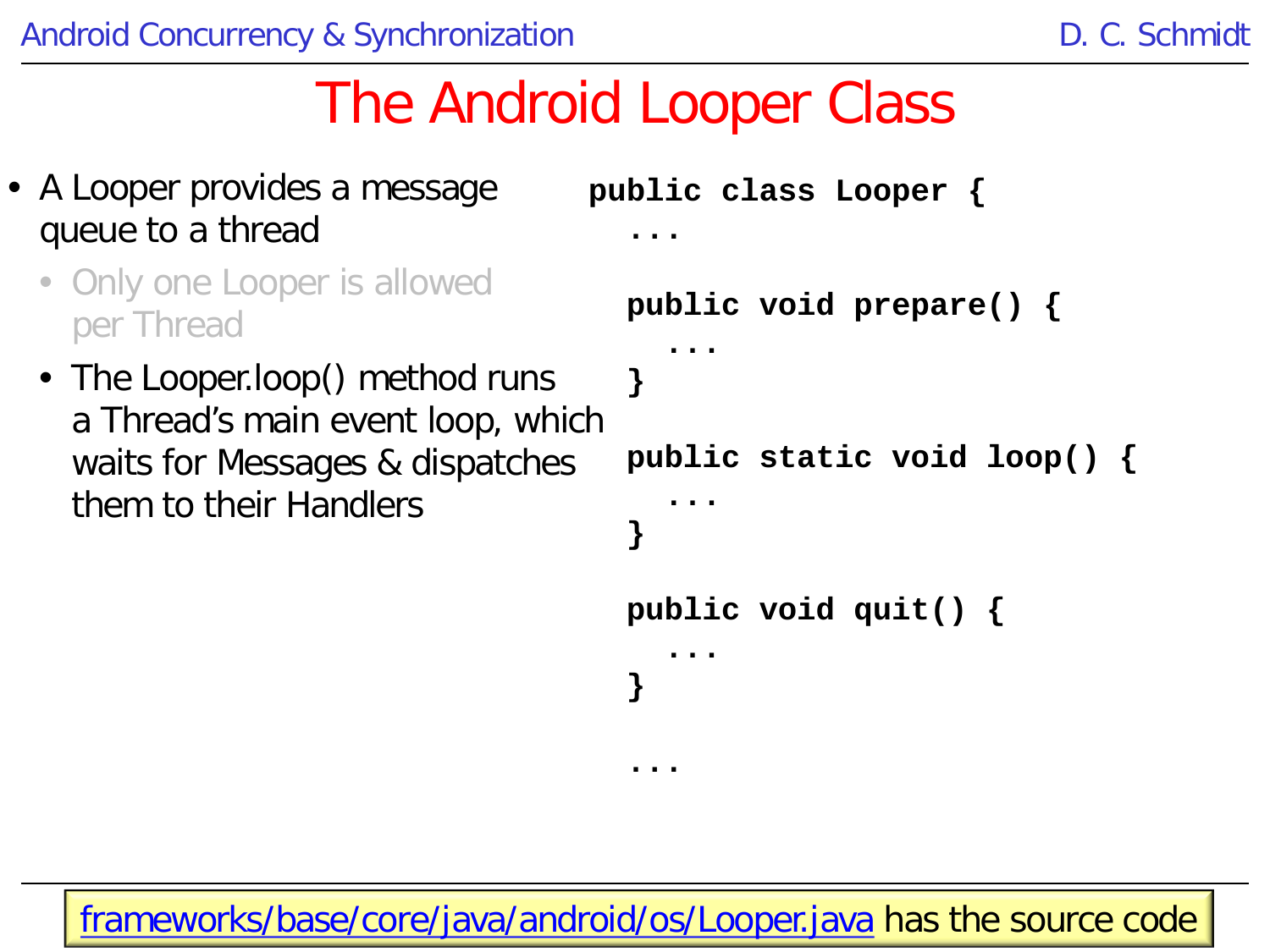- A Looper provides a message queue to a thread
- By default Threads don't have a message loop associated with them

```
public class Thread 
        implements Runnable {
   public static Thread 
     currentThread() {
  ...
  }
   public final void join() {
  ...
  }
   public void interrupt() {
.....
  }
   public synchronized void start() {
```
**13** [developer.android.com/reference/java/lang/Thread.html](http://developer.android.com/reference/java/lang/Thread.html) has more info

**}**

 **...**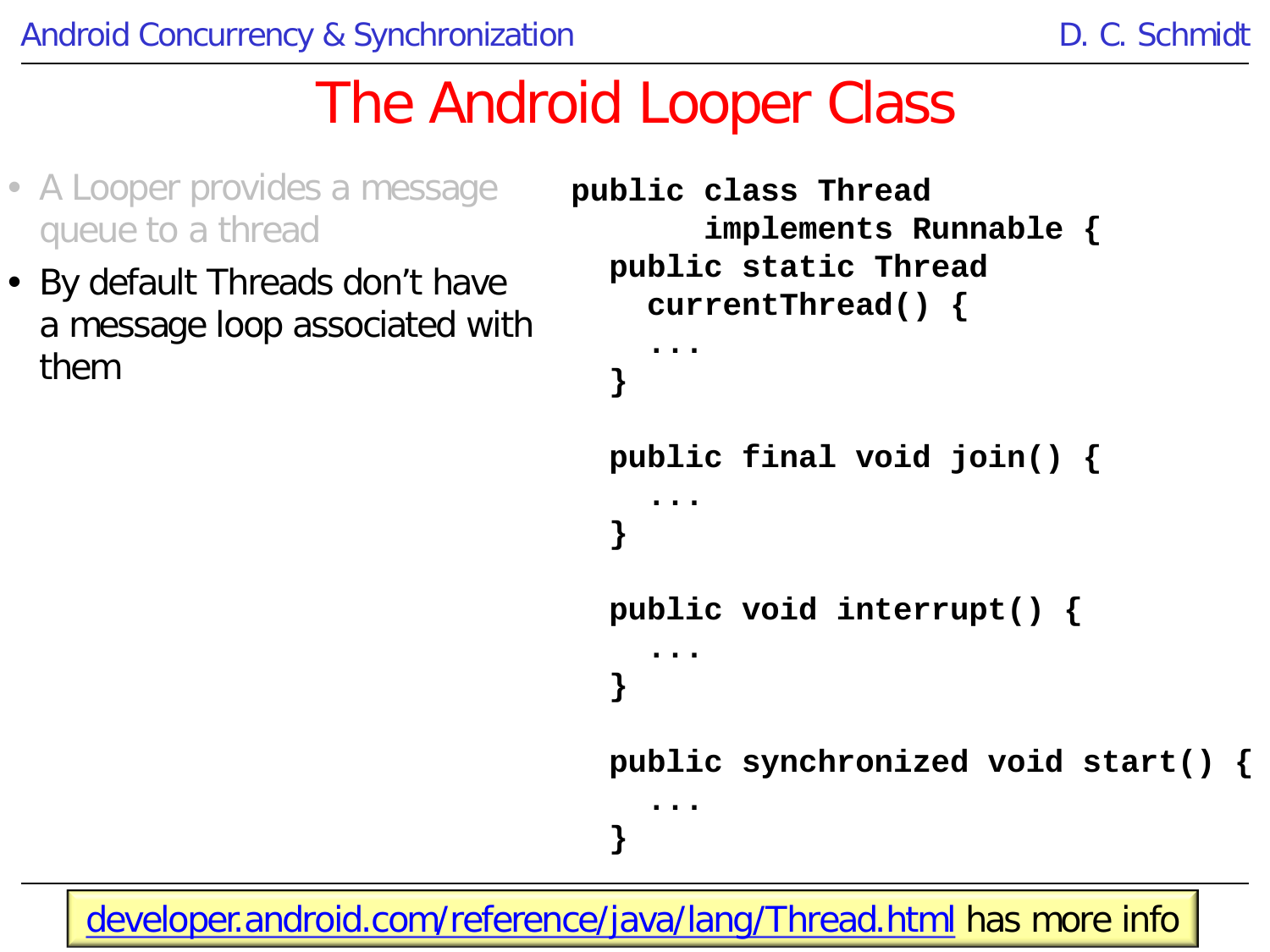**{**

- A Looper provides a message queue to a thread
- By default Threads don't have a message loop associated with them
	- To create one, call
		- prepare() in the thread that is to run the loop & then

```
class LooperThread extends Thread 
  public Handler mHandler;
  public void run() {
    Looper.prepare();
    mHandler = new Handler() {
      public void handleMessage
                     (Message msg) {
         // process incoming msgs
     }};
    Looper.loop();
  }
```
**14** [developer.android.com/reference/android/os/Looper.html](http://developer.android.com/reference/android/os/Looper.html) has more info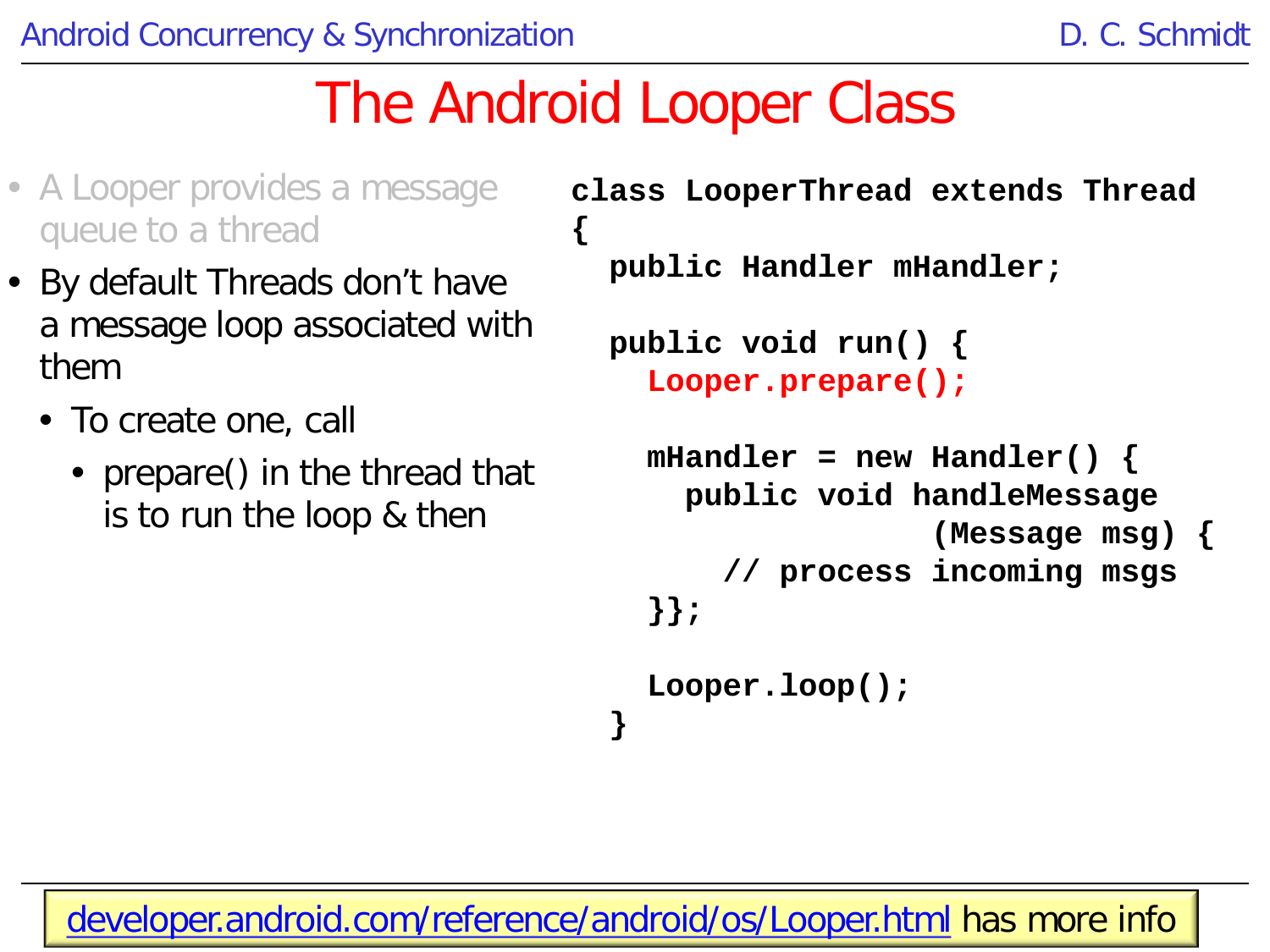**{**

- A Looper provides a message queue to a thread
- By default Threads don't have a message loop associated with them
	- To create one, call
		- prepare() in the thread that is to run the loop & then
		- Create Handlers to process incoming messages (need not go here)

```
class LooperThread extends Thread 
  public Handler mHandler;
  public void run() {
    Looper.prepare();
    mHandler = new Handler() {
      public void handleMessage
                     (Message msg) {
         // process incoming msgs
     }};
```

```
Looper.loop();
```
**15** [developer.android.com/reference/android/os/Looper.html](http://developer.android.com/reference/android/os/Looper.html) has more info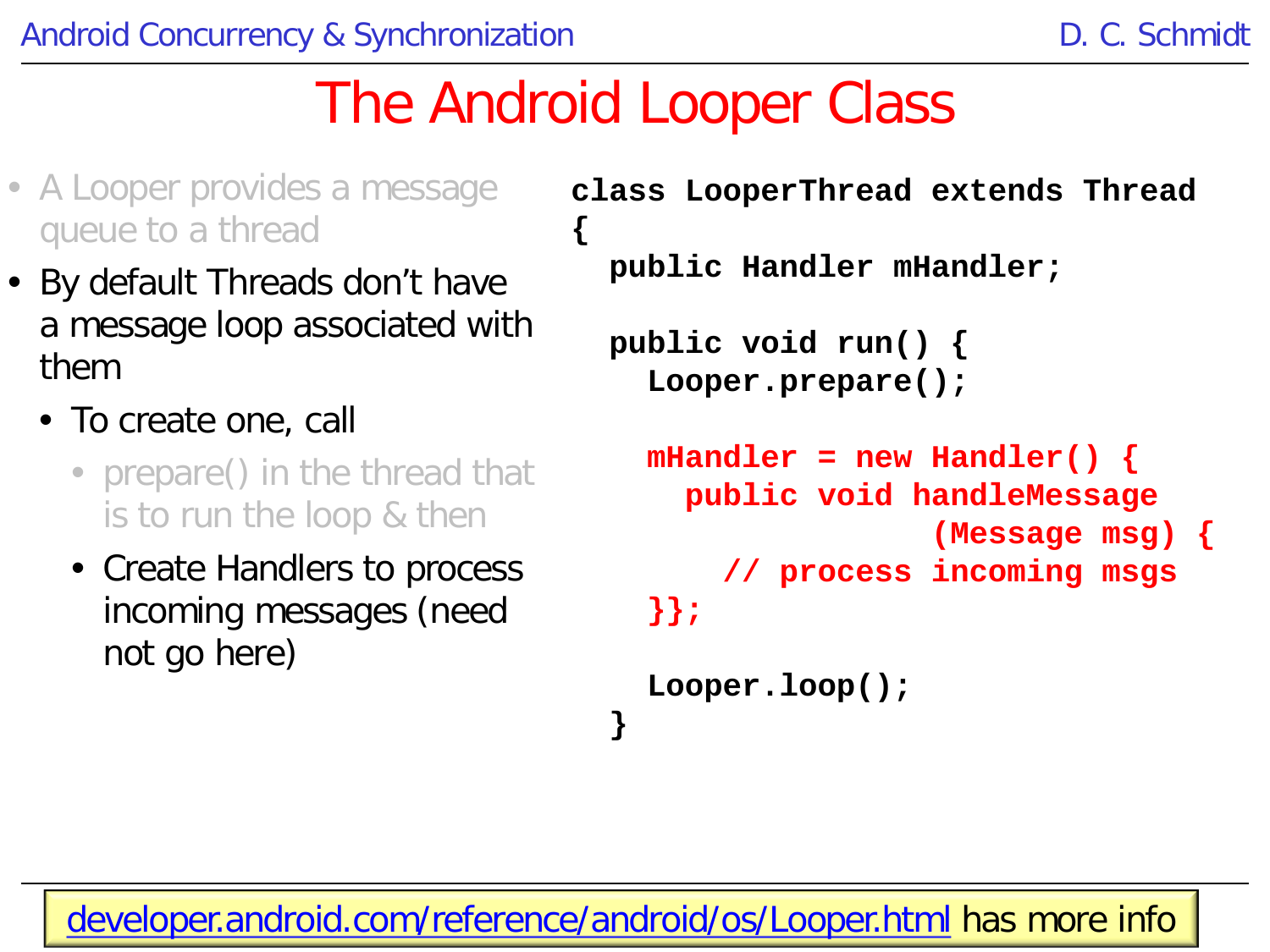**{**

- A Looper provides a message queue to a thread
- By default Threads don't have a message loop associated with them
	- To create one, call
		- prepare() in the thread that is to run the loop & then
		- Create Handlers to process incoming messages (need not go here)
		- loop() to have it process messages until the loop is stopped

```
class LooperThread extends Thread 
  public Handler mHandler;
  public void run() {
    Looper.prepare();
    mHandler = new Handler() {
      public void handleMessage
                     (Message msg) {
         // process incoming msgs
     }};
```

```
Looper.loop();
```
**16** [developer.android.com/reference/android/os/Looper.html](http://developer.android.com/reference/android/os/Looper.html) has more info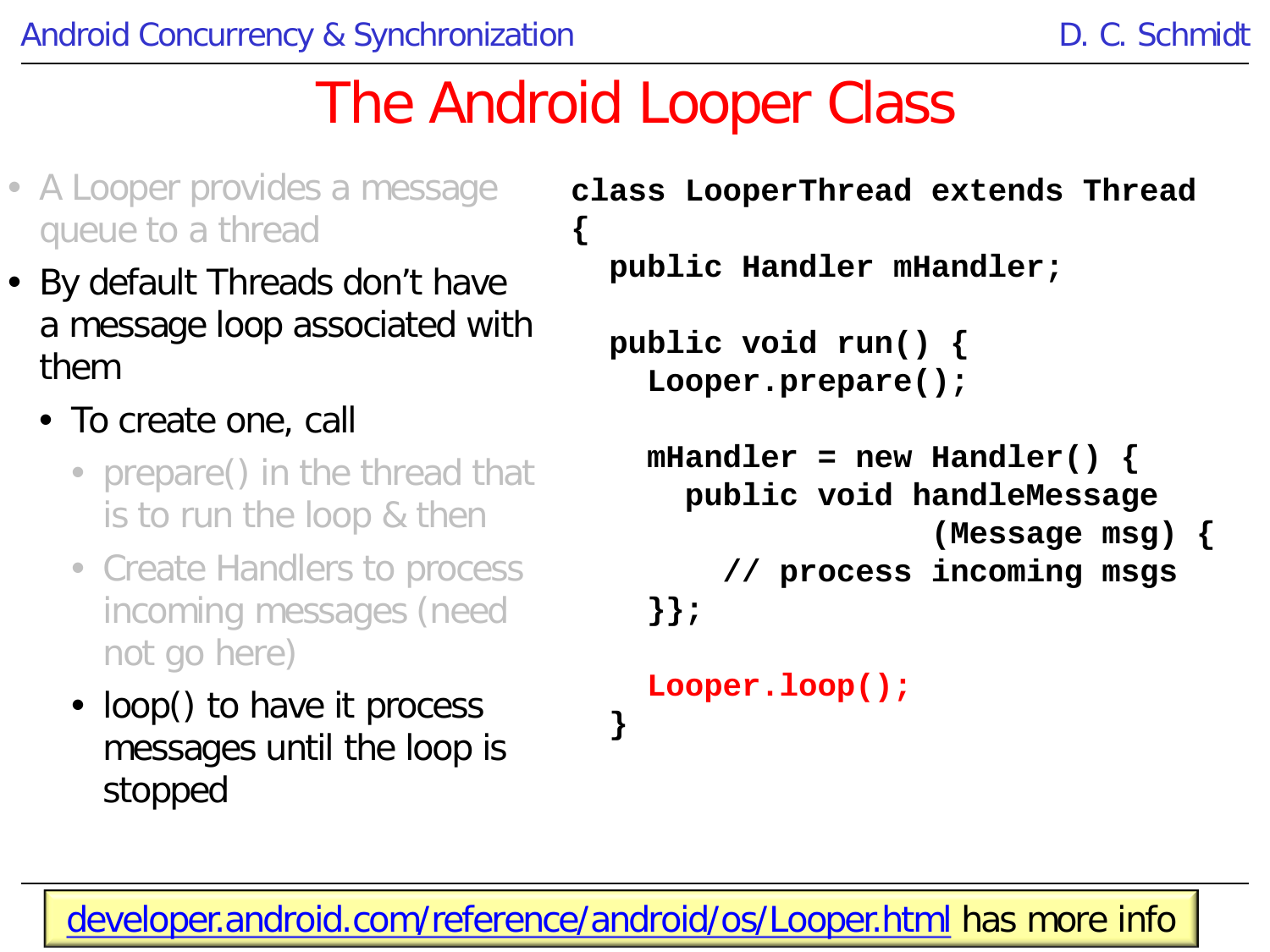- A Looper provides a message queue to a thread
- By default Threads don't have a message loop associated with them
- HandlerThread is a helper class for starting a new Thread that automatically contains a Looper

Note the use of the Template Method pattern to handle fixed steps in the algorithm

**class HandlerThread extends Thread { Looper mLooper;**

```
...
```

```
 public void run() {
    Looper.prepare();
    synchronized (this) {
      mLooper = Looper.myLooper();
 ... 
 }
.....
    onLooperPrepared();
    Looper.loop();
  ...
```
 **protected void onLooperPrepared() {**



 **}**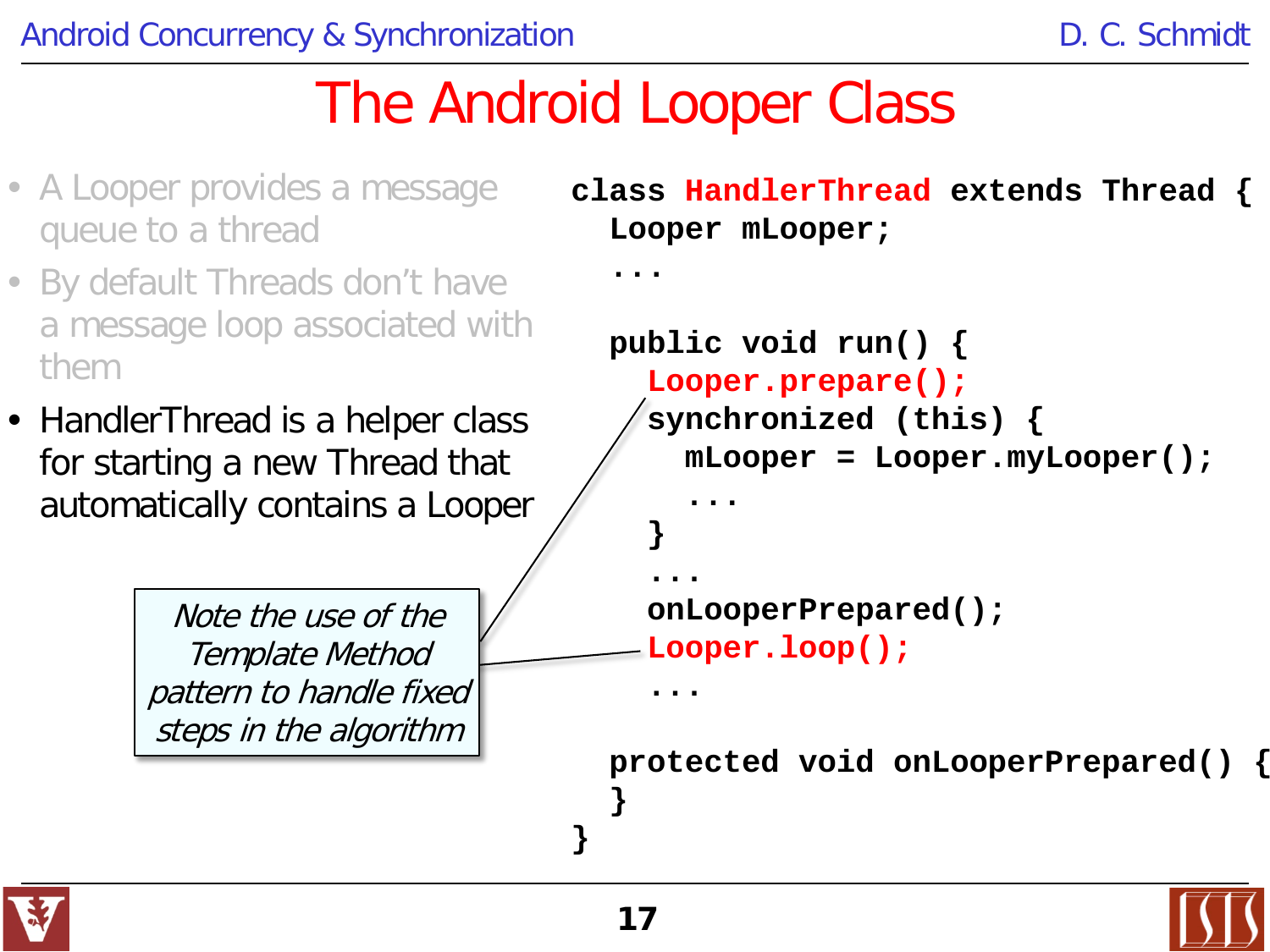- A Looper provides a message queue to a thread
- By default Threads don't have a message loop associated with them
- HandlerThread is a helper class for starting a new Thread that automatically contains a Looper

This hook method

enables subclasses

to create Handlers

```
class HandlerThread extends Thread {
  Looper mLooper;
```

```
...
```

```
 public void run() {
     Looper.prepare();
     synchronized (this) {
      mLooper = Looper.myLooper();
... ...
 }
.....
     onLooperPrepared();
    Looper.loop();
  ...
  protected void onLooperPrepared() {
```
[developer.android.com/reference/android/](http://developer.android.com/reference/android/os/HandlerThread.html)[os/HandlerThread.html](http://developer.android.com/reference/android/os/HandlerThread.html) has more info

 **}**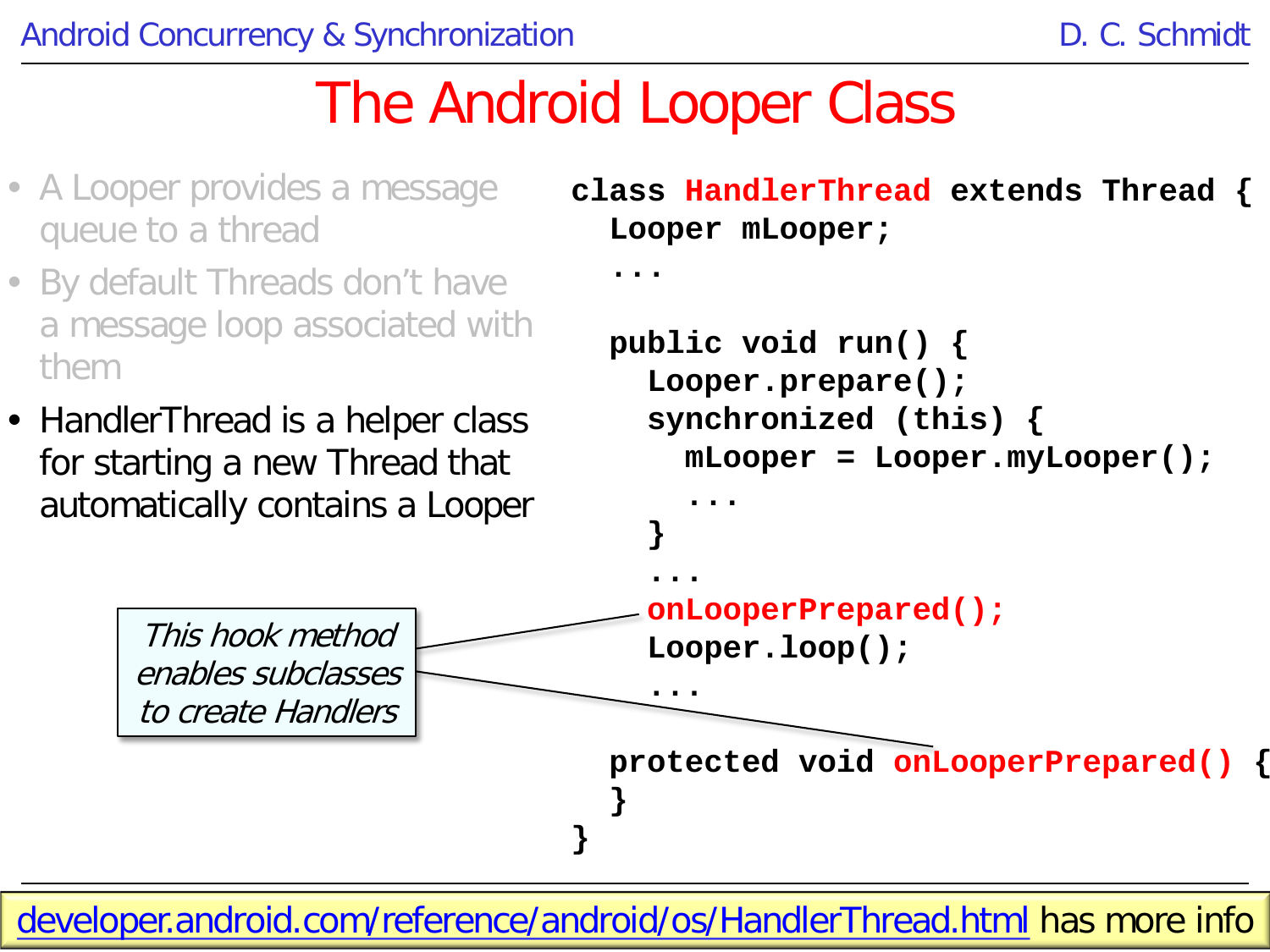- A Looper provides a message queue to a thread
- By default Threads don't have a message loop associated with them
- HandlerThread is a helper class for starting a new Thread that automatically contains a Looper
	- The start() method must still be called by client code to launch the thread

```
class HandlerThread extends Thread {
  Looper mLooper;
```

```
...
```

```
 public void run() {
     Looper.prepare();
     synchronized (this) {
      mLooper = Looper.myLooper();
... ...
 }
.....
     onLooperPrepared();
     Looper.loop();
  ...
```

```
 protected void onLooperPrepared() {
 }
```
[frameworks/base/core/java/android/os/HandlerThread.java](http://frameworks/base/core/java/android/os) has the source code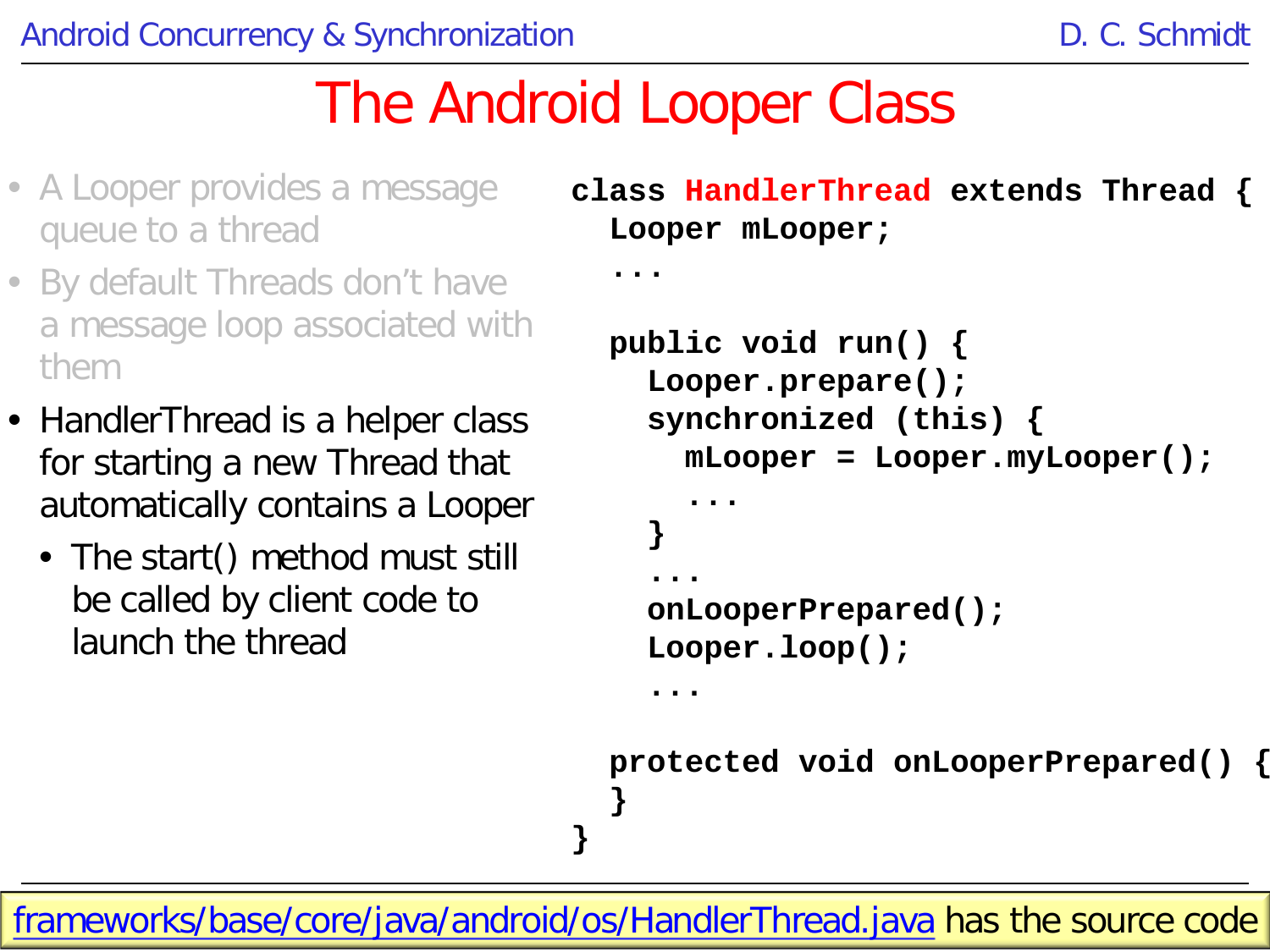- Most interaction with a message loop is through Handlers
	- A Handler allows sending & processing of Message & Runnable objects associated with a Thread's MessageQueue



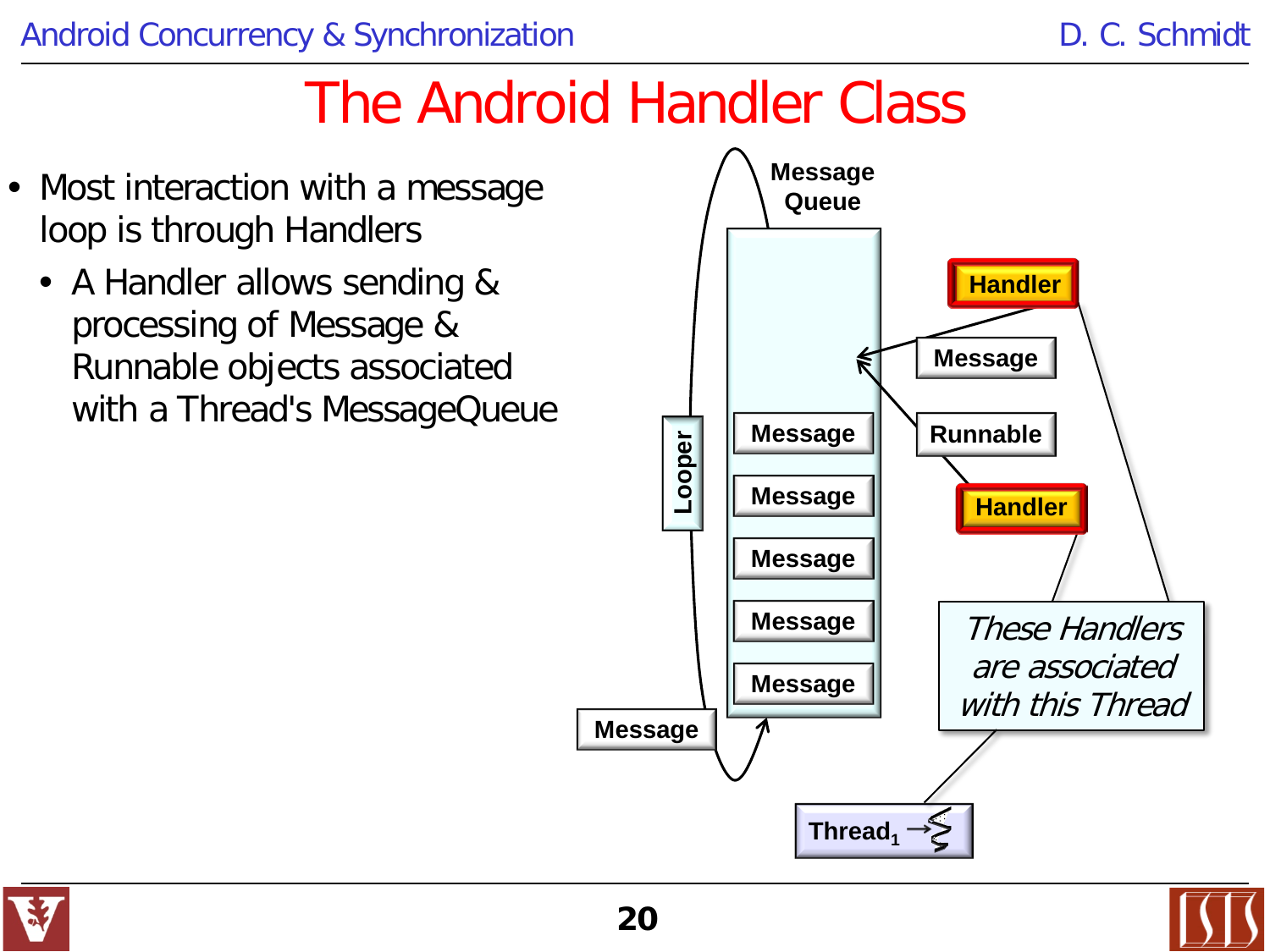- Most interaction with a message loop is through Handlers
	- A Handler allows sending & processing of Message & Runnable objects associated with a Thread's MessageQueue
	- Other Threads can communicate by exchanging Messages & Runnables via a Thread's Handler(s)



**21** [developer.android.com/reference/android/os/Handler.html](http://developer.android.com/reference/android/os/HandlerThread.html) has more info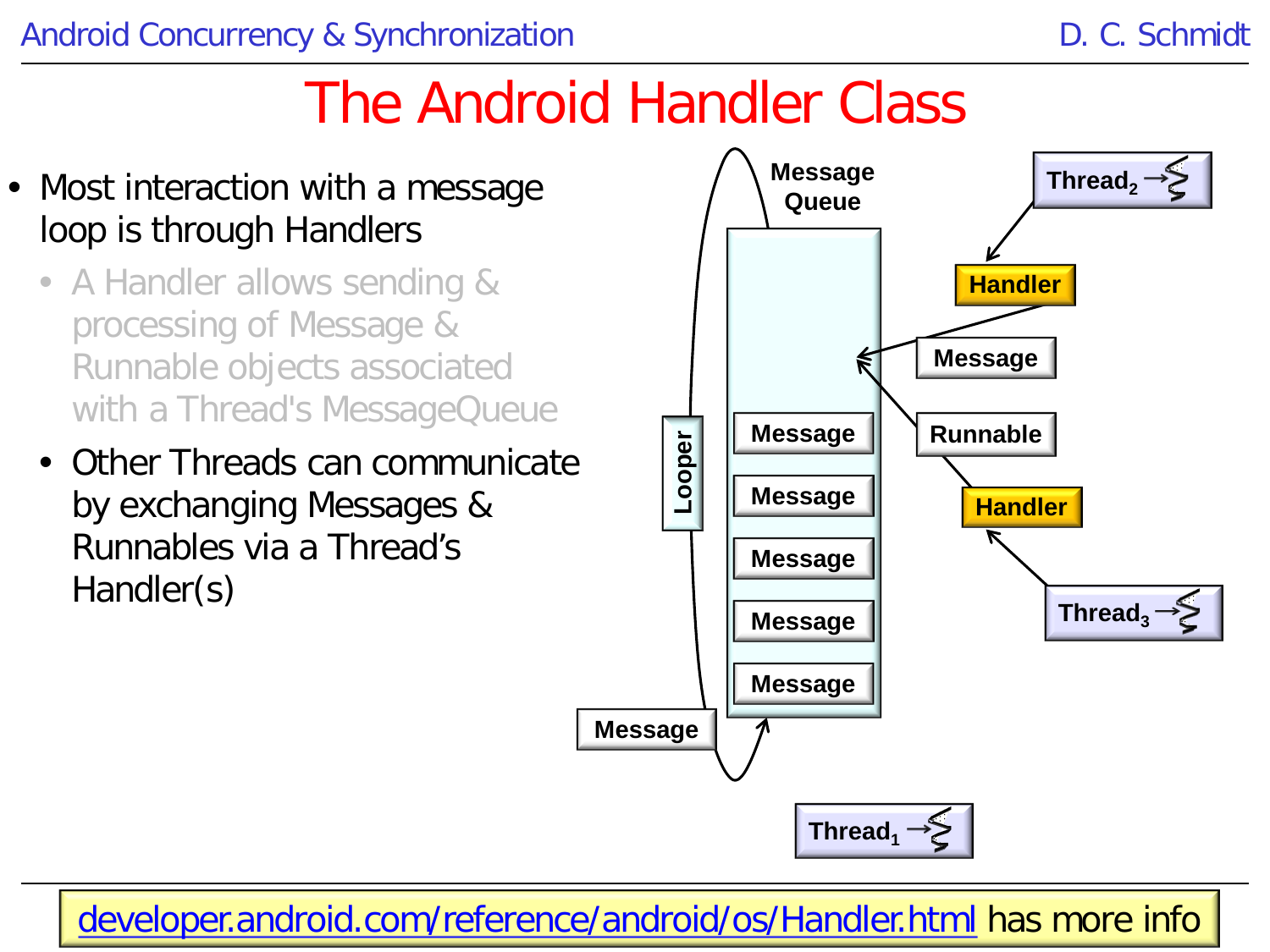- Most interaction with a message loop is through Handlers
- Each Handler object is associated with a single Thread & that Thread's MessageQueue



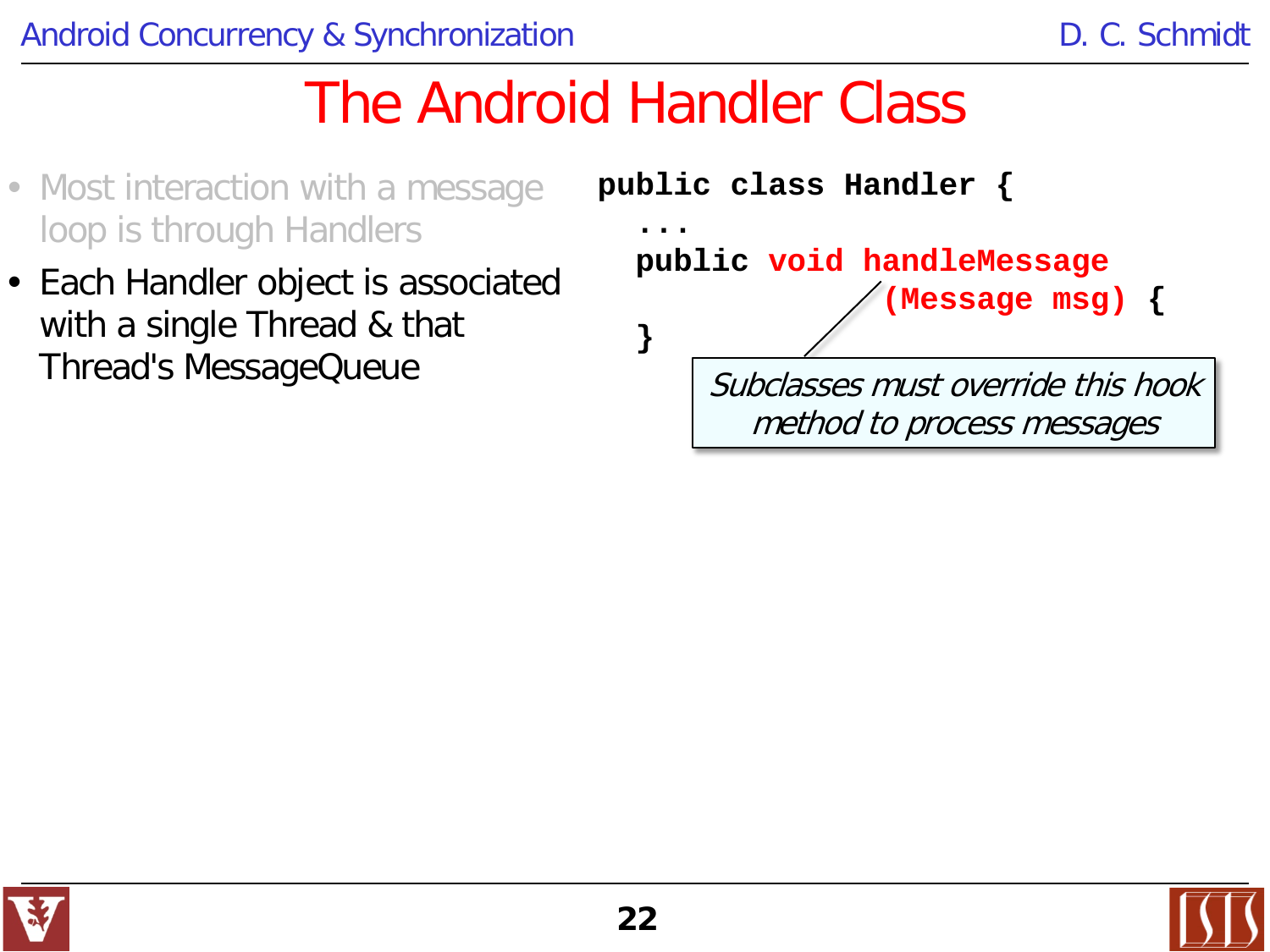- Most interaction with a message loop is through Handlers
- Each Handler object is associated with a single Thread & that Thread's MessageQueue
	- When you create a new Handler, it is bound to the Looper Thread (& its MessageQueue) of the Thread where it is created

Handler constructor ensures that the object is used within an initialized Looper

```
public class Handler {
  ...
   public void handleMessage
                 (Message msg) {
  }
   public Handler() {
     mLooper = Looper.myLooper();
     if (mLooper == null) 
       throw new RuntimeException(
          "Can't create handler 
           inside thread that hasn't 
          called Looper.prepare()");
```

```
 mQueue = mLooper.mQueue;
```


**......**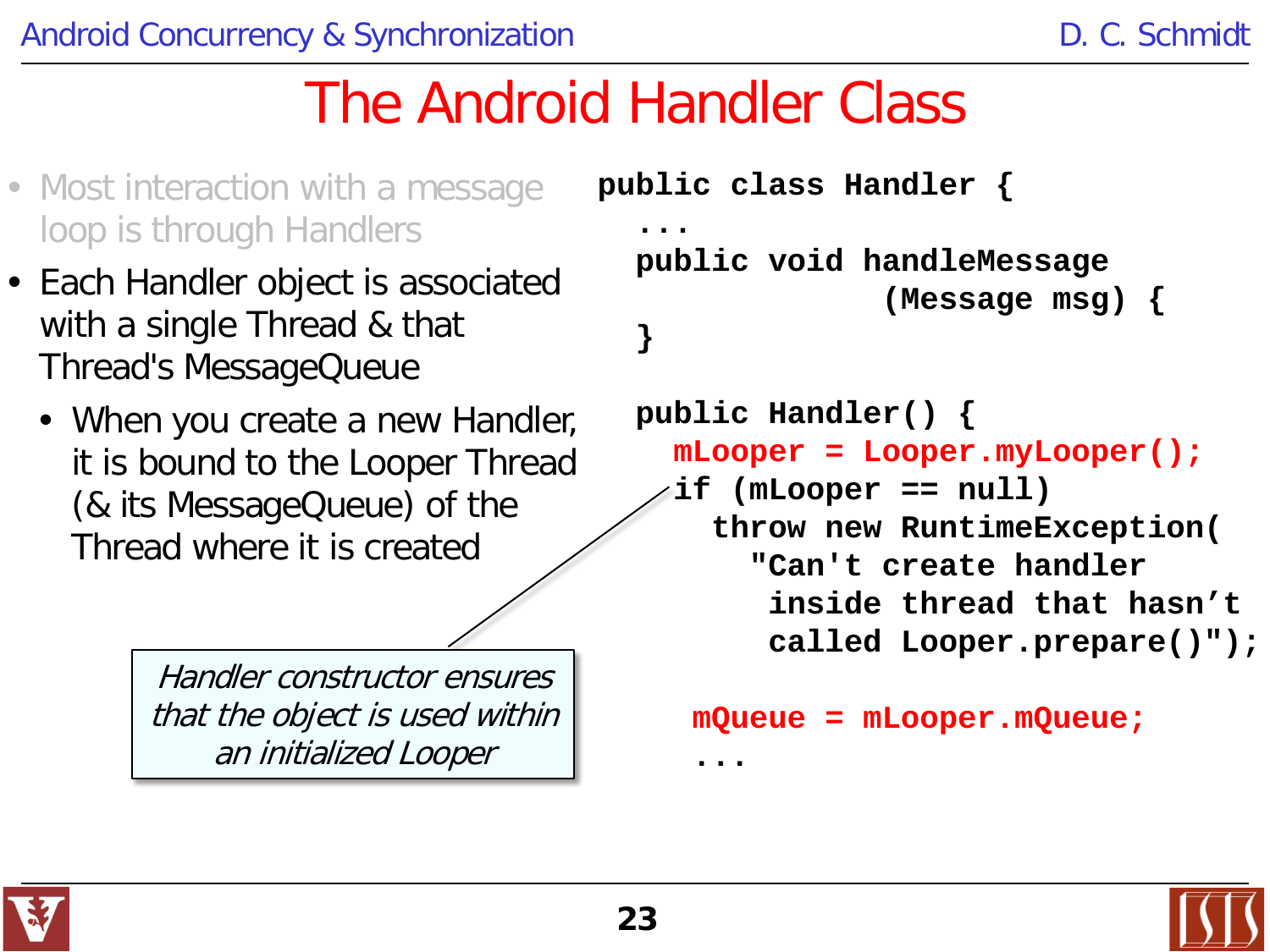- Most interaction with a message loop is through Handlers
- Each Handler object is associated with a single Thread & that Thread's MessageQueue
	- When you create a new Handler, it is bound to the Looper Thread (& its MessageQueue) of the Thread where it is created
	- From that point on, it will deliver Messages and Runnables to that Looper Thread's MessageQueue & execute them as they come out of the queue

```
public class Looper {
 ...
   final MessageQueue mQueue;
   public static void loop() {
.....
     for (;;) {
       Message msg = 
         queue.next();
 .....
       msg.target.
         dispatchMessage(msg);
 .....
  }
  ...
```


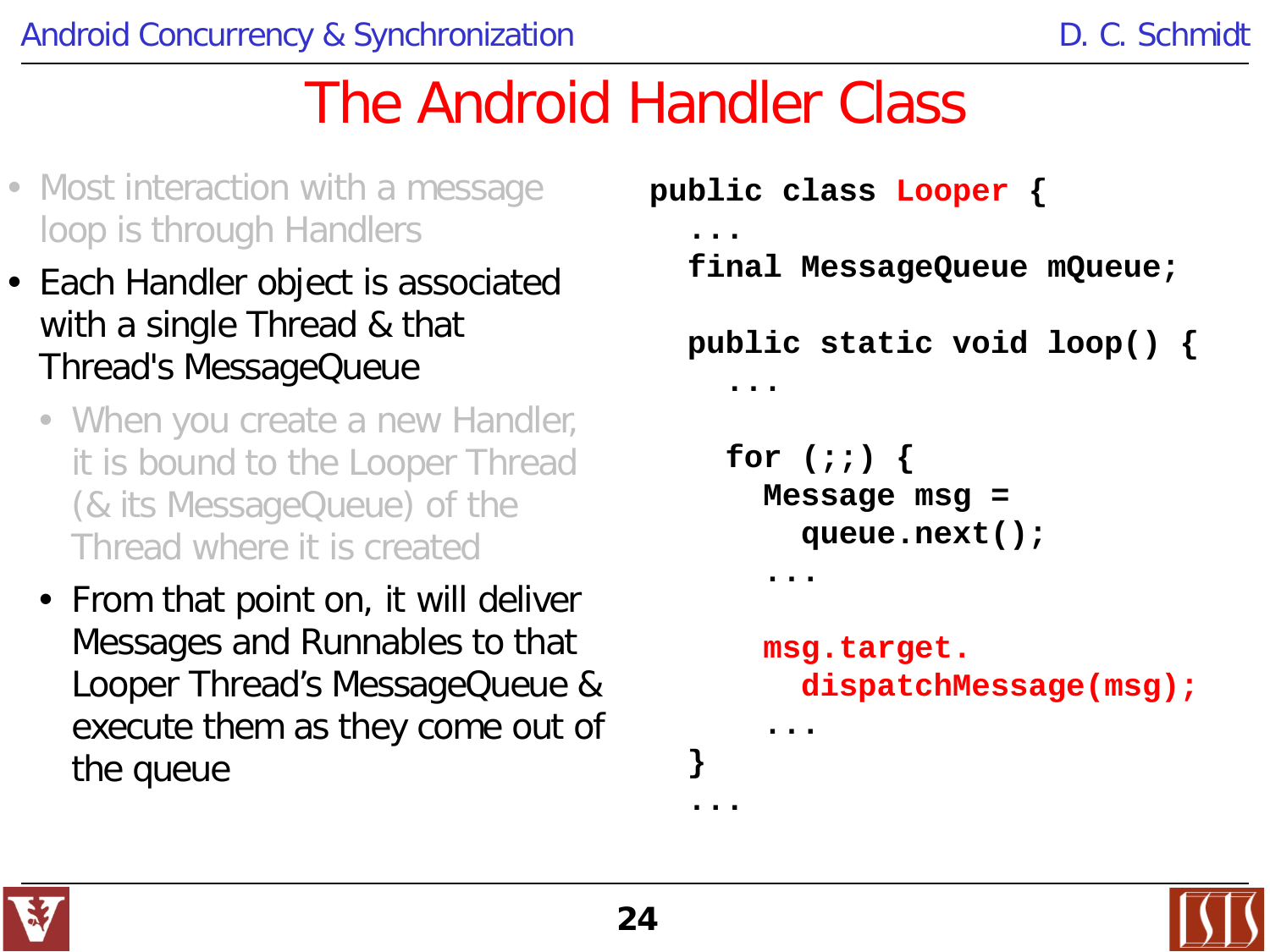- Most interaction with a message loop is through Handlers
- Each Handler object is associated with a single Thread & that Thread's MessageQueue
- Capabilities of a Handler
	- Sends Messages & posts Runnables to a Thread
		- Thread's MessageQueue enqueues/schedules them for future execution





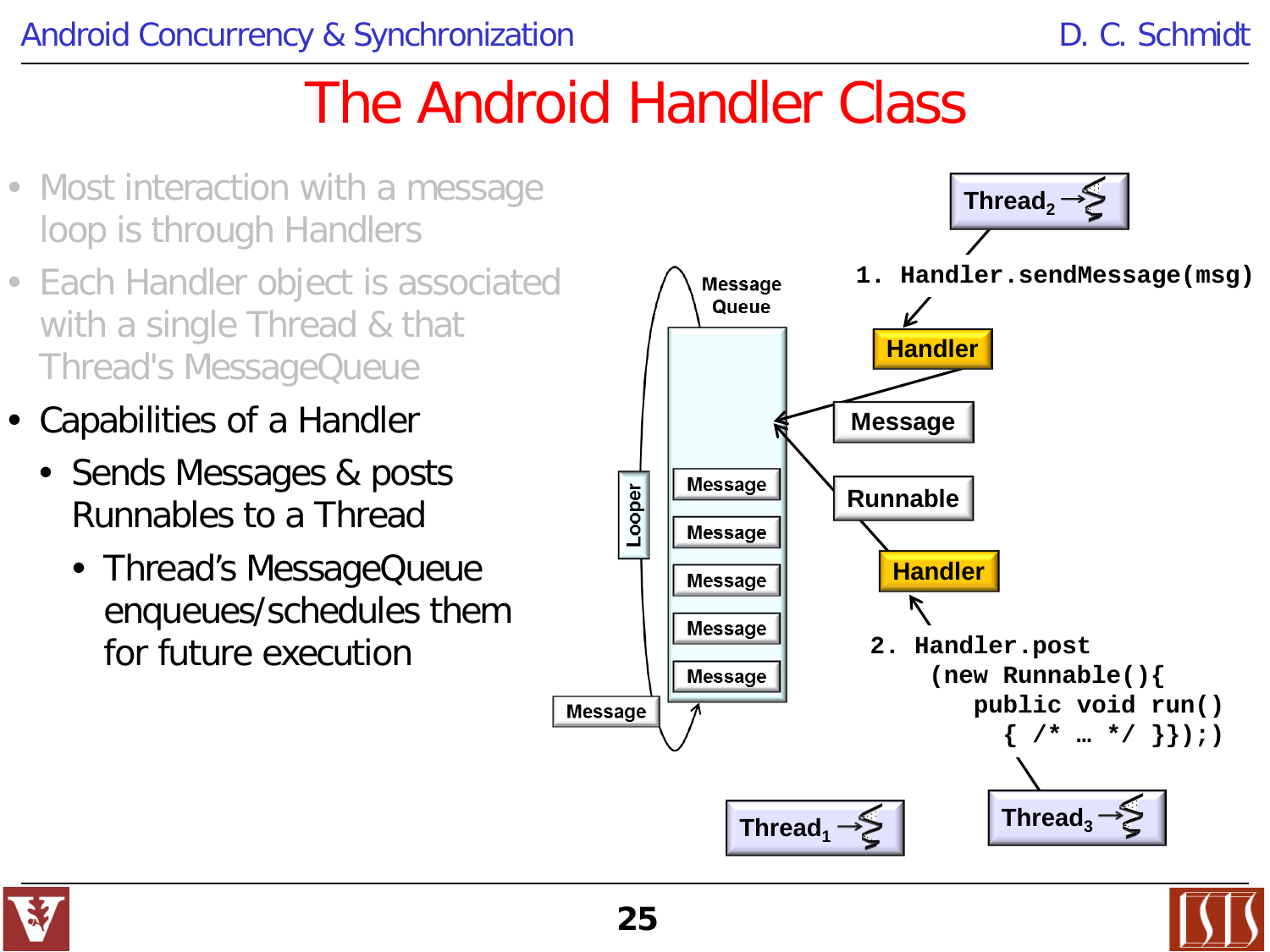- Most interaction with a message loop is through Handlers
- Each Handler object is associated with a single Thread & that Thread's MessageQueue
- Capabilities of a Handler
	- Sends Messages & posts Runnables to a Thread
	- Implements thread-safe processing for Messages
		- In current Thread or different Thread



**26** [frameworks/base/core/java/android/os/Handler.java](http://frameworks/base/core/java/android/os/Handler.java) has source code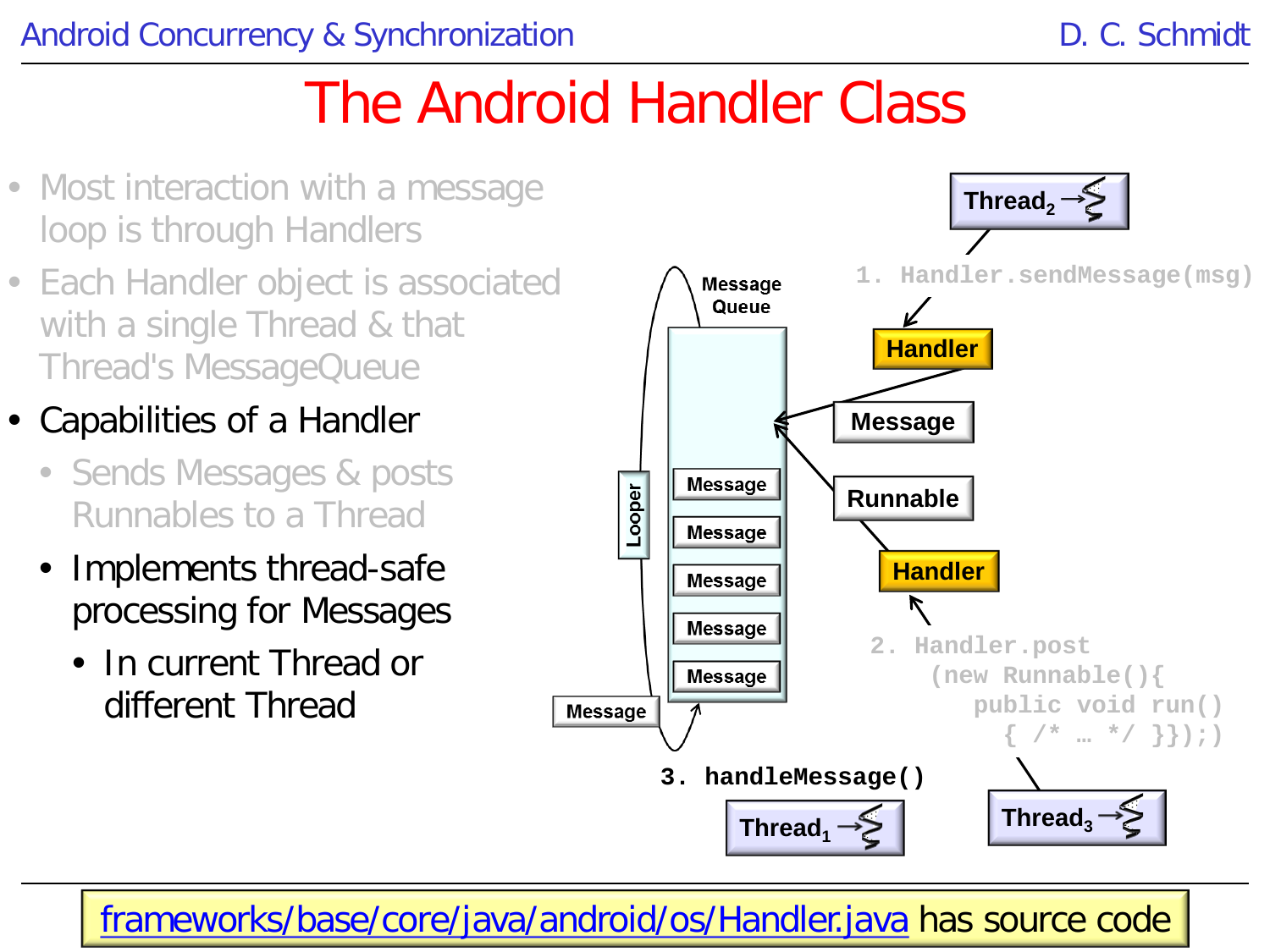- Most interaction with a message loop is through Handlers
- Each Handler object is associated with a single Thread & that Thread's MessageQueue
- Capabilities of a Handler
	- Sends Messages & posts Runnables to a Thread
	- Implements thread-safe processing for Messages
	- Handler methods associated with Runnables

**boolean post(Runnable r)**

• Add Runnable to MessageQueue

#### **boolean postAtTime(Runnable r, long uptimeMillis)**

- Add Runnable to MessageQueue
- Run at a specific time (based on SystemClock.upTimeMillis())

#### **boolean postDelayed(Runnable r, long delayMillis)**

- Add Runnable to the message queue
- Run after specified amount of time elapses

### **27** [developer.android.com/reference/android/os/Handler.html](http://developer.android.com/reference/android/os/HandlerThread.html) has more info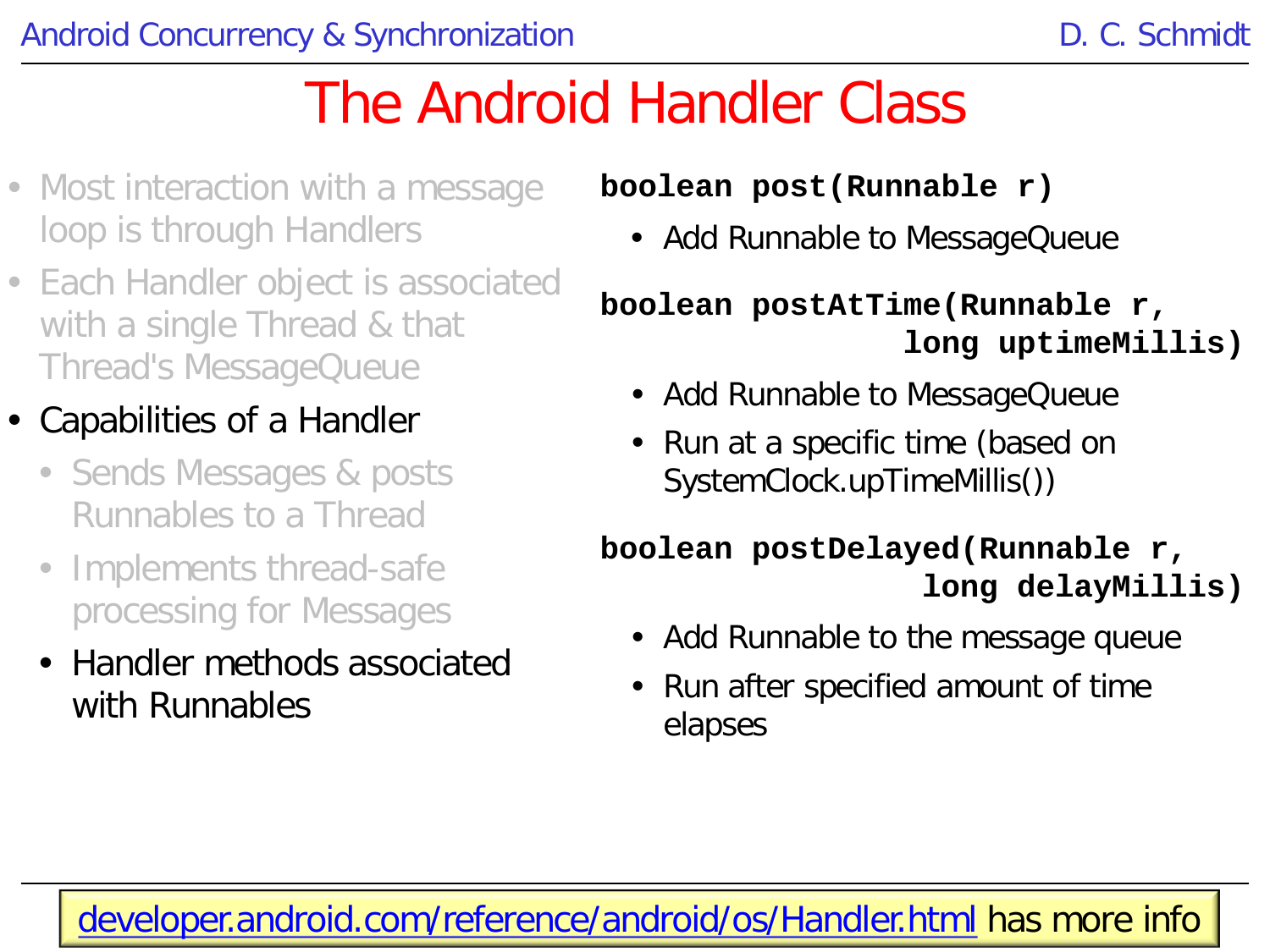- Most interaction with a message loop is through Handlers
- Each Handler object is associated with a single Thread & that Thread's MessageQueue

### • Capabilities of a Handler

- Sends Messages & posts Runnables to a Thread
- Implements thread-safe processing for Messages
- Handler methods associated with Runnables
- Handler methods associated with Messages

#### **boolean sendMessage(Message msg)**

• Puts msg at end of queue immediately

#### **boolean sendMessageAtFrontOfQueue (Message msg)**

• Puts msg at front of queue immediately

#### **boolean sendMessageAtTime (Message msg, long uptimeMillis)**

• Puts msg on queue at stated time

#### **boolean sendMessageDelayed (Message msg, long delayMillis)**

• Puts msg after delay time has passed

#### **28** [developer.android.com/reference/android/os/Handler.html](http://developer.android.com/reference/android/os/HandlerThread.html) has more info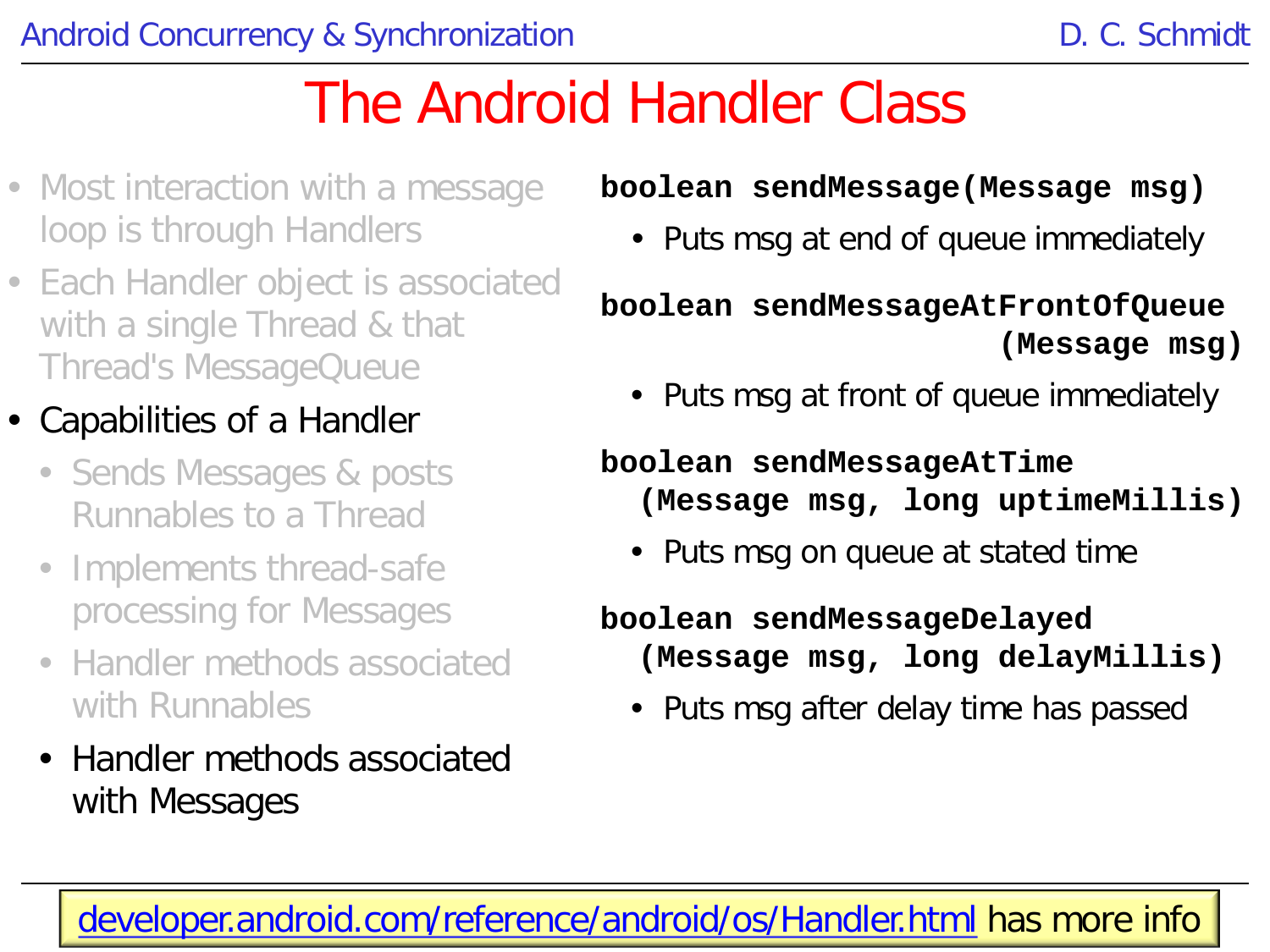- Android apps have a UI Thread
	- The UI Thread is a Looper



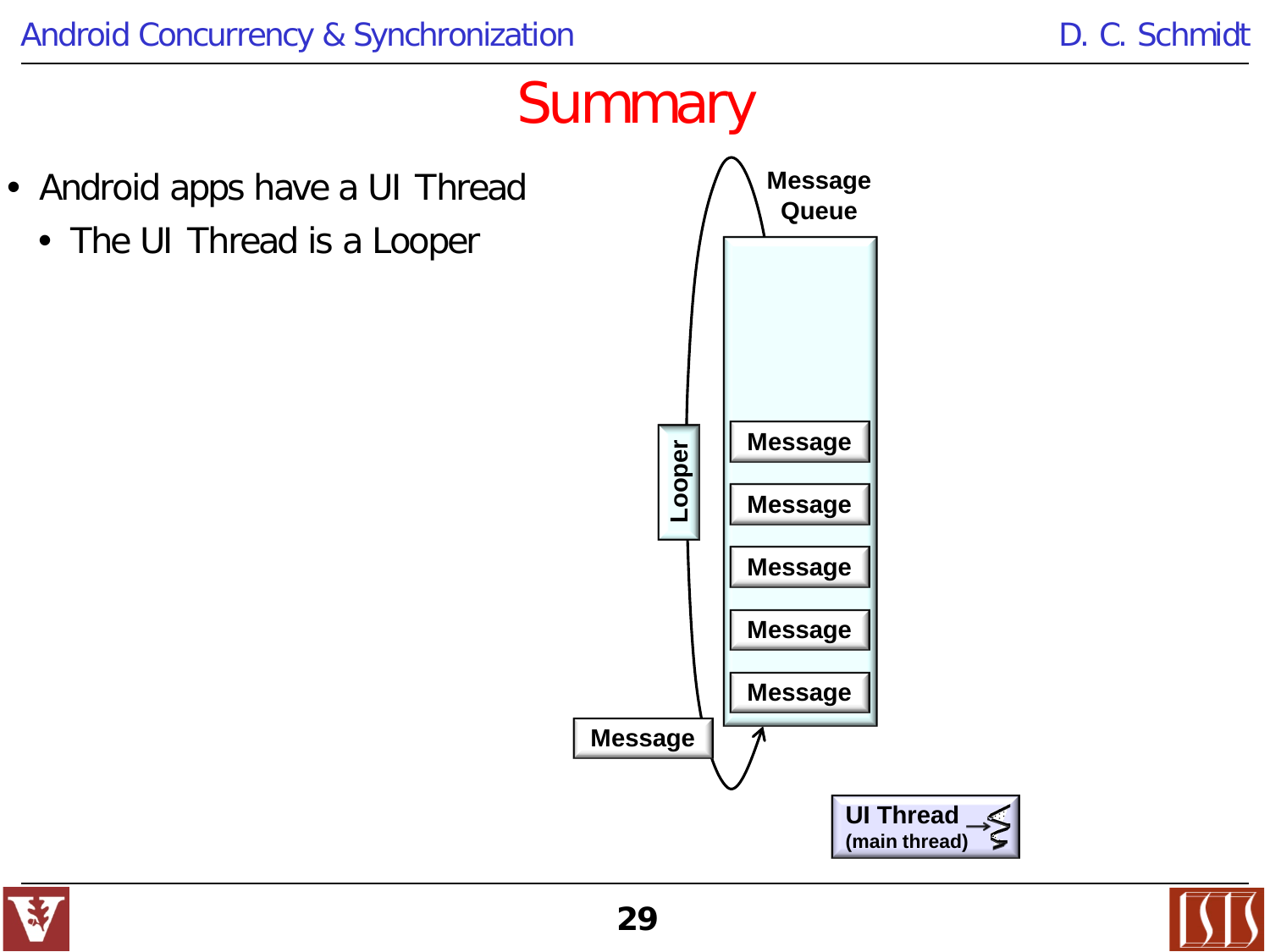

- App components in the same process use the same UI Thread
	- User interaction, system callbacks, & lifecycle methods are handled in the UI Thread



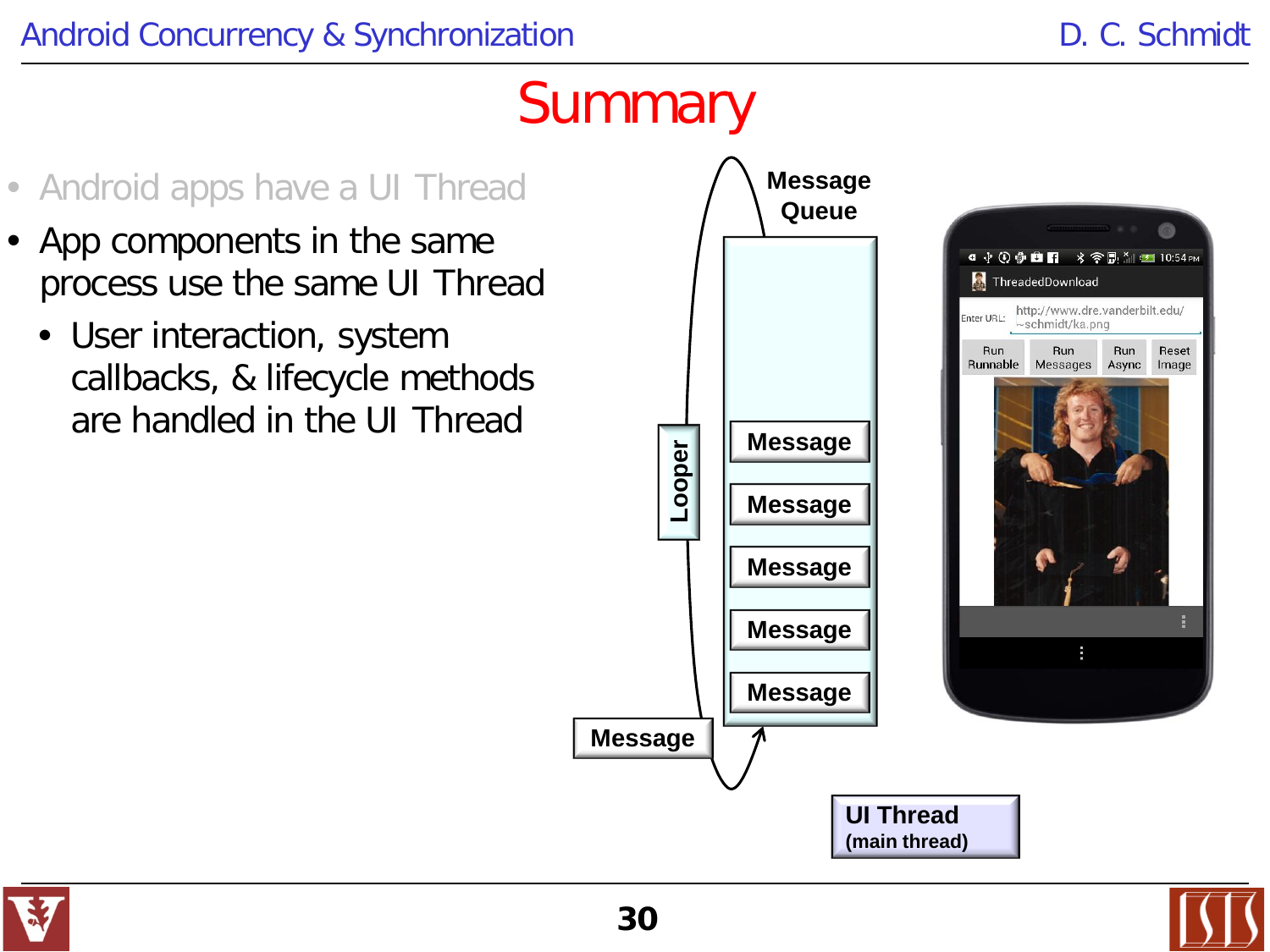- Android apps have a UI Thread
- App components in the same process use the same UI Thread
- Don't access widgets in the UI toolkit from non-UI Thread or block the UI Thread
	- Long-running operations should execute in background Thread(s)





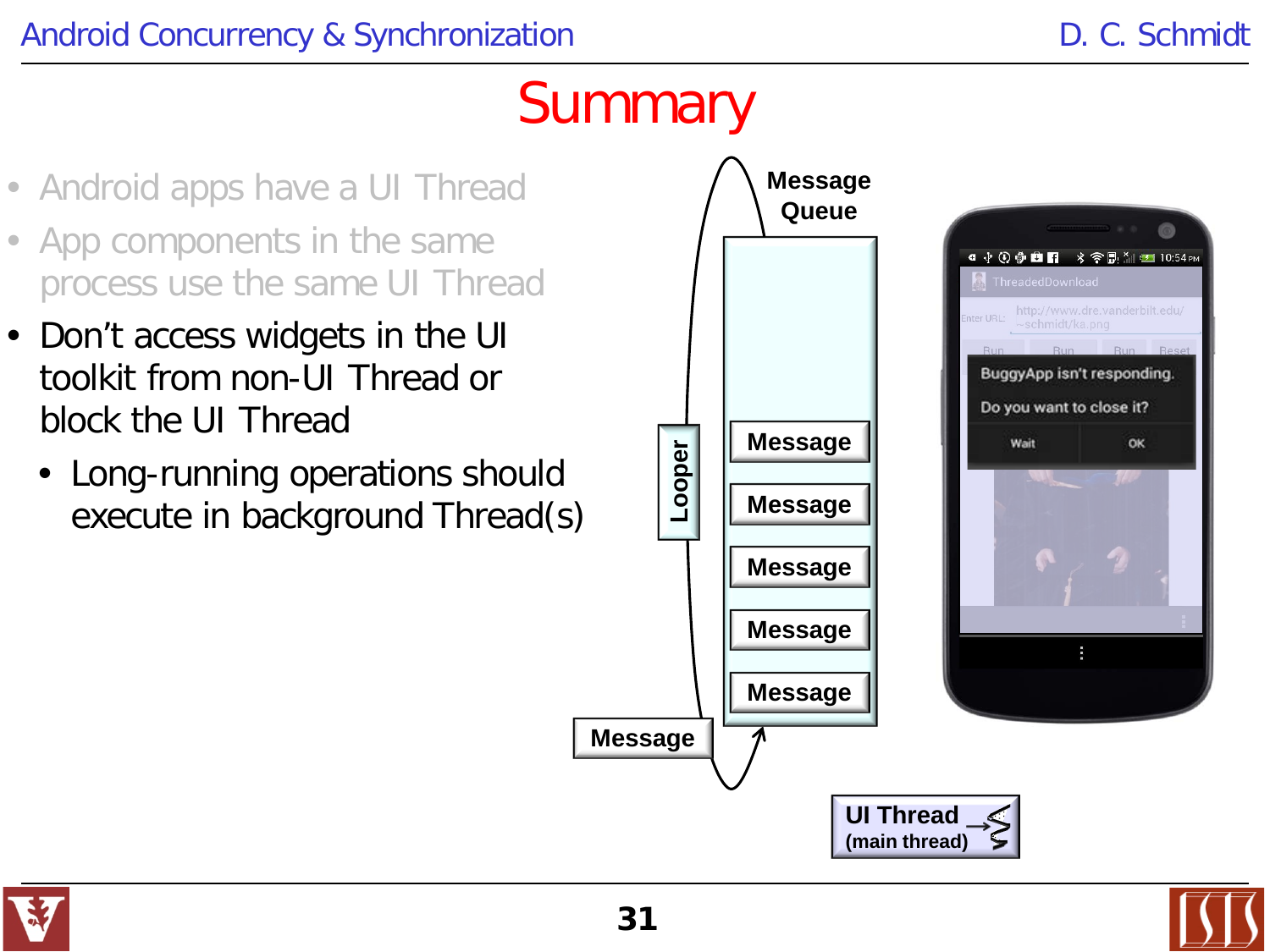- Android apps have a UI Thread
- App components in the same process use the same UI Thread
- Don't access widgets in the UI toolkit from non-UI Thread or block the UI Thread
- UI & background threads will need to communicate via
	- Sending Messages or posting Runnables to the Looper Thread's MessageQueue



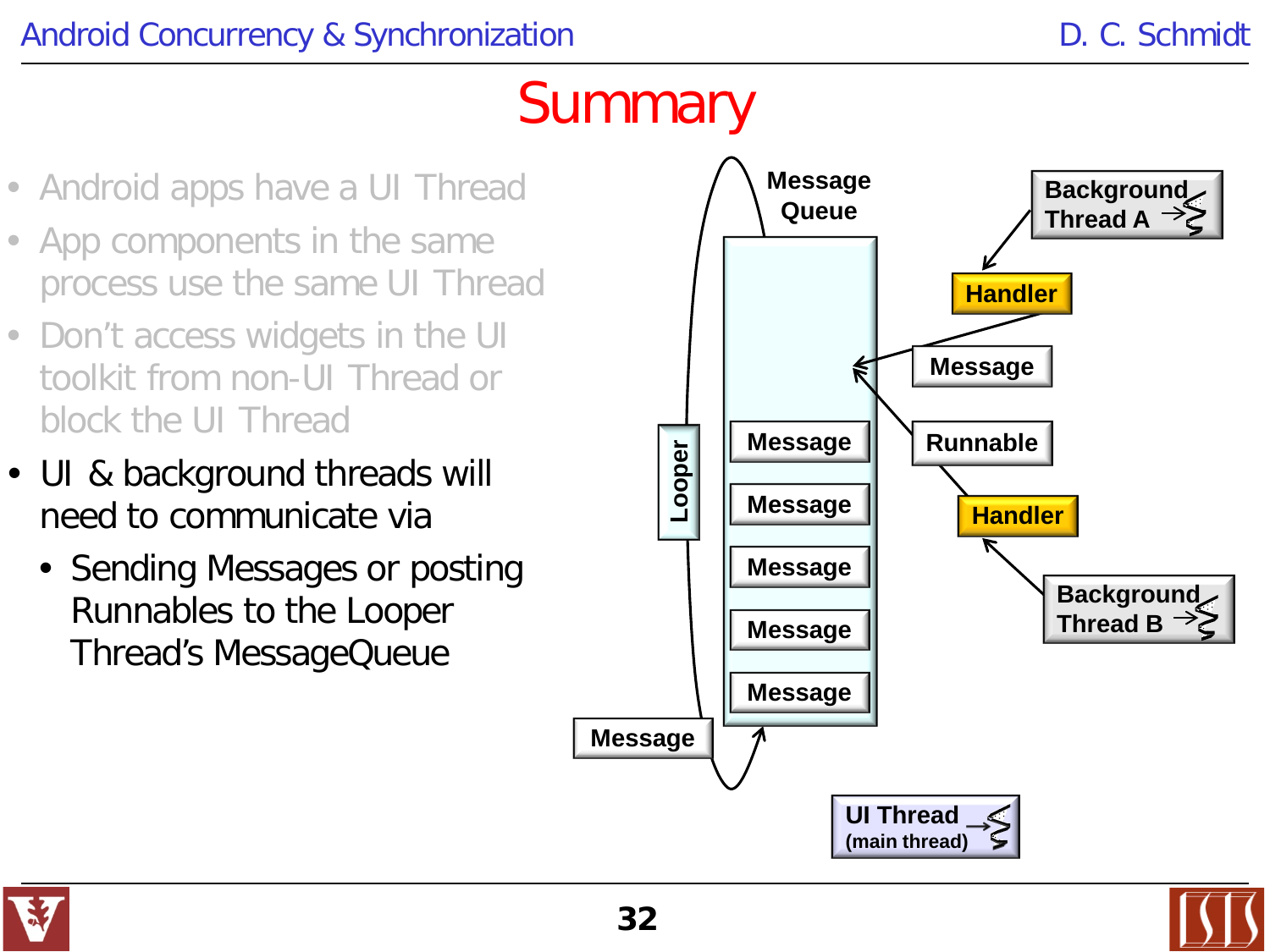- Android apps have a UI Thread
- App components in the same process use the same UI Thread
- Don't access widgets in the UI toolkit from non-UI Thread or block the UI Thread
- UI & background threads will need to communicate via
	- Sending Messages or posting Runnables to the Looper Thread's MessageQueue
	- Executing operations in the background using AsyncTask



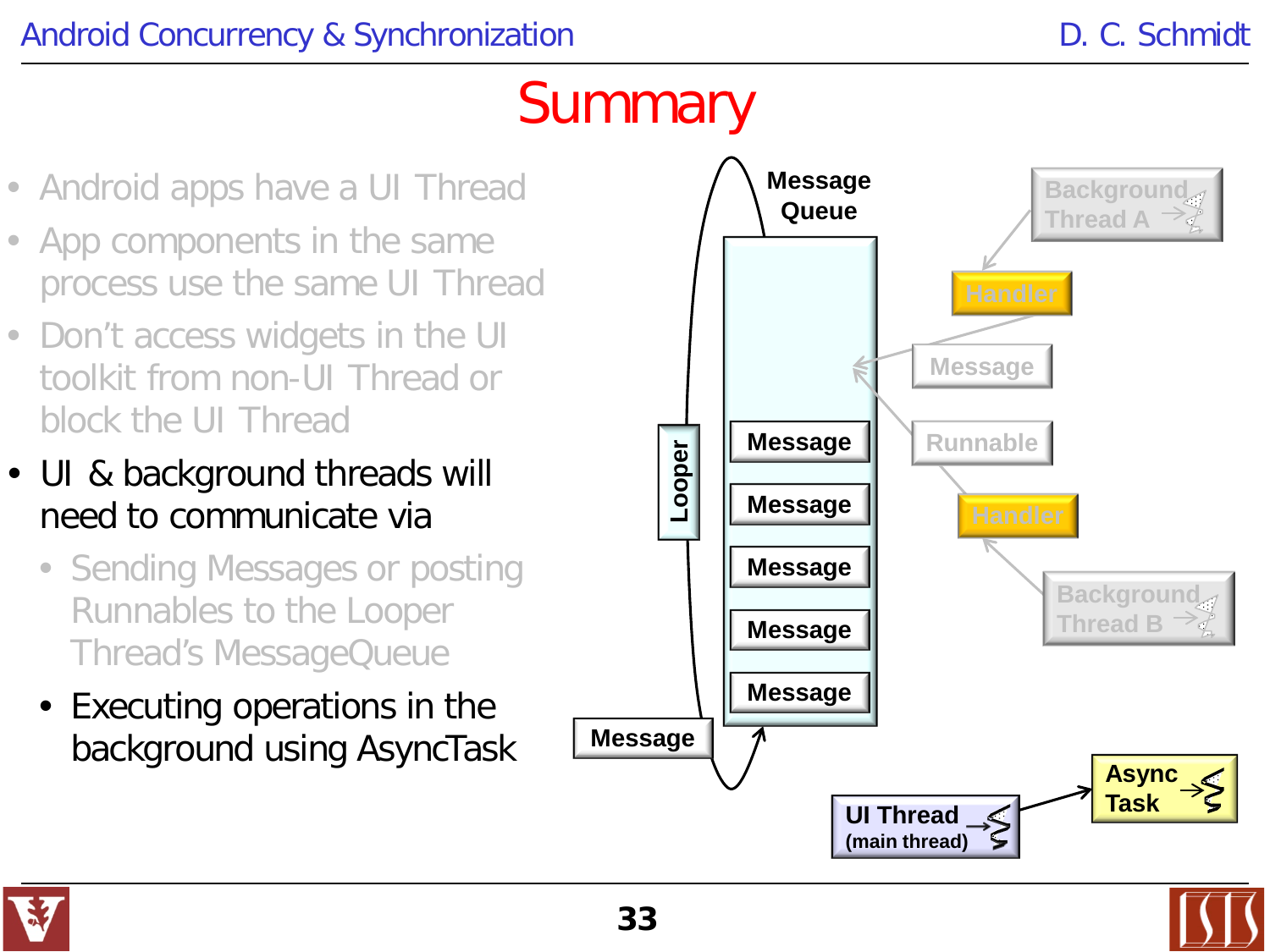# Android Concurrency & Synchronization: Part 7



Douglas C. Schmidt [d.schmidt@vanderbilt.edu](mailto:d.schmidt@vanderbilt.edu) www.dre.vanderbilt.edu/~schmidt

> Institute for Software Integrated Systems Vanderbilt University Nashville, Tennessee, USA



CS 282 Principles of Operating Systems II Systems Programming for Android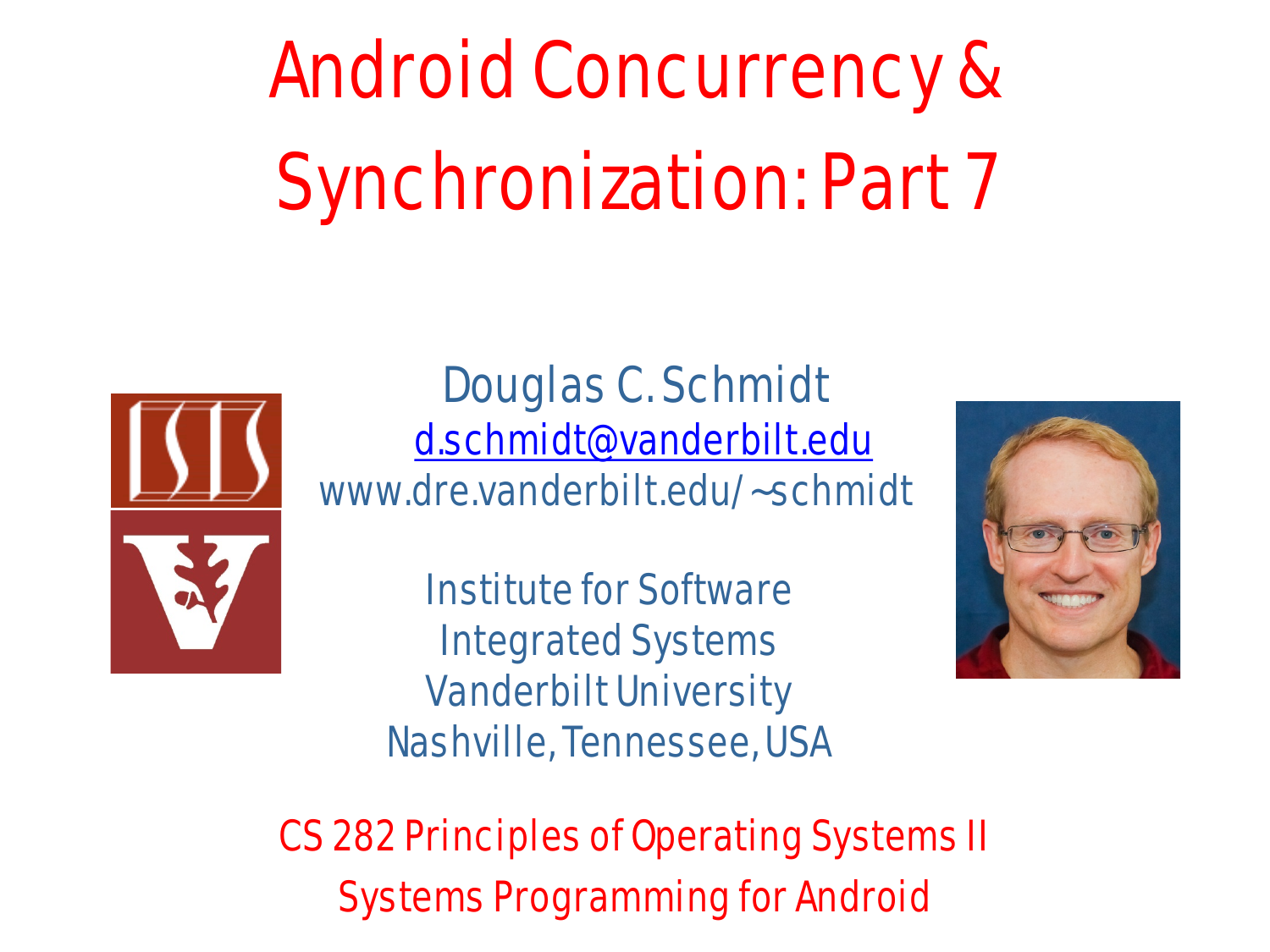- Understand how to program with the Android concurrency idioms
	- Handlers & Runnables
	- Handlers & Messages
	- AsyncTask



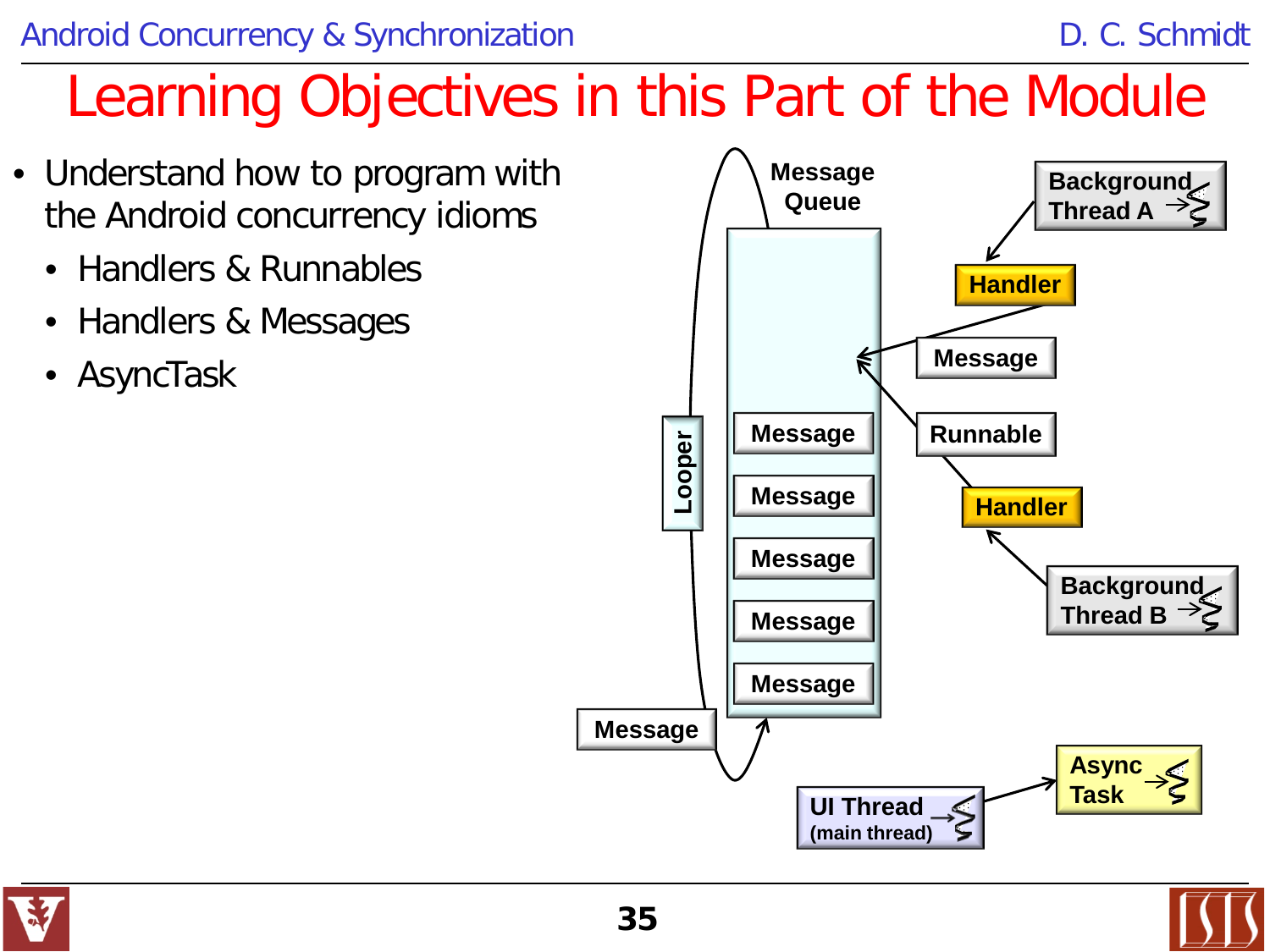

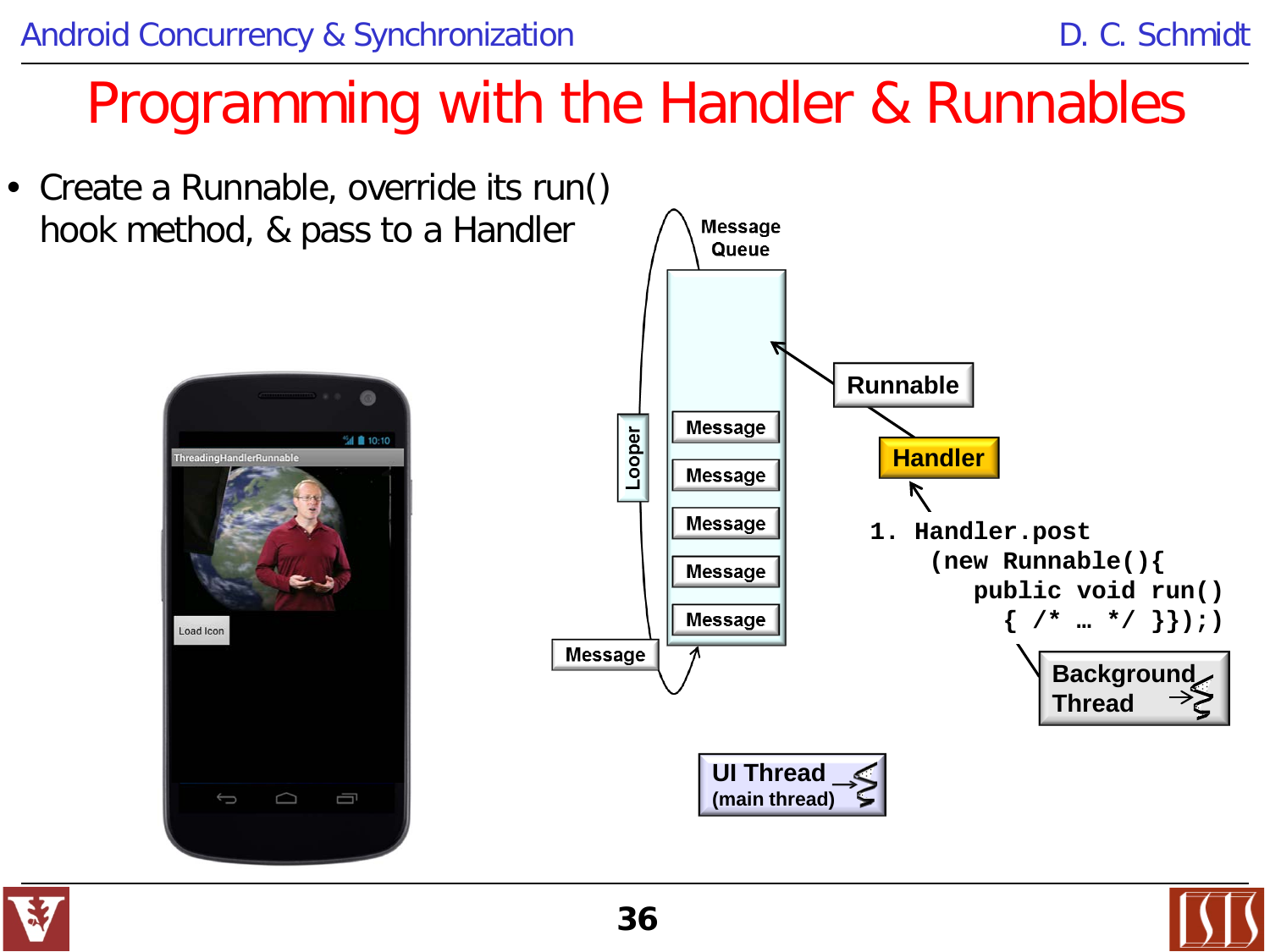- Create a Runnable, override its run() hook method, & pass to a Handler
- Looper framework calls run() method in the UI Thread





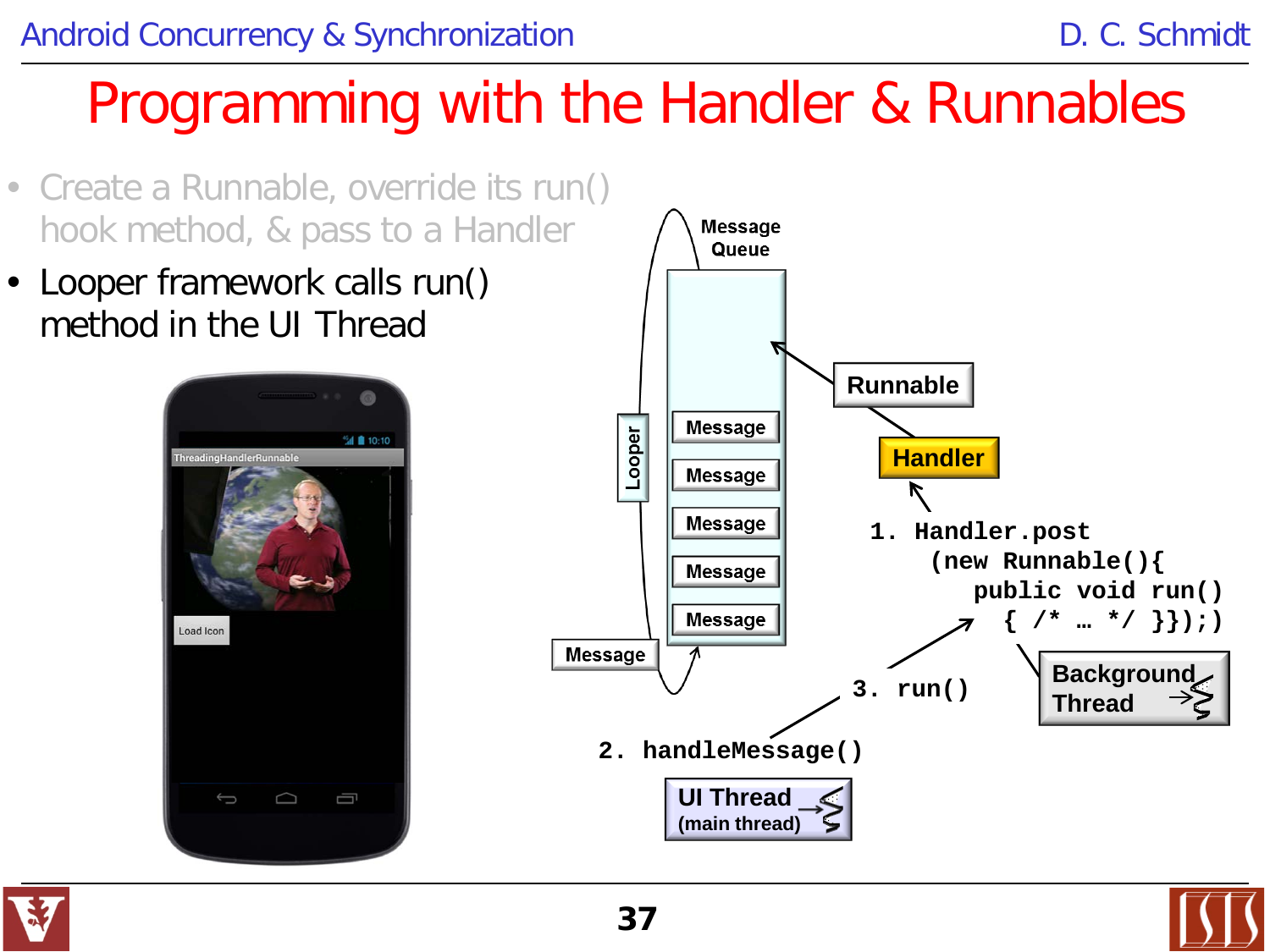### Example of Runnables & Handlers

**public class SimpleThreadingExample extends Activity { private ImageView iview; private Handler h = new Handler(); public void onCreate(Bundle savedInstanceState) { ......... iview = ... final Button = ... button.setOnClickListener(new OnClickListener() { public void onClick(View v) { new Thread(new LoadIcon(R.drawable.icon)).start(); } }); } ... Create/start a new thread when user clicks a button Pass the resource ID of the icon Create new Handler in UI Thread**



**38** This code runs in the UI Thread

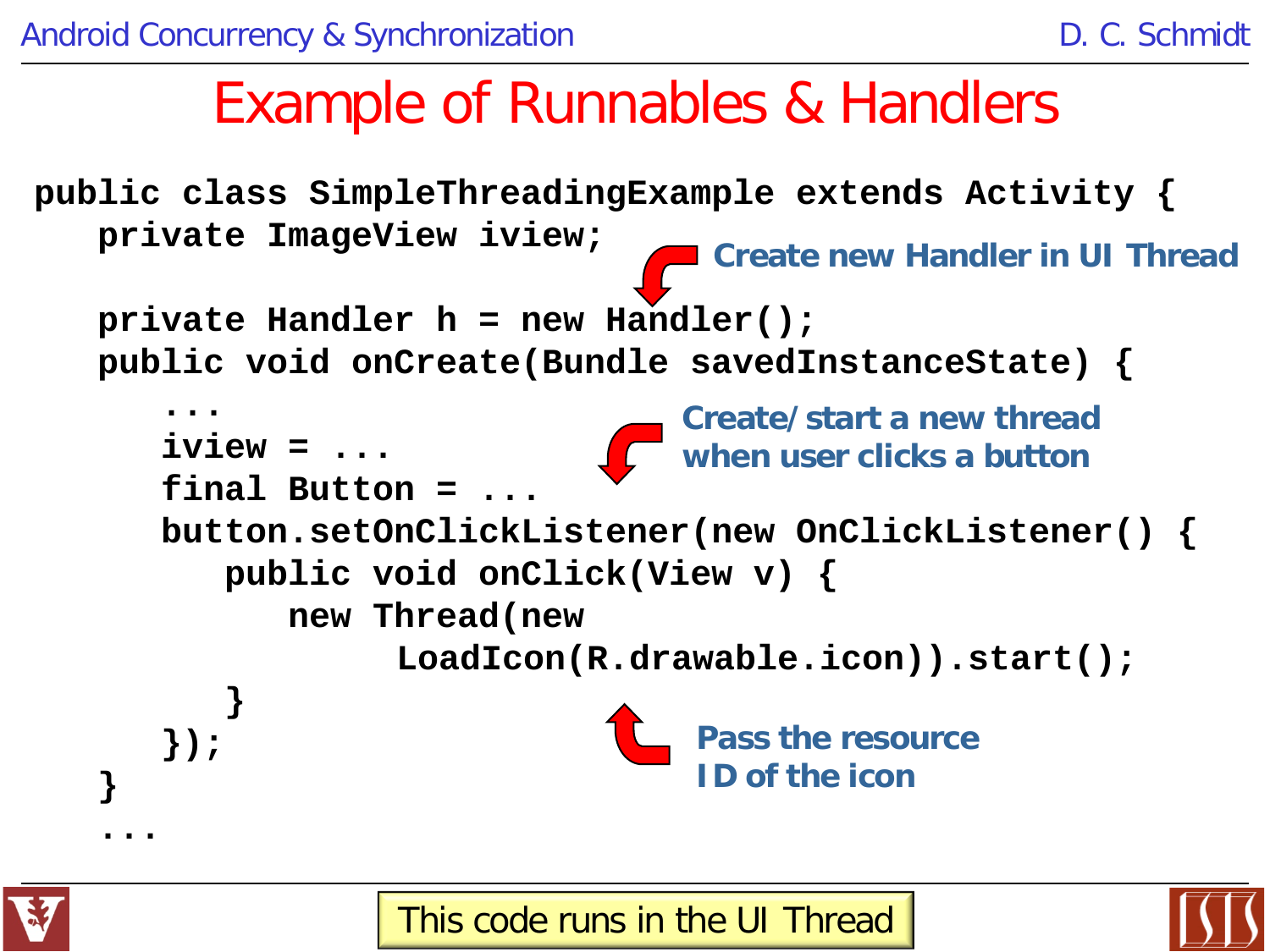### Example of Runnables & Handlers





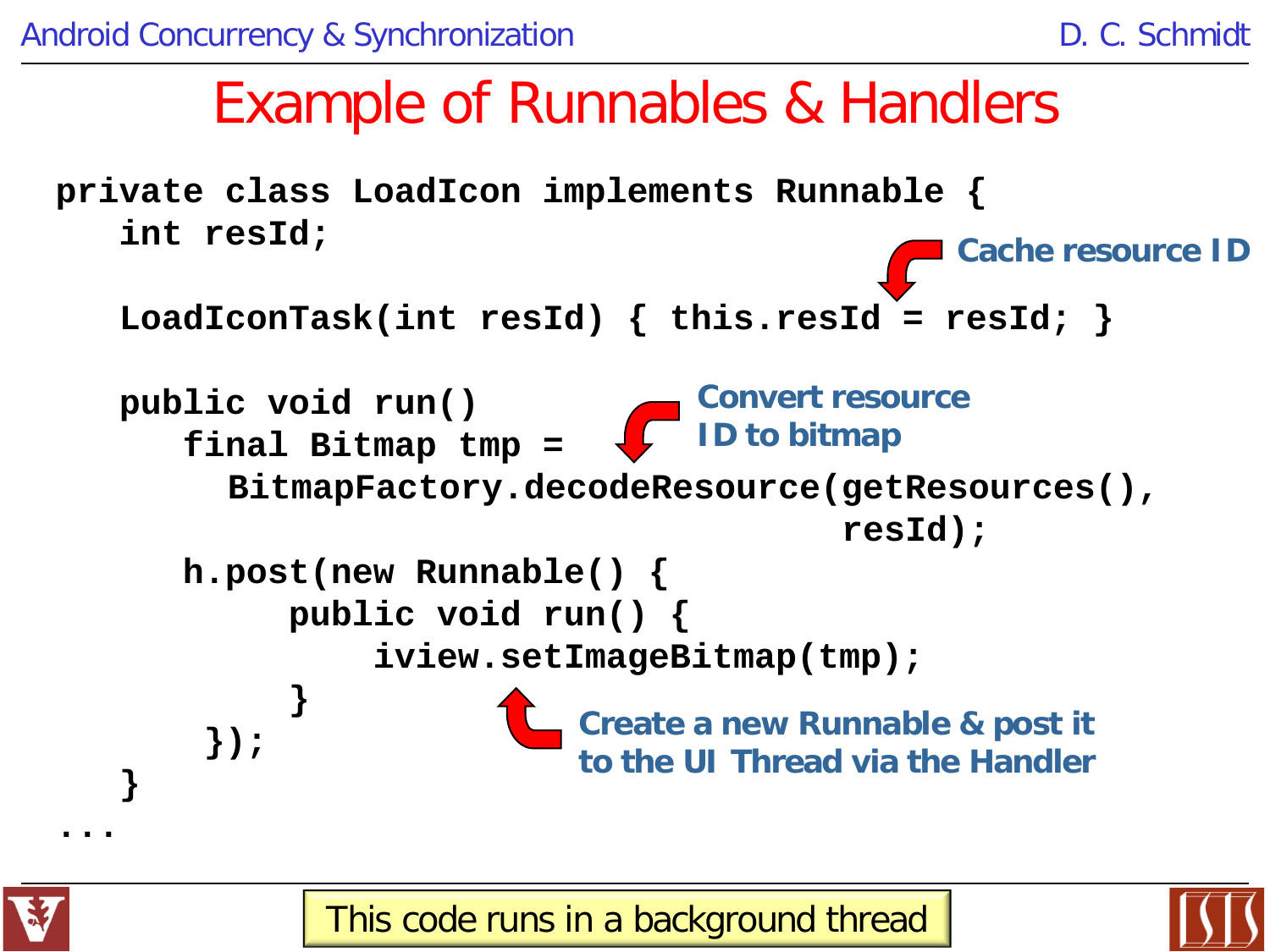### Posting Runnables on UI thread

```
public class SimpleThreadingExample extends Activity {
  private Bitmap bitmap;
  public void onCreate(Bundle savedInstanceState) {
```

```
 ...
     final ImageView iview = ...; final Button b = ...;
     b.setOnClickListener(new OnClickListener() {
       public void onClick(View v) {
         new Thread(new Runnable() {
           public void run() {
             Bitmap = ...
              iview.post(new Runnable() {
                public void run() {
                  iview.setImageBitmap(bitmap);}
               });
 }
         }).start();
 ...
                           Create a new Runnable & post it 
                           to the UI Thread via the ImageView
```
**40** [developer.android.com/reference/android/view/View.html#post\(java.lang.Runnable\)](http://developer.android.com/reference/android/view/View.htmlpost(java.lang.Runnable))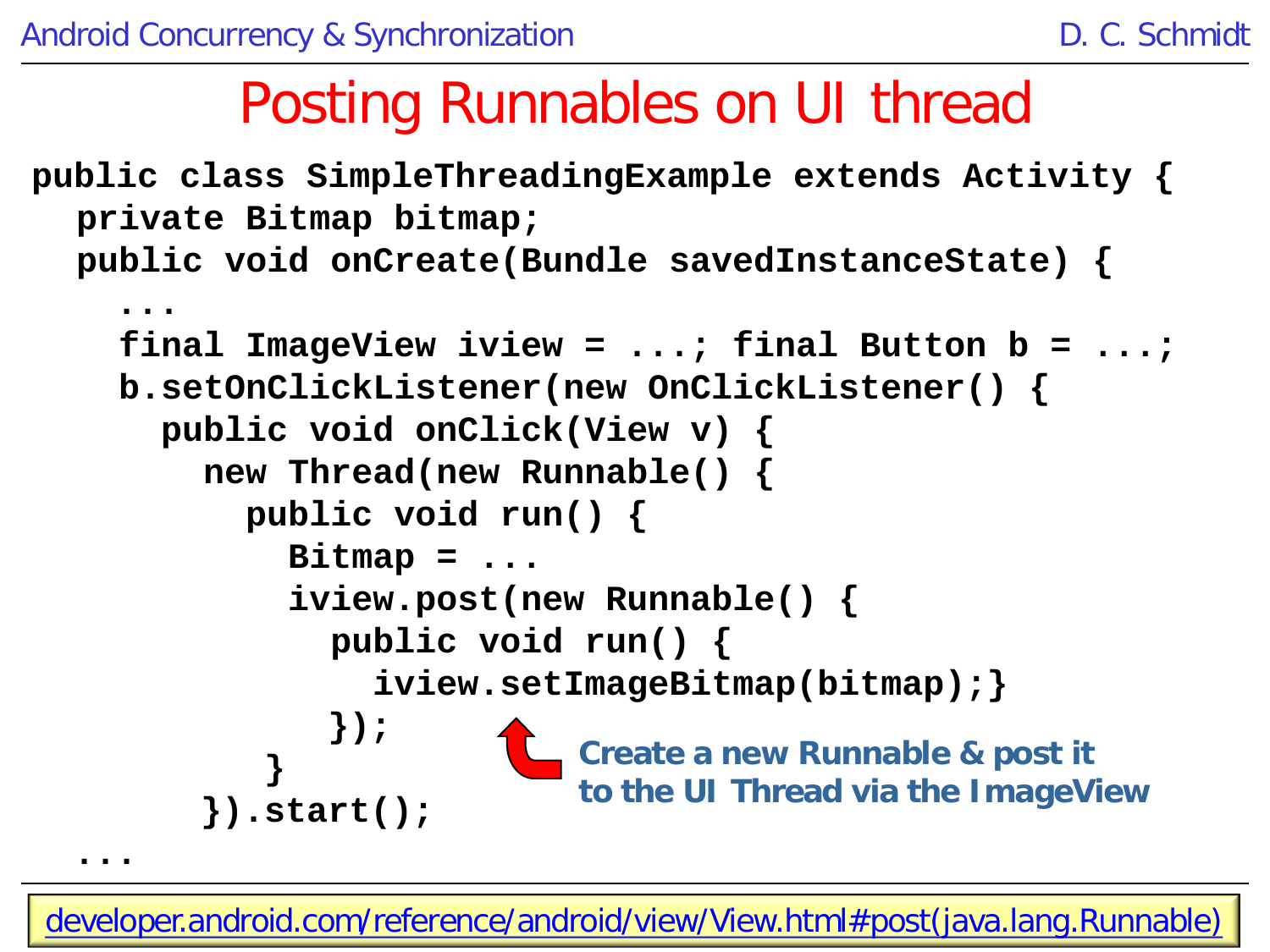### Posting Runnables on UI thread

**public class SimpleThreadingExample extends Activity { private Bitmap bitmap; public void onCreate(Bundle savedInstanceState) {**

```
 ...
 final ImageView iview = ...; final Button b = ...;
 b.setOnClickListener(new OnClickListener() {
   public void onClick(View v) {
     new Thread(new Runnable() {
       public void run() {
         Bitmap = ...
         SimpleThreadingExample.this
         .runOnUiThread(new Runnable() {
             public void run() {
               iview.setImageBitmap(bitmap);}
             });}
     }).start();
                        Create a new Runnable & post it 
                        to the UI Thread via the Activity
```
**41** [developer.android.com/reference/android/app/Activity.html#runOnUiThread\(java.lang.Runnable\)](http://developer.android.com/reference/android/app/Activity.htmlrunOnUiThread(java.lang.Runnable))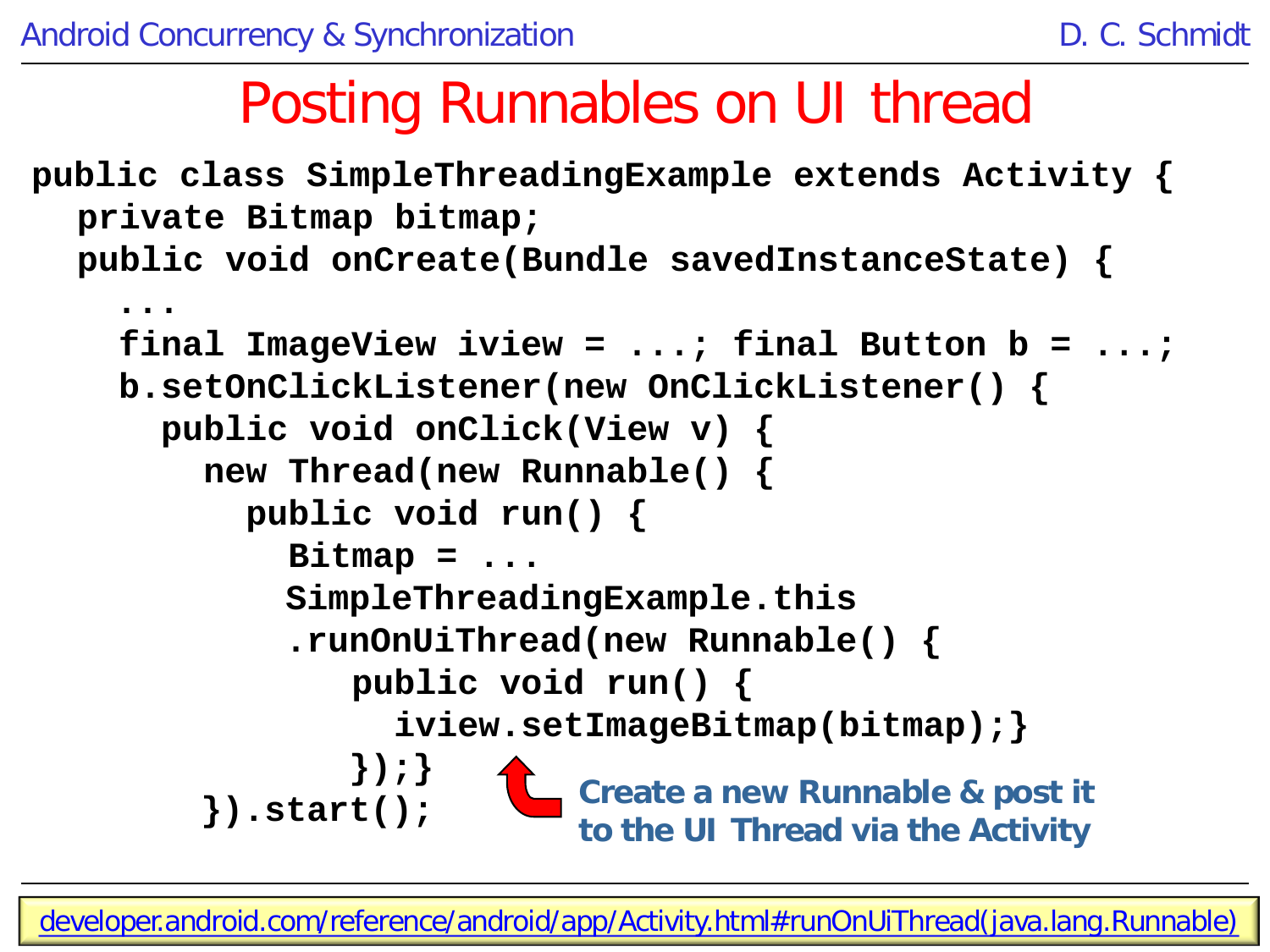### Programming with the Handler & Messages

• Extend the Handler class & override handleMessage() hook method



**42** [developer.android.com/reference/android/os/Handler.html#handleMessage\(android.os.Message\)](http://developer.android.com/reference/android/os/Handler.htmlhandleMessage(android.os.Message))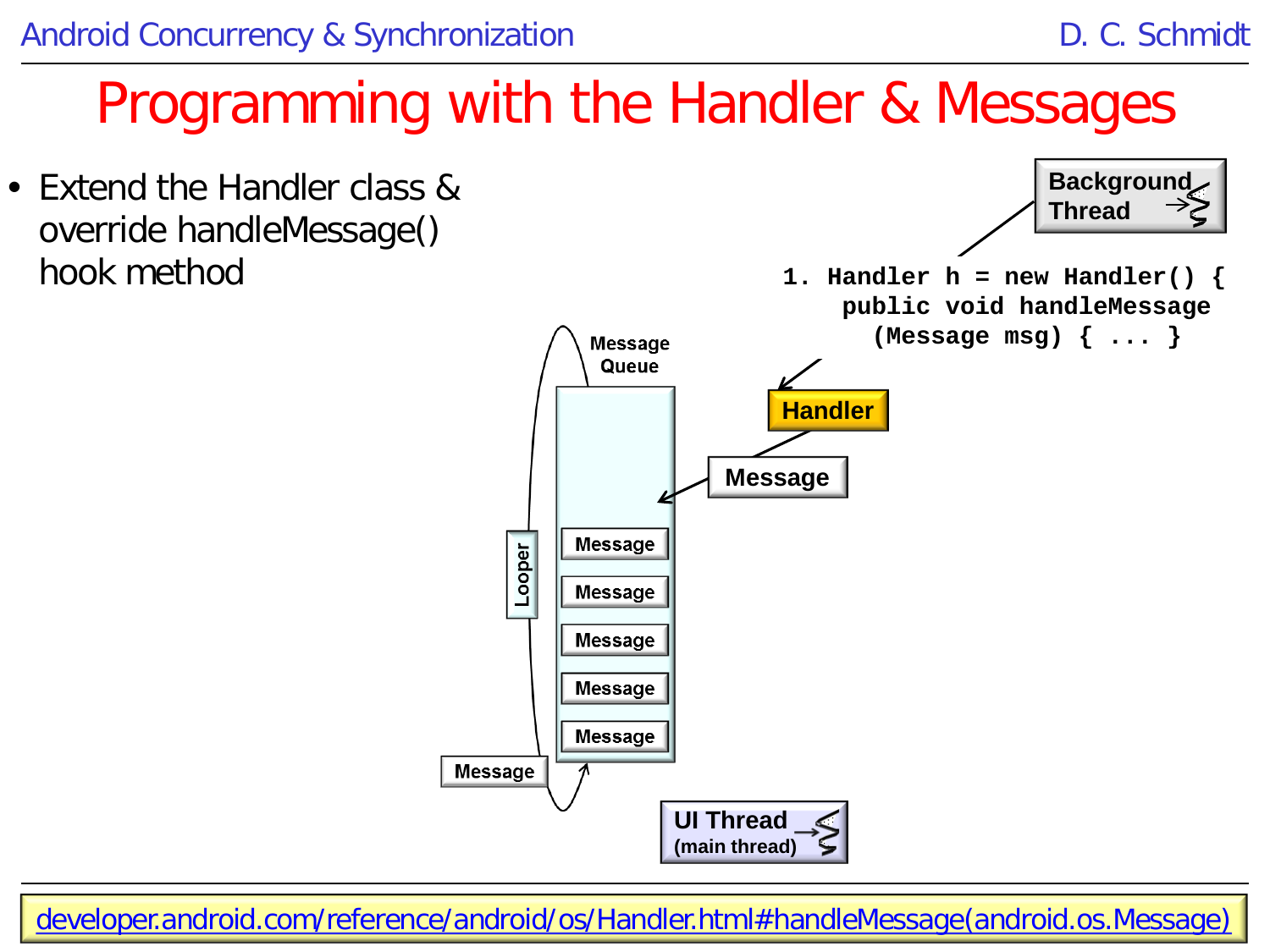### Programming with the Handler & Messages

- Extend the Handler class & override handleMessage() hook method
- Create Message & set Message content
	- Handler.obtainMessage()
	- Message.obtain()
	- $\bullet$  etc.



**43** [developer.android.com/reference/android/os/Handler.html#obtainMessage\(int, int\)](http://developer.android.com/reference/android/os/Handler.htmlobtainMessage(int, int, int, java.lang.Object))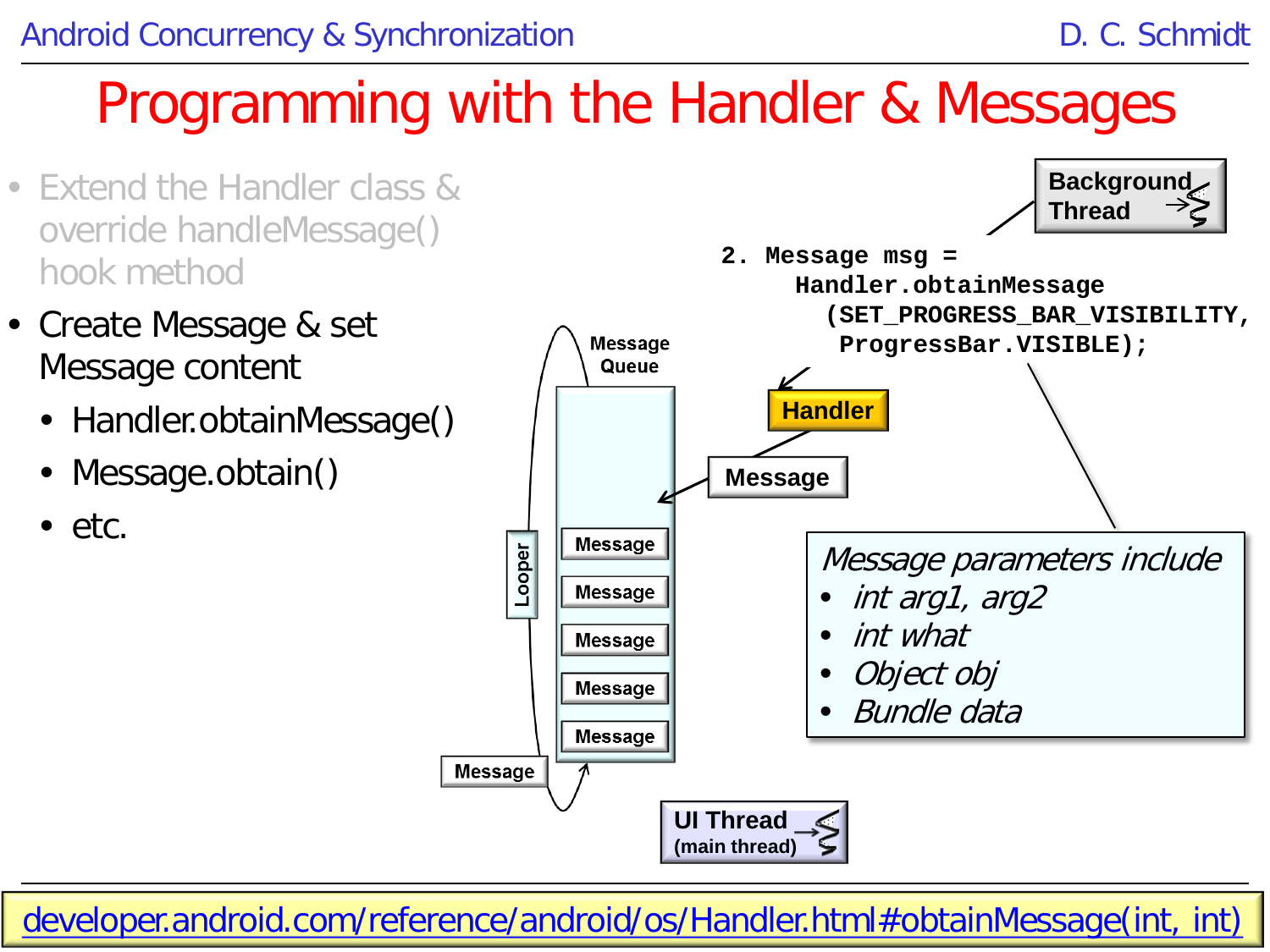### Programming with the Handler & Messages

- Extend the Handler class & override handleMessage() hook method
- Create Message & set Message content
- Looper framework calls the handleMessage() method in the UI Thread



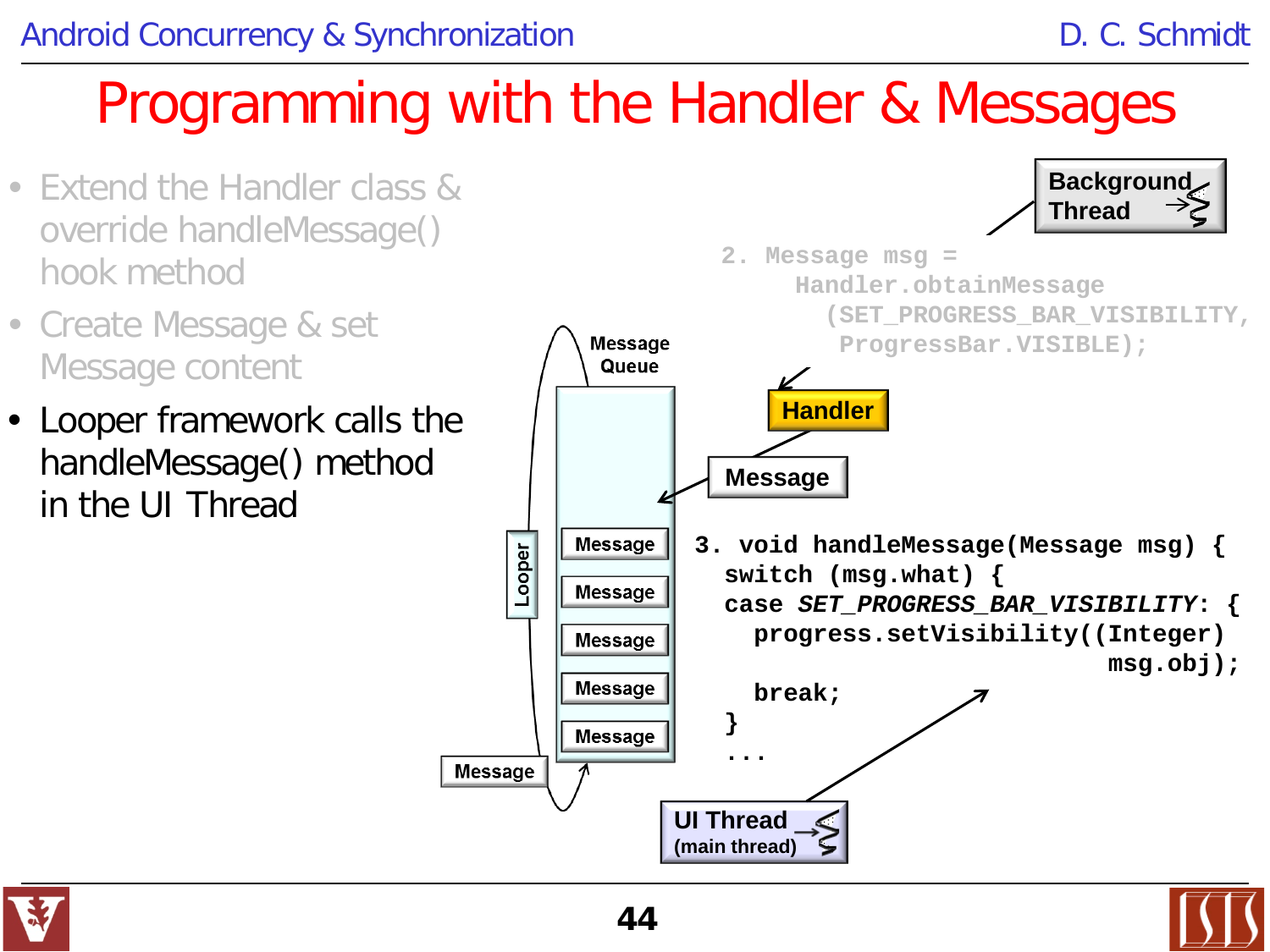#### **public class SimpleThreadingExample extends Activity { ... Handler h = new Handler() { public void handleMessage(Message msg) { switch (msg.what) { case** *SET\_PROGRESS\_BAR\_VISIBILITY***: { progress.setVisibility((Integer) msg.obj); break; } case** *PROGRESS\_UPDATE***: { progress.setProgress((Integer) msg.obj); break; } case** *SET\_BITMAP***: { iview.setImageBitmap((Bitmap) msg.obj); break; } } .**.. Example of Messages & Handlers **Called back by Looper framework in UI Thread**

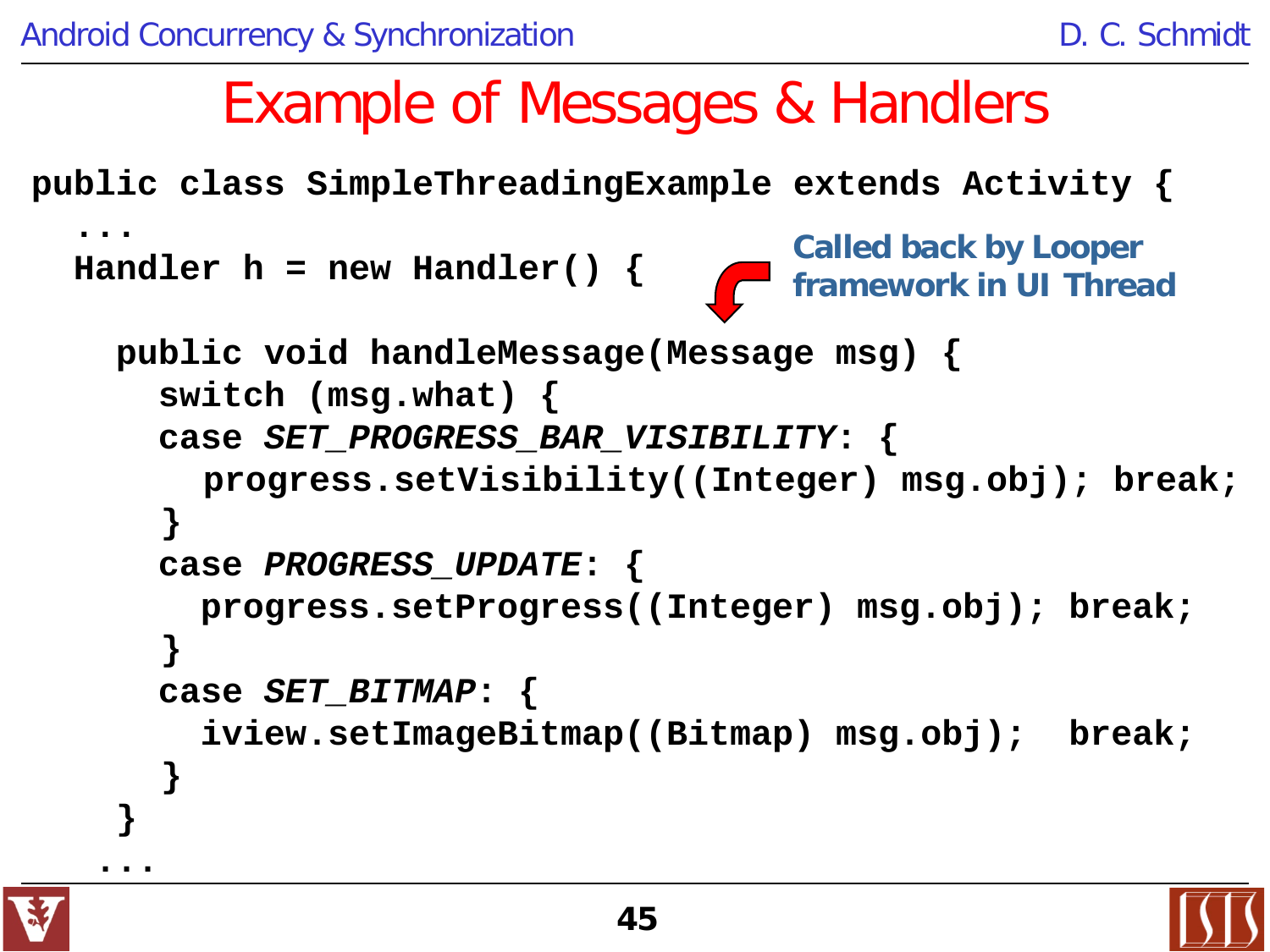### Example of Messages & Handlers

 **public void onCreate(Bundle savedInstanceState) {**

```
......
      iview = …
      progress = …
      final Button button = …
      button.setOnClickListener(new OnClickListener() {
        public void onClick(View v) {
          new Thread(new LoadIcon(R.drawable.icon, 
                      h)).start();
 }
 });
 }
  ...
                                   Create/start a new thread 
                                   when user clicks a button
                                    Pass the resource 
                                        ID of the icon
```
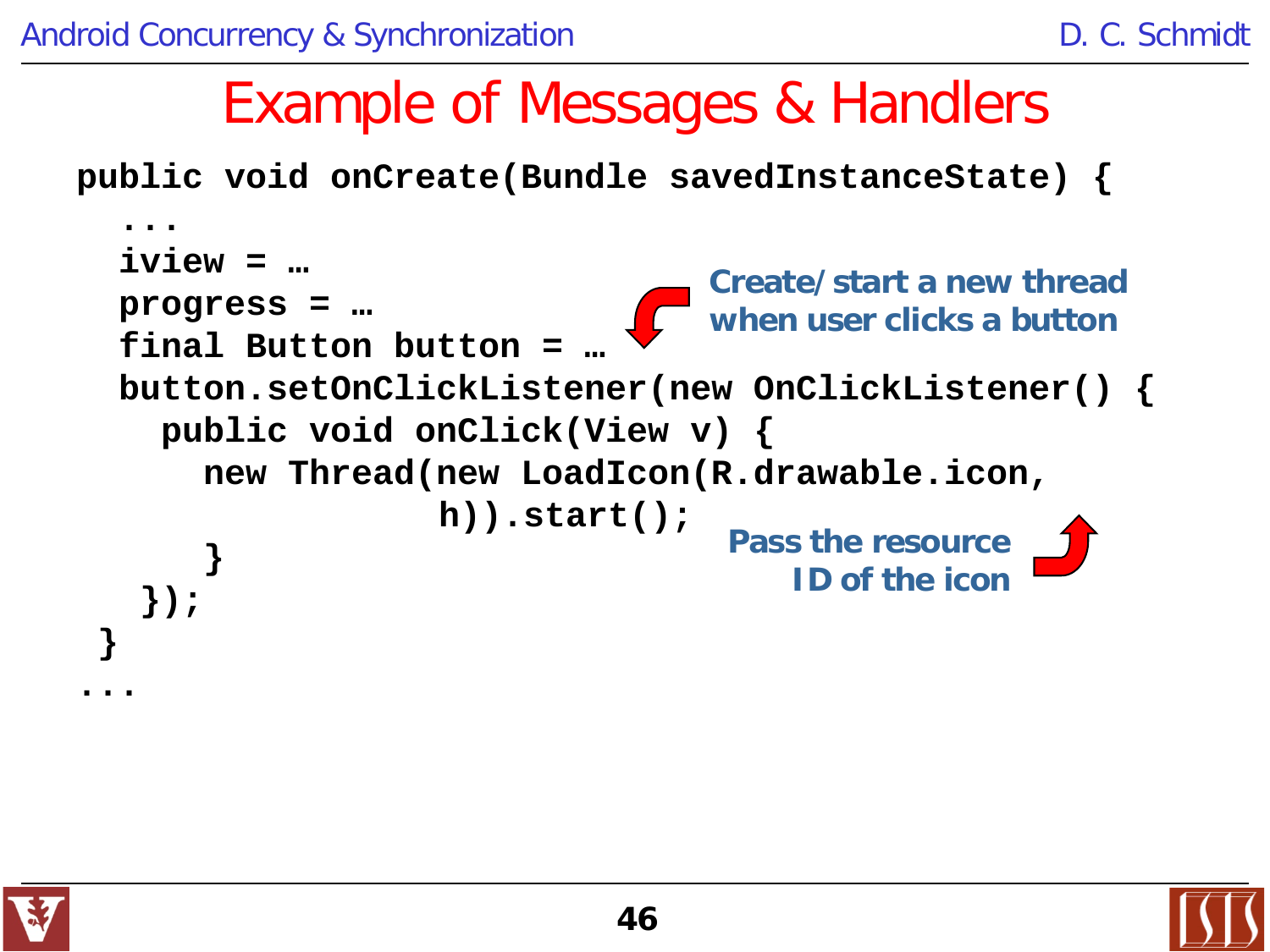### Example of Messages & Handlers

```
private class LoadIcon implements Runnable {
   public void run() {
     Message msg = h.obtainMessage
       (SET_PROGRESS_BAR_VISIBILITY, ProgressBar.VISIBLE);
     h.sendMessage(msg);
     final Bitmap tmp = 
       BitmapFactory.decodeResource(getResources(), resId);
     for (int i = 1; i < 11; i++) {
       msg = h.obtainMessage(PROGRESS_UPDATE, i * 10);
       h.sendMessageDelayed(msg, i * 100);
     }
     msg = h.obtainMessage(SET_BITMAP, tmp);
     h.sendMessageAtTime(msg, 11 * 200);
     msg = h.obtainMessage(SET_PROGRESS_BAR_VISIBILITY, 
                            ProgressBar.INVISIBLE);
     h.sendMessageAtTime(msg, 11 * 200);
                                        Send various Messages
```
**...** 

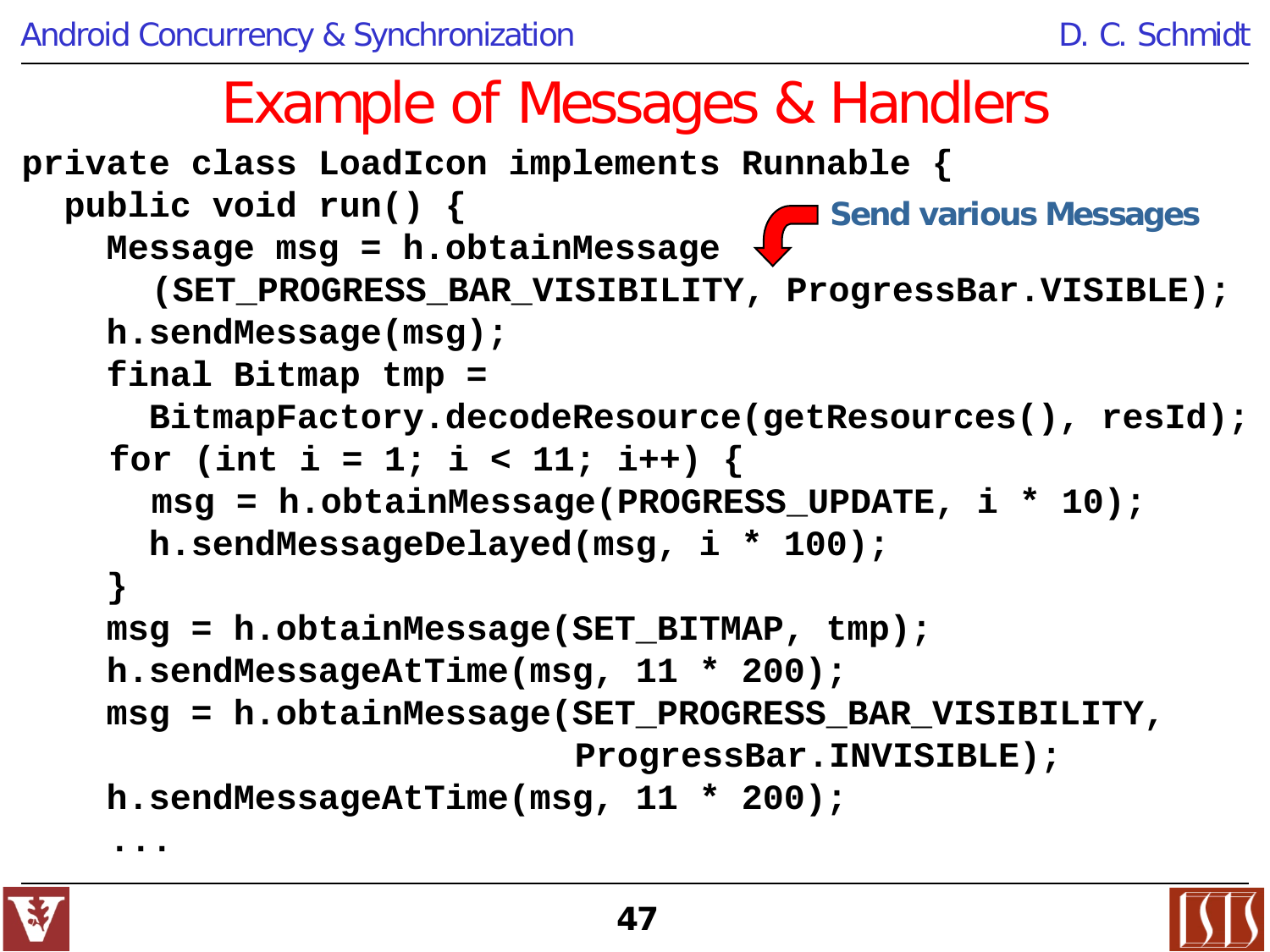### Programming with AsyncTask

- AsyncTask provides a structured way to manage work involving background & UI threads
	- Simplifies creation of longrunning tasks that need to communicate with the UI



**48** [developer.android.com/reference/android/os/AsyncTask.html](http://developer.android.com/reference/android/os/AsyncTask.html) has AsyncTask info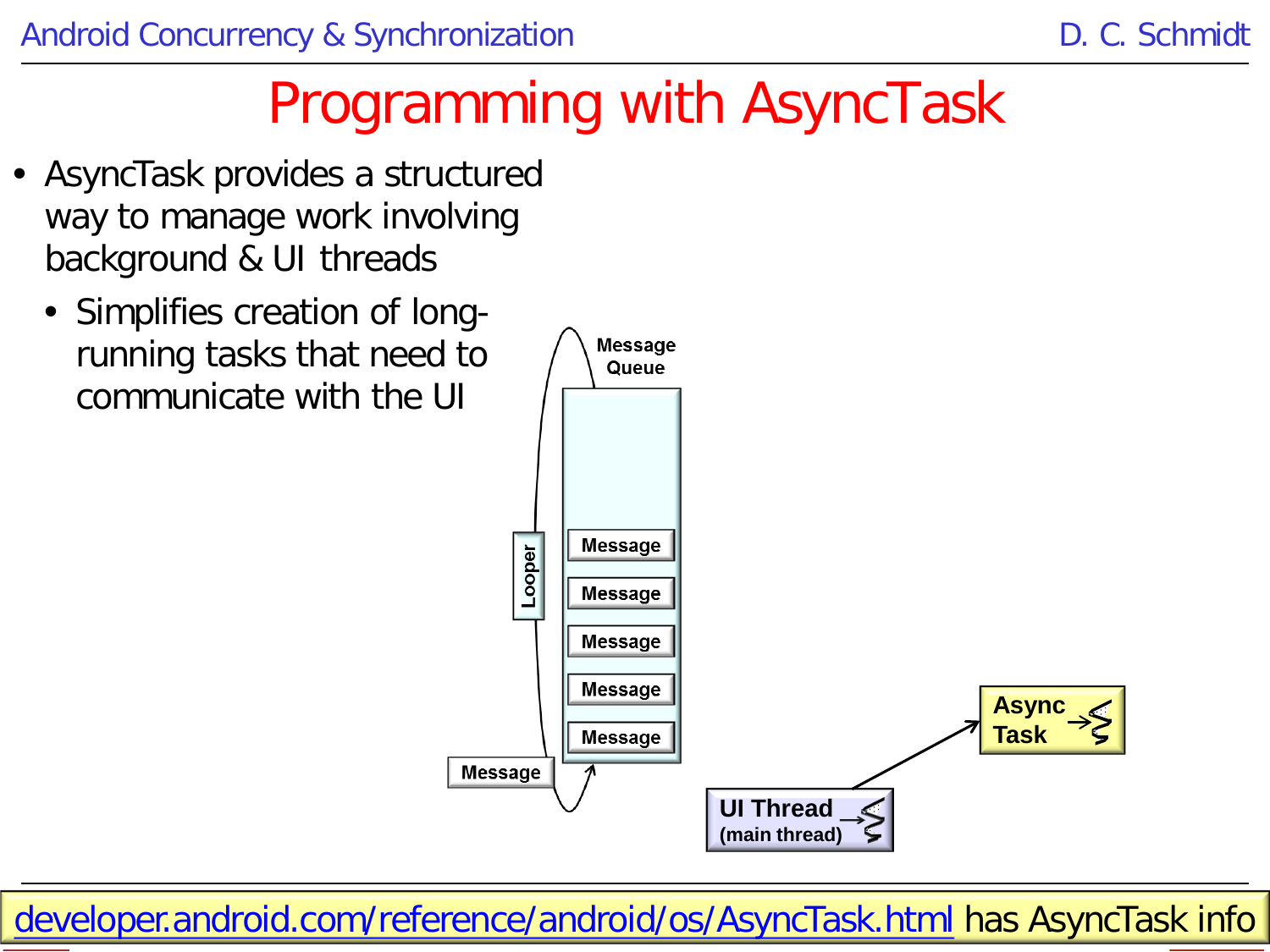## Programming with AsyncTask

- AsyncTask provides a structured way to manage work involving background & UI threads
	- Simplifies creation of longrunning tasks that need to communicate with the UI
	- AsyncTask is designed as a helper class around Thread & Handler



**49** [frameworks/base/core/java/android/os/AsyncTask.java](http://developer.android.com/reference/android/os/AsyncTask.html) has the source code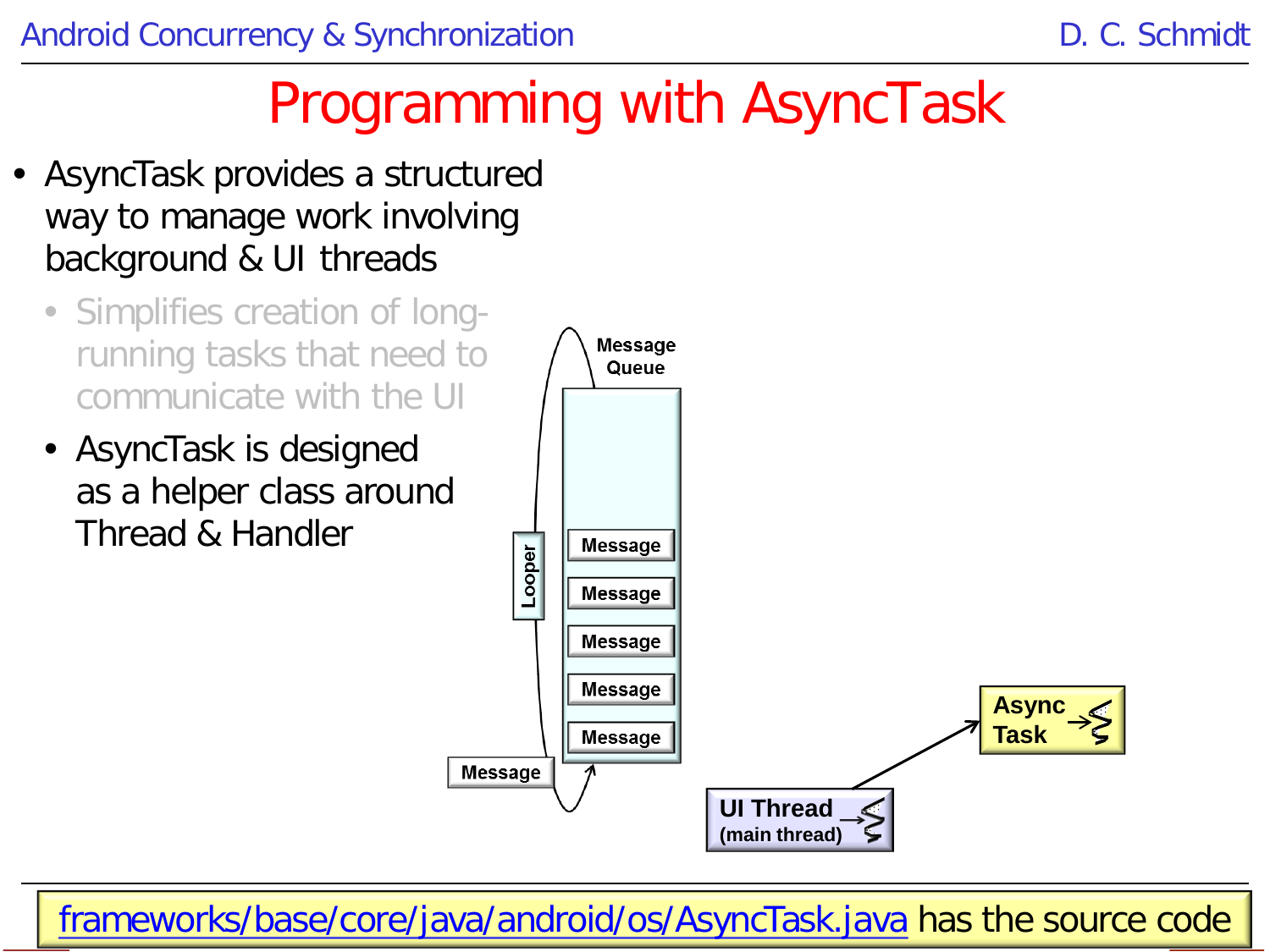### Programming with AsyncTask

- AsyncTask provides a structured way to manage work involving background & UI threads
- Must be subclassed & hook methods overridden



**50** [frameworks/base/core/java/android/os/AsyncTask.java](http://developer.android.com/reference/android/os/AsyncTask.html) has the source code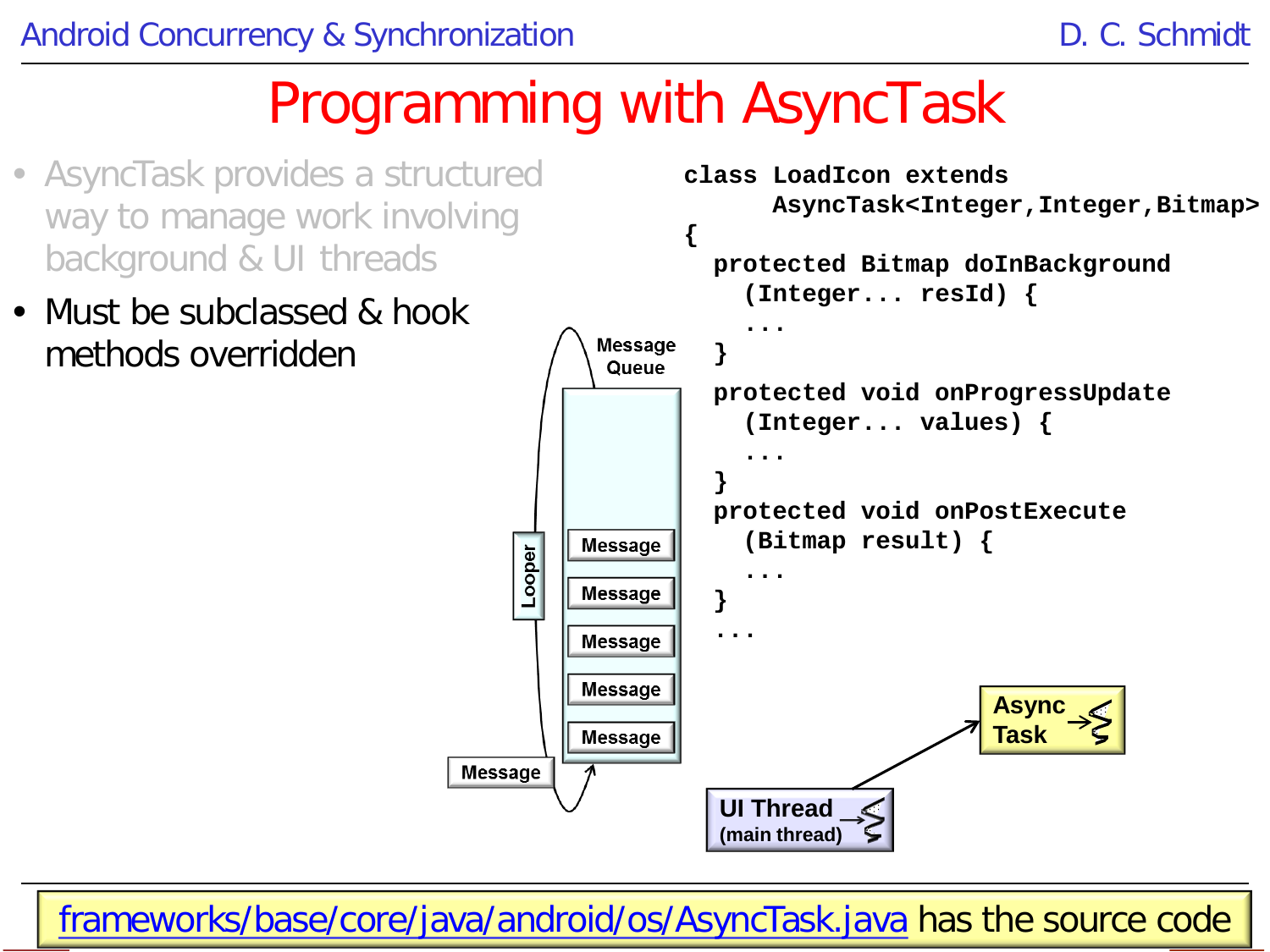### Example of Android AsyncTask

**public class SimpleThreadingExample extends Activity { ImageView iview; ProgressBar progress; public void onCreate(Bundle savedInstanceState) { ...... iview = … progress = … final Button button = … button.setOnClickListener(new OnClickListener() { public void onClick(View v) { new LoadIcon().execute(R.drawable.icon); } }); } ... Create/start a new AsyncTask when user clicks a button Pass the resource ID of the icon**



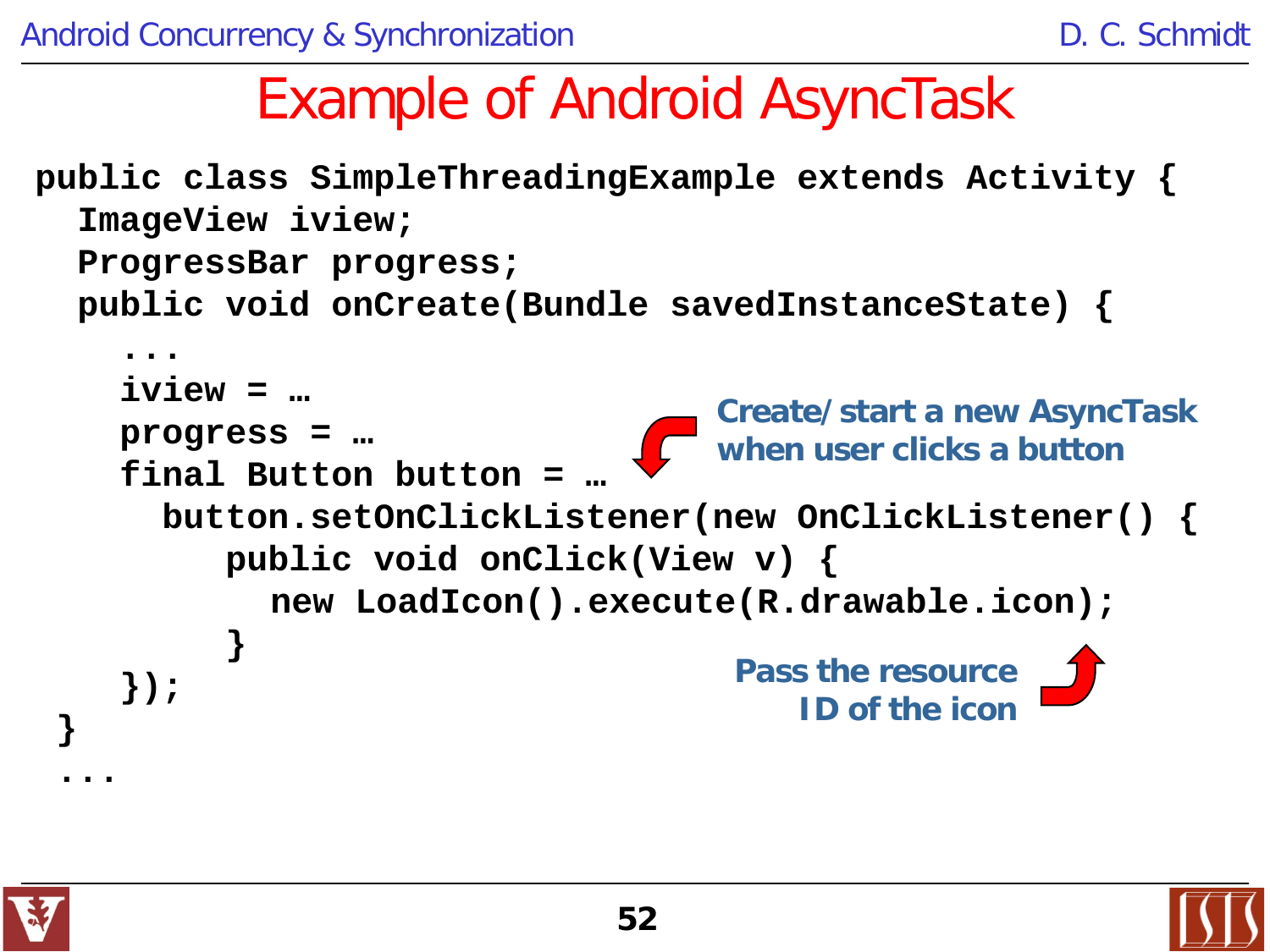



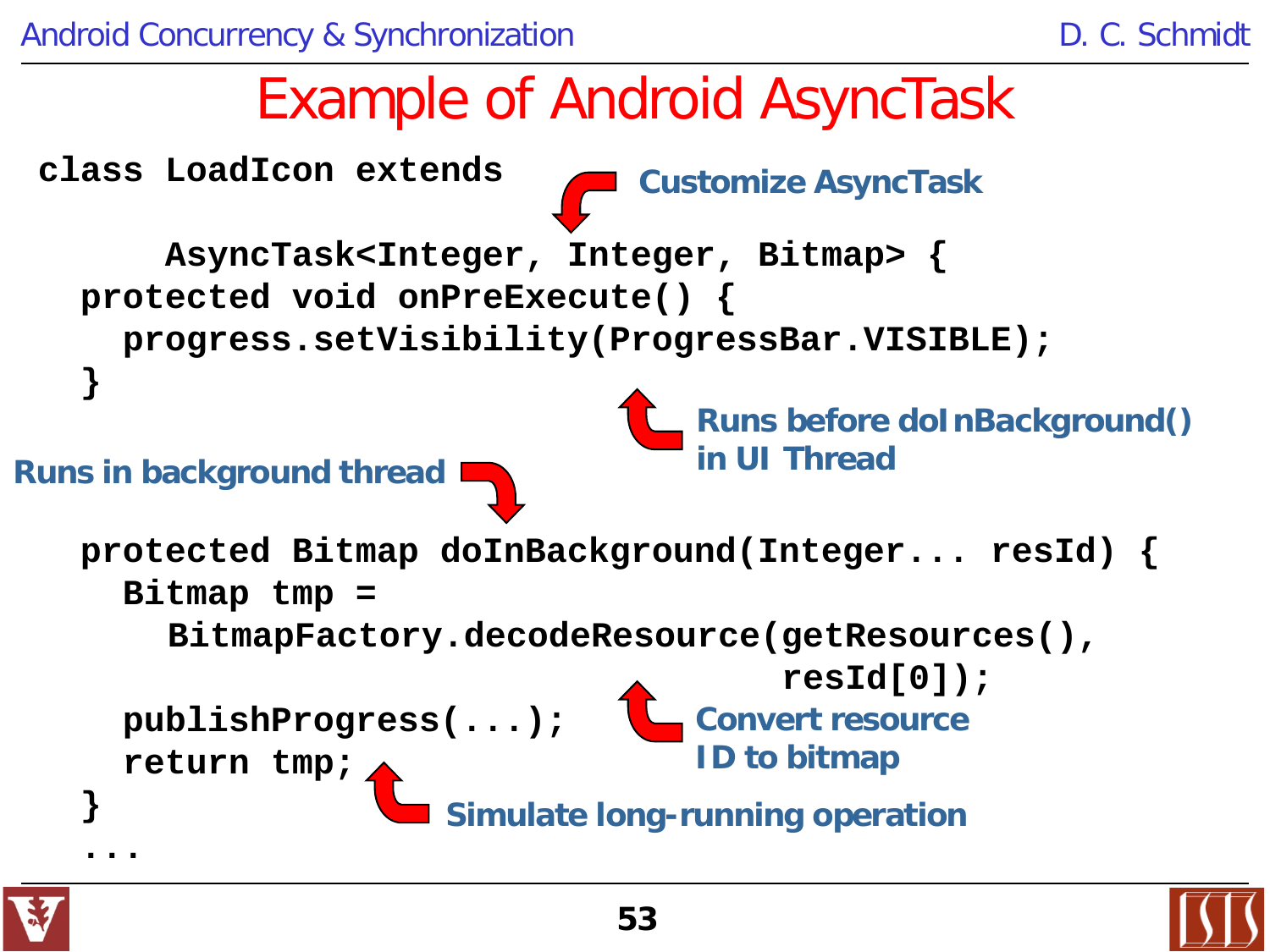### Example of Android AsyncTask

```
class LoadIcon extends 
       AsyncTask<Integer, Integer, Bitmap> {
  ...
   protected void onProgressUpdate(Integer... values) {
     progress.setProgress(values[0]);
 }
   protected void onPostExecute(Bitmap result) {
     progress.setVisibility(ProgressBar.INVISIBLE);
     iview.setImageBitmap(result);
  }
 ...
                Invoked in response to publishProgress() in UI Thread
                      Runs after doInBackground()
                      in UI Thread
```
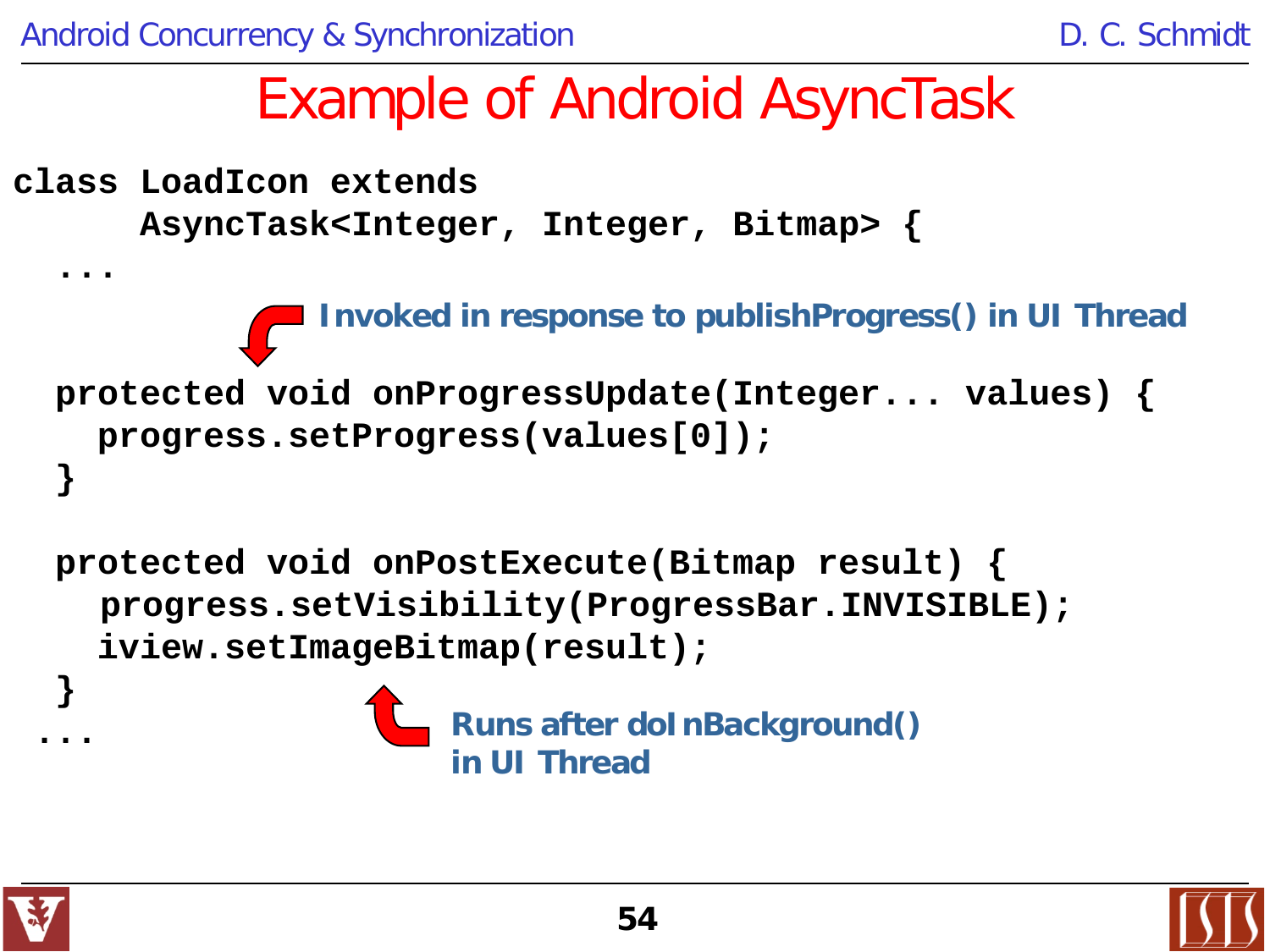• Posting Runnables is simple, but not particularly flexible



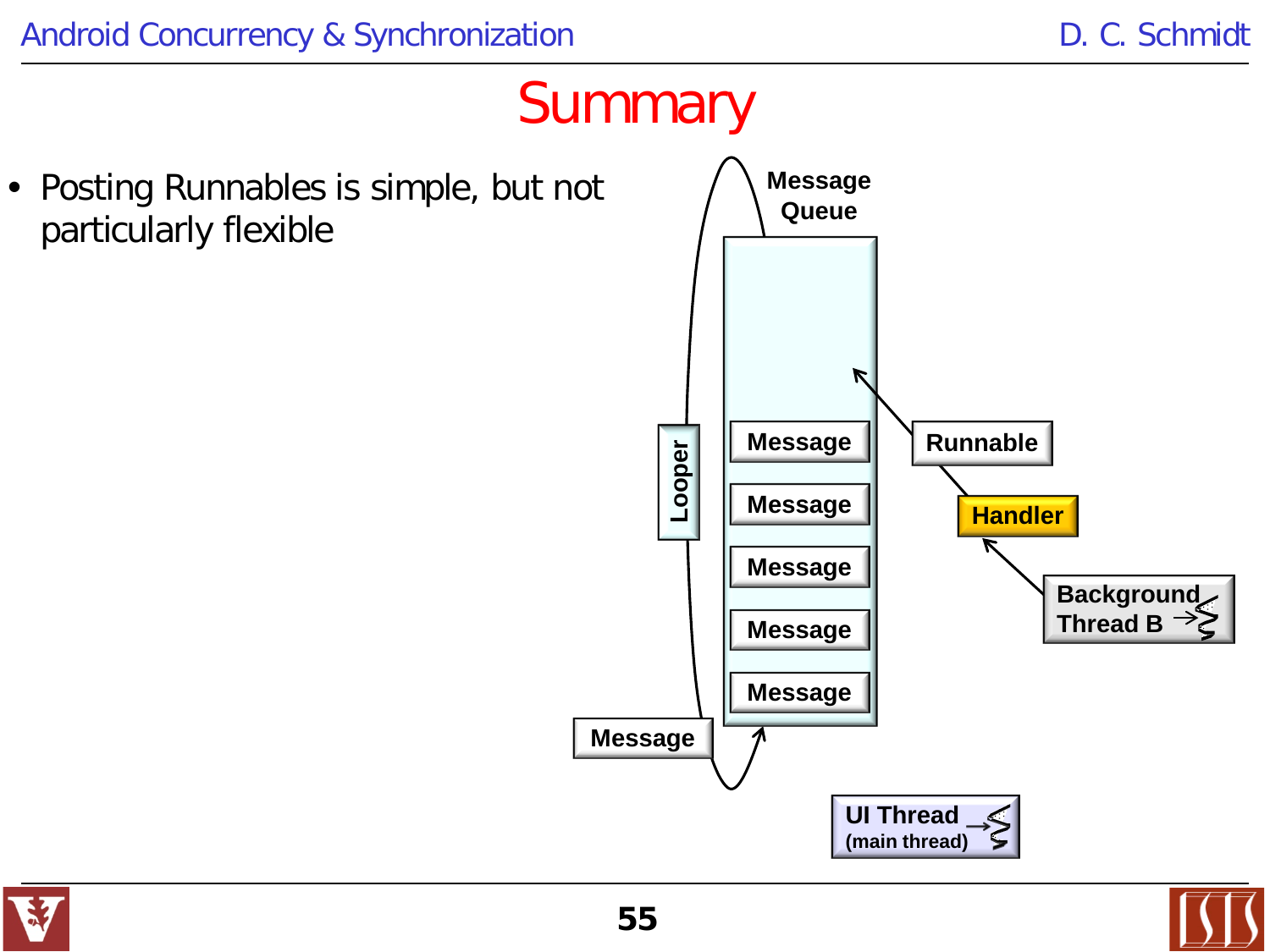- Posting Runnables is simple, but not particularly flexible
- Sending Messages is more flexible, but is more complicated to program